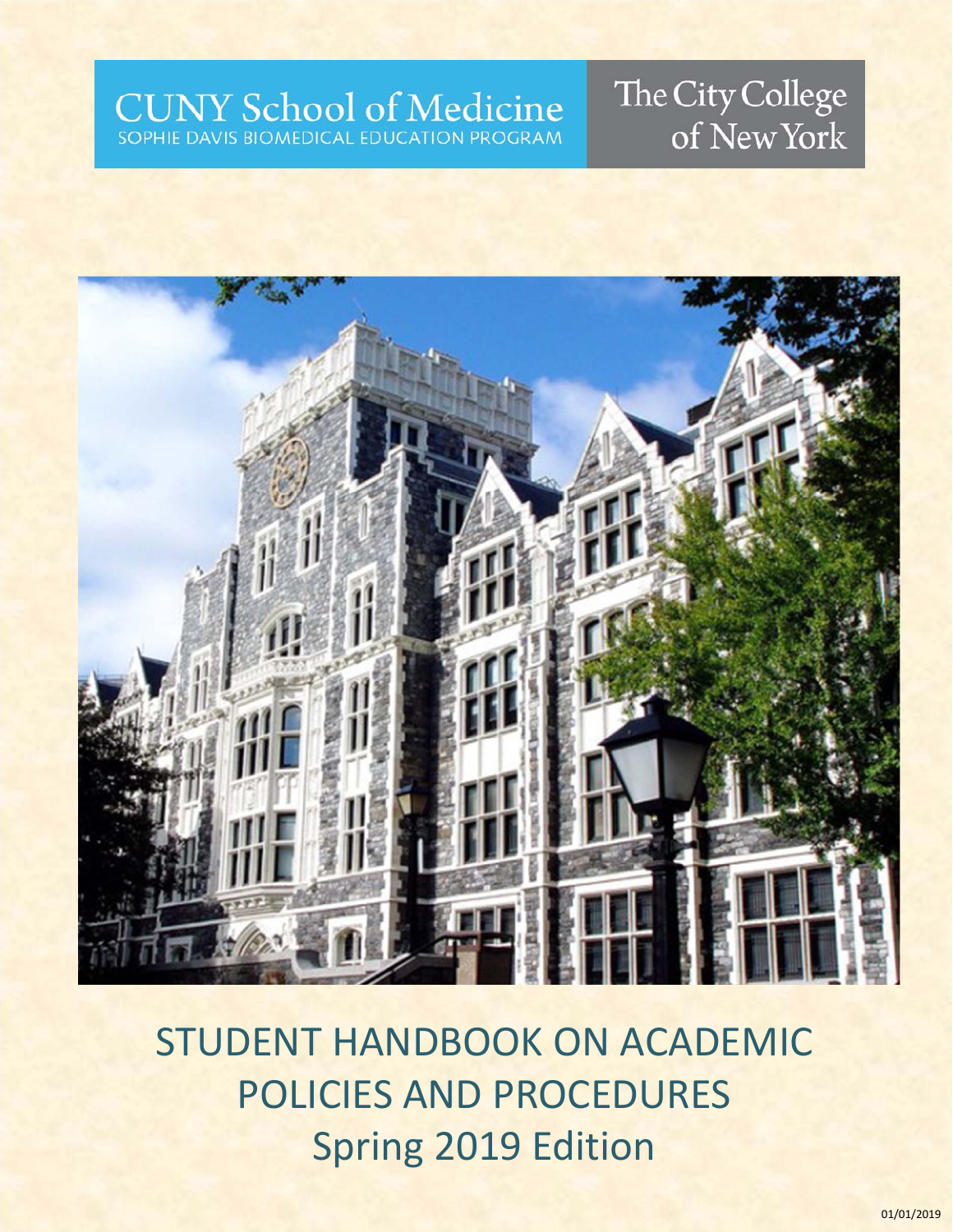The CUNY School of Medicine/Sophie Davis Biomedical Education Program represents that the information in this publication is accurate as of the press date. **The academic requirements, policies and procedures set forth in this handbook are subject to change without advance notice.** Circumstances may require that a given course be withdrawn, or that alternate offerings be made without advance notice.

This edition supersedes all previous publications.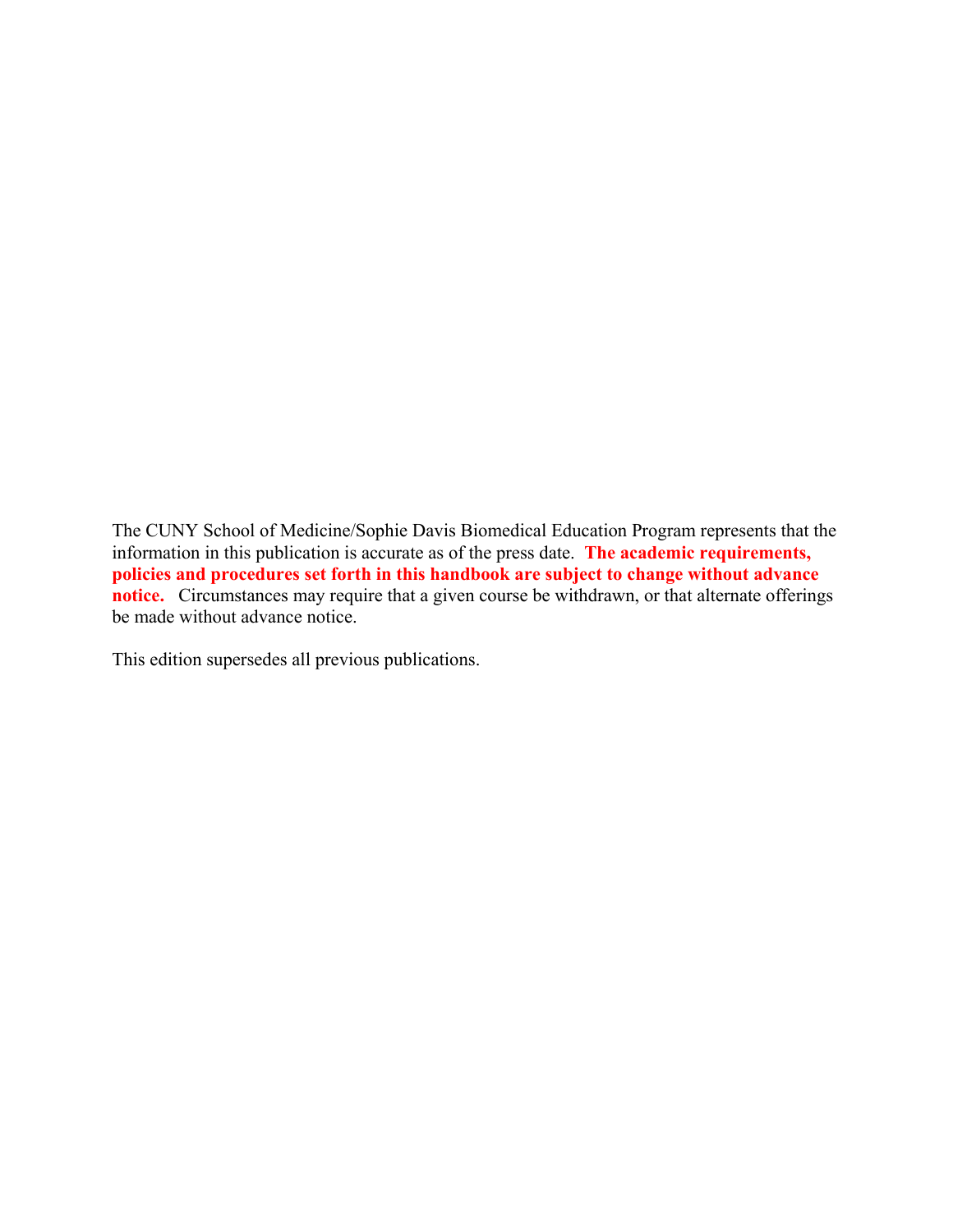## **CONTENTS**

|    | A. OVERALL CURRICULUM STRUCTURE                                       |  |  |  |
|----|-----------------------------------------------------------------------|--|--|--|
|    | B. CURRICULUM REQUIREMENTS, REGULATIONS, AND OPTIONS FOR THE BS       |  |  |  |
|    |                                                                       |  |  |  |
| 2. |                                                                       |  |  |  |
| 3. |                                                                       |  |  |  |
| 4. |                                                                       |  |  |  |
| 5. |                                                                       |  |  |  |
| 6. |                                                                       |  |  |  |
| 7. |                                                                       |  |  |  |
|    |                                                                       |  |  |  |
|    |                                                                       |  |  |  |
|    |                                                                       |  |  |  |
|    |                                                                       |  |  |  |
| 1. |                                                                       |  |  |  |
|    |                                                                       |  |  |  |
| 3. | Courses in Which a National Board of Medical Examiners (NBME) Subject |  |  |  |
| 4. |                                                                       |  |  |  |
| 5. |                                                                       |  |  |  |
| 6. |                                                                       |  |  |  |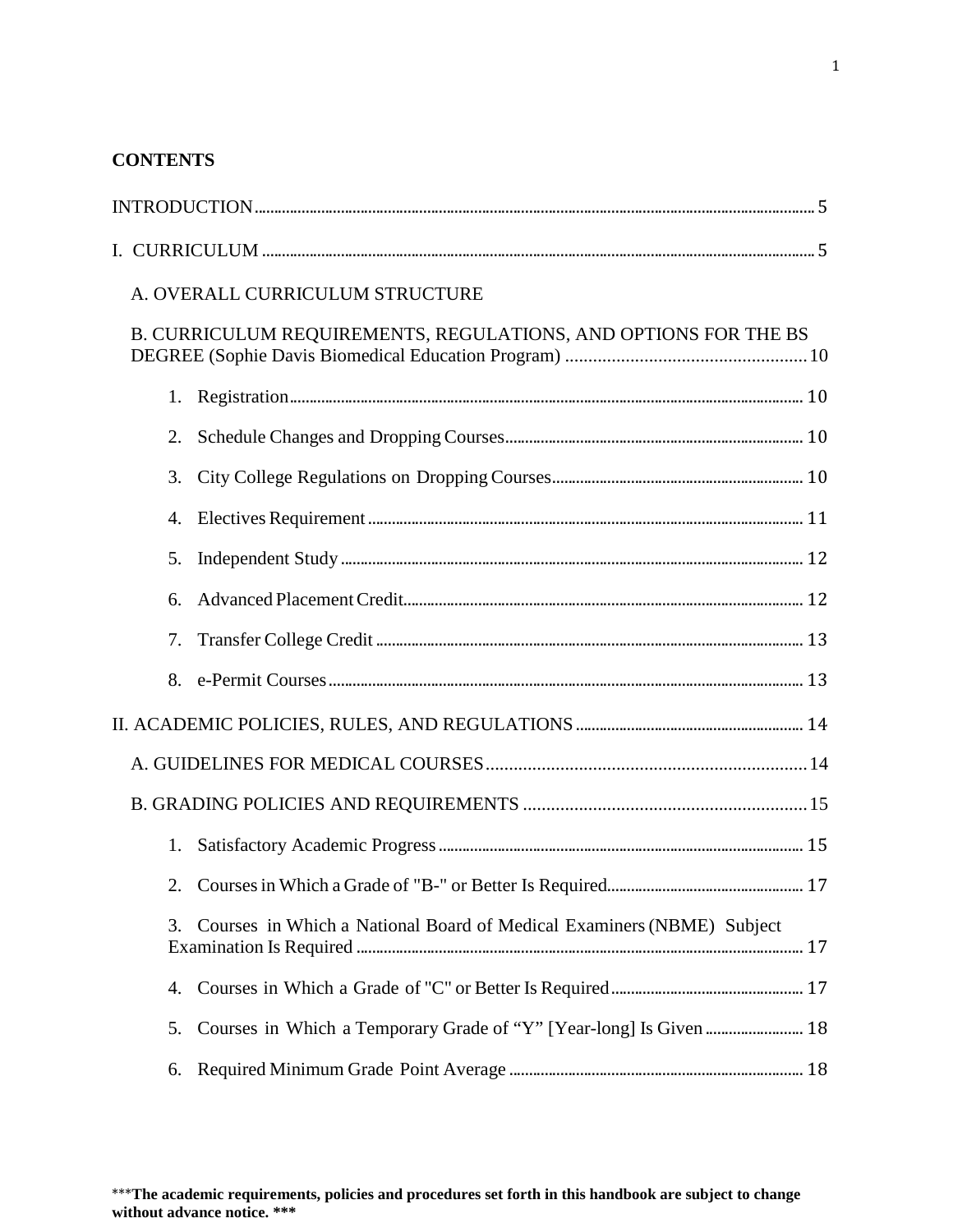| 7. |                                                                          |  |
|----|--------------------------------------------------------------------------|--|
| 8. | Grades Given When the National Board of Medical Examiners (NBME) Subject |  |
|    |                                                                          |  |
|    |                                                                          |  |
|    |                                                                          |  |
|    |                                                                          |  |
|    |                                                                          |  |
|    |                                                                          |  |
|    |                                                                          |  |
|    |                                                                          |  |
|    |                                                                          |  |
|    |                                                                          |  |
|    |                                                                          |  |
|    |                                                                          |  |
|    |                                                                          |  |
|    |                                                                          |  |
|    |                                                                          |  |
|    |                                                                          |  |
|    |                                                                          |  |
|    |                                                                          |  |
|    |                                                                          |  |
|    |                                                                          |  |
|    |                                                                          |  |
|    | 28. Resignation from the CUNY School of Medicine/Sophie Davis Biomedical |  |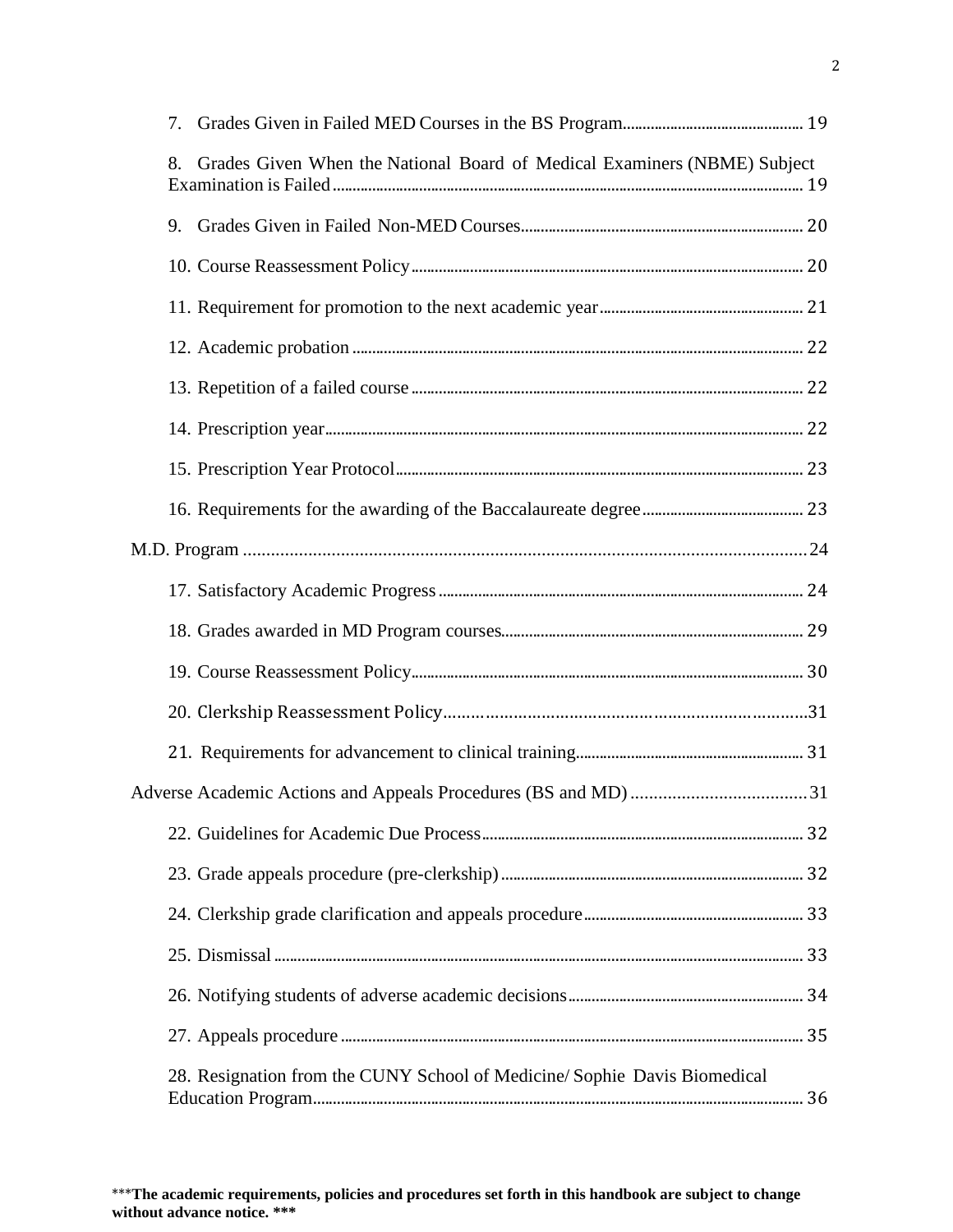| E. Student Academic Progress Committee Professionalism Hearing Procedures39                       |  |  |  |  |
|---------------------------------------------------------------------------------------------------|--|--|--|--|
|                                                                                                   |  |  |  |  |
|                                                                                                   |  |  |  |  |
|                                                                                                   |  |  |  |  |
|                                                                                                   |  |  |  |  |
| 1.                                                                                                |  |  |  |  |
| 2.                                                                                                |  |  |  |  |
|                                                                                                   |  |  |  |  |
| D. Interactions with patients and potential exposure to infectious and/or hazardous agents .48    |  |  |  |  |
|                                                                                                   |  |  |  |  |
| 1.                                                                                                |  |  |  |  |
| 2.                                                                                                |  |  |  |  |
|                                                                                                   |  |  |  |  |
|                                                                                                   |  |  |  |  |
| G. Policies and Practices to ensure the confidentiality of sensitive health, psychological and/or |  |  |  |  |
| H. Policies on Teaching and Evaluation by Members of the Medical School Administration 53         |  |  |  |  |
|                                                                                                   |  |  |  |  |
| J. Policy on amount of time that students spend in scheduled activities in years M1 and M255      |  |  |  |  |
|                                                                                                   |  |  |  |  |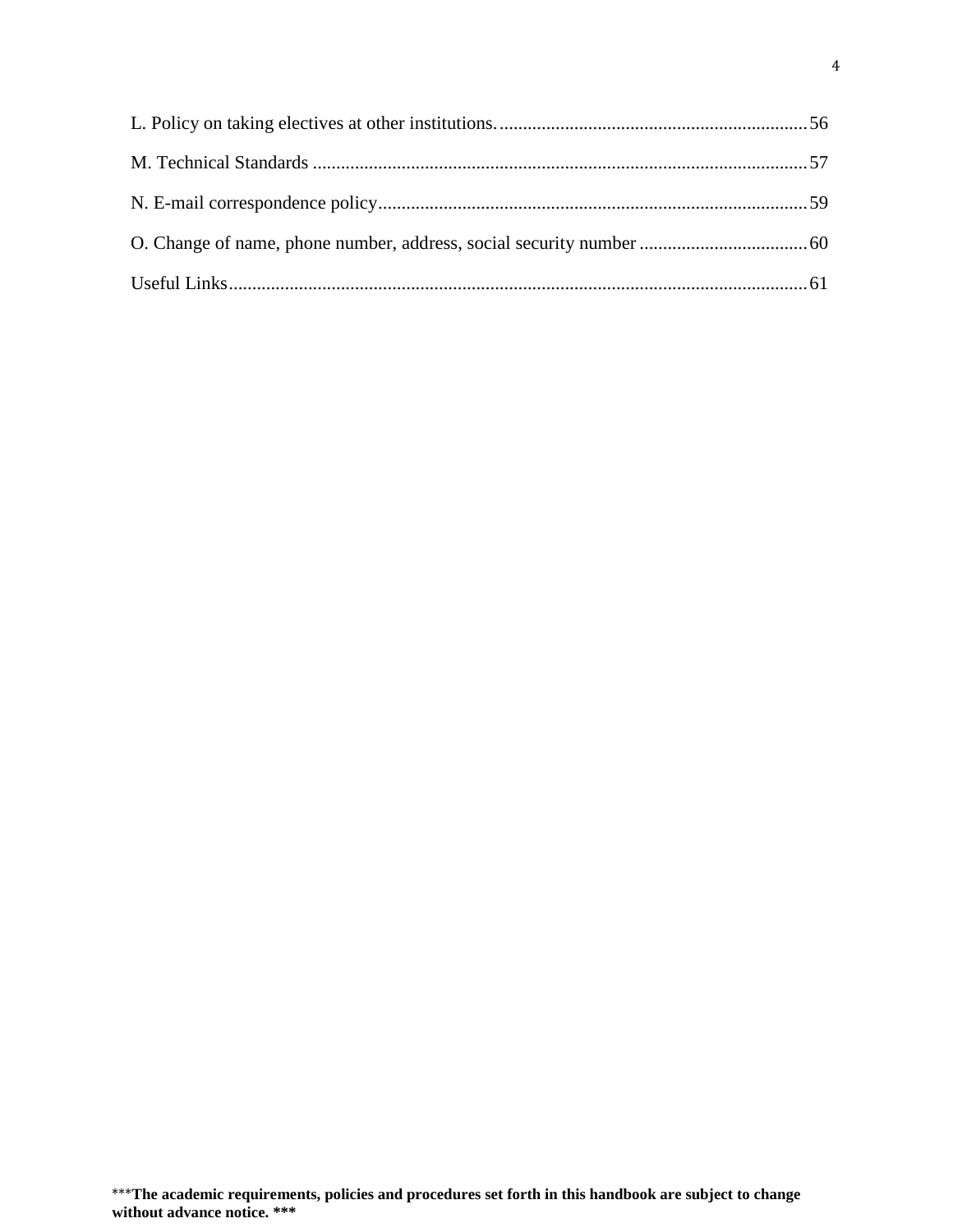#### **ACADEMIC POLICIES AND PROCEDURES**

#### <span id="page-6-0"></span>**INTRODUCTION**

The Educational Program at the CUNY School of Medicine (CSOM)/Sophie Davis Biomedical Education Program is designed as an integrated curriculum in medical studies. During the first three years of the Program, students fulfill all requirements for the BS degree in Biomedical Sciences. After receiving the BS degree, students will be eligible for admission to the MD portion of the program, upon completion of which they will be granted the MD degree. The City College of New York confers both degrees.

CUNY School of Medicine/Sophie Davis students have been carefully selected for their ability to meet the demands of this challenging program. They are expected to satisfy not only the academic requirements of the CUNY School of Medicine/Sophie Davis Biomedical Education Program, but also the additional requirements of the City College of New York. These requirements are designed to ensure that students receive the broad-based education thatwill prepare themtomeetthe constantly changingdemands ofthemedical profession in accordancewith the highest ethical standards and the goals of the CUNY School of Medicine/Sophie Davis Biomedical Education Program.

#### <span id="page-6-1"></span>**I. CURRICULUM**

#### **A. OVERALL CURRICULUM STRUCTURE**

The curriculum of the CUNY School of Medicine/Sophie Davis Biomedical Education Program has been designed to promote the maximum intellectual and personal development of each student and to foster student interest in practicing primary care medicine in underserved urban communities.

The overall schedule of courses for each year in the program immediately follows. Course descriptions for medical courses can be found in the CUNY School of Medicine/Sophie Davis Biomedical Education Program Bulletin at:

<https://www.ccny.cuny.edu/sophiedavis/curriculum-bsmd-program>

The City College Bulletin of Undergraduate Programs contains course descriptions for other required courses at: <https://www.ccny.cuny.edu/registrar/bulletins>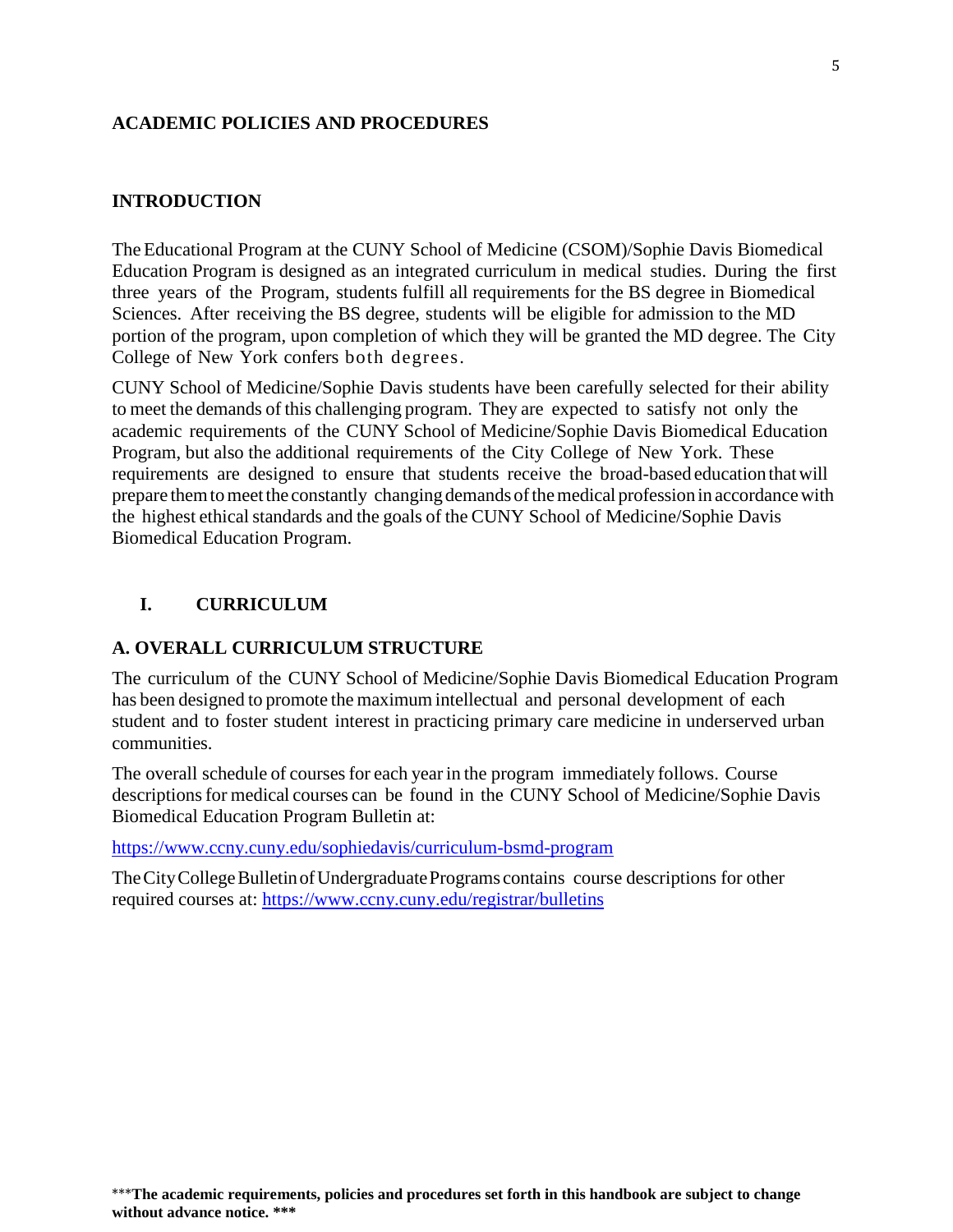|                       | FIRST YEAR (U1) - FALL SEMESTER                                                                                                                                 |                  |
|-----------------------|-----------------------------------------------------------------------------------------------------------------------------------------------------------------|------------------|
| <b>NUMBER</b>         | <b>COURSE TITLE</b>                                                                                                                                             | <b>CREDITS</b>   |
| <b>BIO 20700</b>      | <b>Biology of Organisms</b>                                                                                                                                     | 4                |
| <b>FIQWS</b><br>10013 | Freshman Inquiry Writing Seminar- Creative Expression:<br>Narrative Medicine                                                                                    | 3                |
| <b>FIQWS</b><br>10113 | Freshman Inquiry Writing Seminar- Creative Expression:<br>Composition                                                                                           | 3                |
| <b>PHYS 20300</b>     | <b>General Physics I</b>                                                                                                                                        | 4                |
| <b>NSS 10000</b>      | New Freshman Seminar                                                                                                                                            | $\boldsymbol{0}$ |
| <b>WCIV 10100</b>     | World Civilizations: Prehistory to 1500 A.D.<br>or any other course that meets the Pathways requirement<br>designation of World Cultures and Global Issues      | 3                |
| <b>TOTAL</b>          |                                                                                                                                                                 | 17               |
|                       | FIRST YEAR (U1) - SPRING SEMESTER                                                                                                                               |                  |
| <b>MED 10200</b>      | Principles of General Chemistry                                                                                                                                 | 5                |
| <b>PHYS 20400</b>     | <b>General Physics II</b>                                                                                                                                       | $\overline{4}$   |
| <b>USSO 10100</b>     | The Development of the United States and its People<br>or any other course that meets the Pathways requirement<br>designation of US Experience in its Diversity | 3                |
| <b>ENGL 21003</b>     | Writing for the Sciences                                                                                                                                        | 3                |
| <b>MED 11209</b>      | Introduction to Population Health and Community-Oriented<br><b>Primary Care</b>                                                                                 | 3                |
|                       | Electives                                                                                                                                                       | 3                |
| <b>MED10100</b>       | <b>Professional Foundations</b>                                                                                                                                 | $\overline{0}$   |
| <b>TOTAL</b>          |                                                                                                                                                                 | 21               |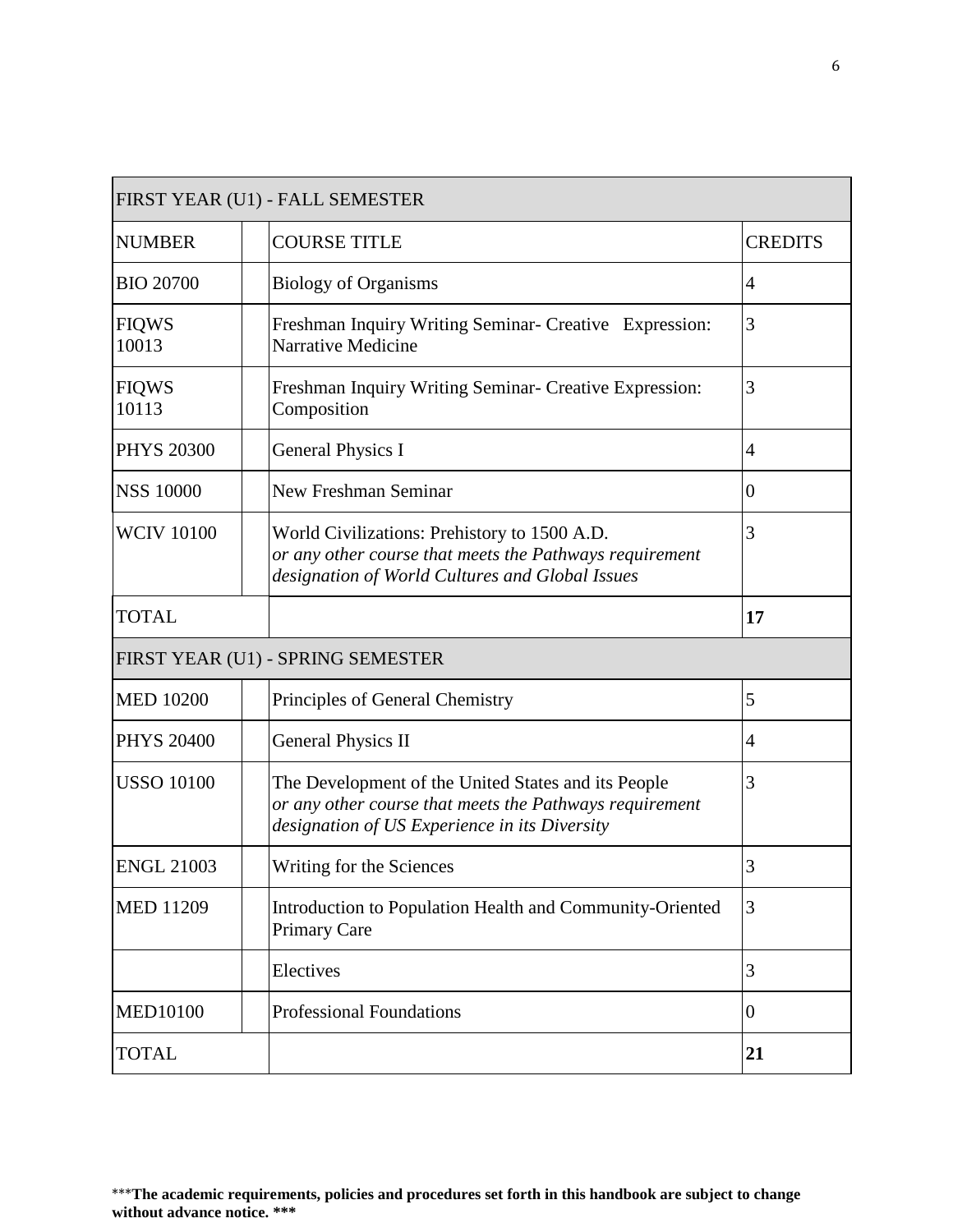|                  | SECOND YEAR (U2) - FALL SEMESTER                  |                |
|------------------|---------------------------------------------------|----------------|
| <b>MED 20300</b> | <b>Bio-Organic Chemistry</b>                      | 5              |
| <b>PSY 10200</b> | Applications of Psychology in the Modern World    | 3              |
| <b>MED 22309</b> | Fundamentals of Epidemiology and Biostatistics    | $\overline{4}$ |
| <b>MED 29309</b> | Practice of Medicine 1                            | $\overline{2}$ |
|                  | Electives                                         | 6              |
| <b>TOTAL</b>     |                                                   | 20             |
|                  | SECOND YEAR (U2) - SPRING SEMESTER                |                |
| <b>NUMBER</b>    | <b>COURSE TITLE</b>                               | <b>CREDITS</b> |
| <b>MED 20400</b> | Molecules to Cells I                              | 4              |
| <b>MED 20000</b> | <b>Introduction to Human Genetics</b>             | 3              |
| <b>MED 22409</b> | Population Health and Community Health Assessment | 3              |
| <b>MED 24409</b> | <b>Evaluation in Healthcare Settings</b>          | 6              |
| <b>MED 29409</b> | Practice of Medicine 1                            | $\mathfrak{2}$ |
|                  | Electives                                         | 6              |
| <b>TOTAL</b>     |                                                   | 24             |
|                  | THIRD YEAR (U3) - FALL SEMESTER                   |                |
| <b>NUMBER</b>    | <b>COURSE TITLE</b>                               | <b>CREDITS</b> |
| <b>MED 30501</b> | Molecules to Cells II                             | $\overline{4}$ |
| <b>MED 32509</b> | US Healthcare Systems & Policy                    | 3              |
| <b>MED 30000</b> | <b>Introduction to Biomedical Ethics</b>          | 3              |
| <b>MED 39509</b> | Practice of Medicine 2                            | $\mathfrak{2}$ |
|                  | Electives                                         | 6              |
| <b>TOTAL</b>     |                                                   | 18             |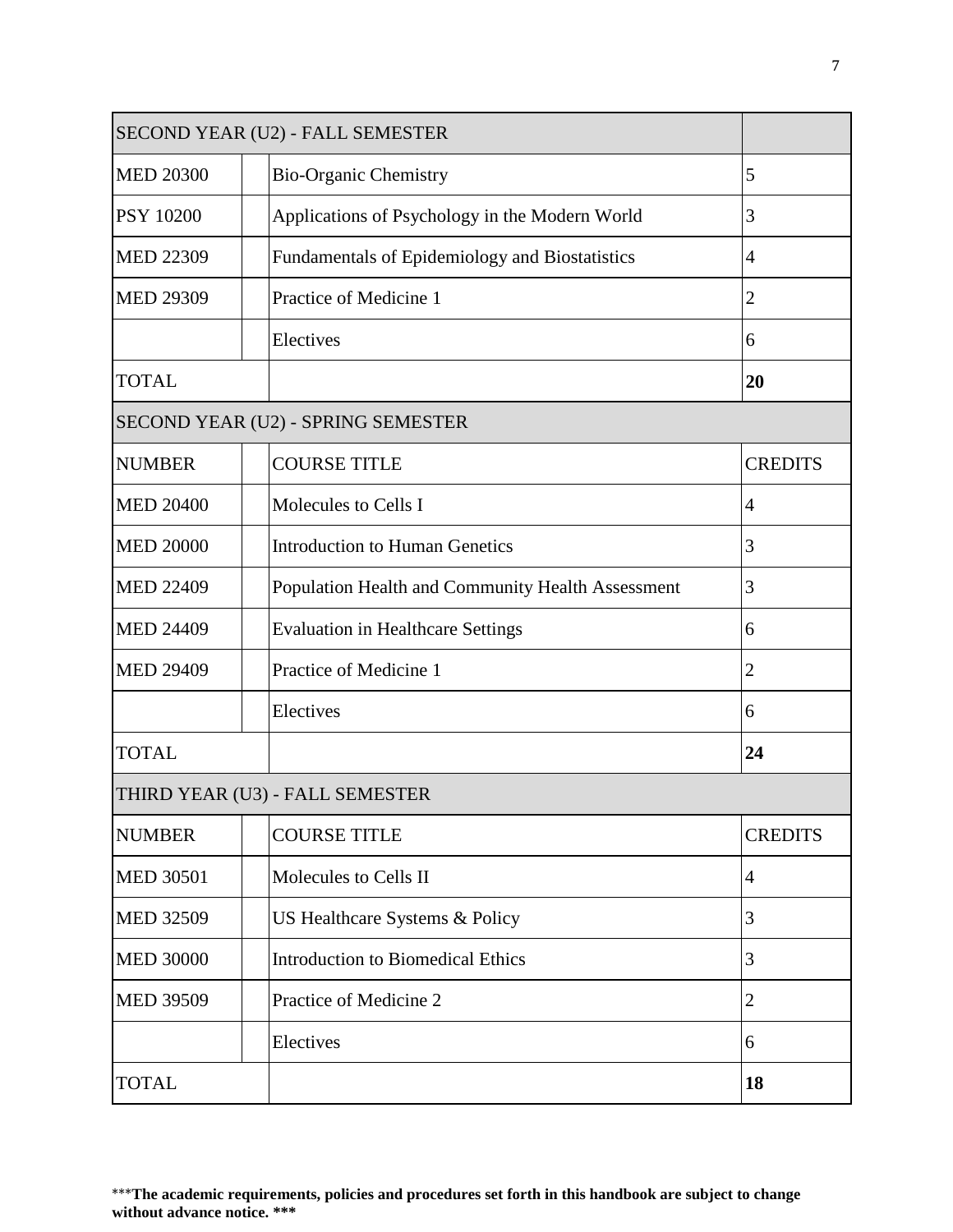| THIRD YEAR (U3) - SPRING SEMESTER |  |                                           |  |                |
|-----------------------------------|--|-------------------------------------------|--|----------------|
| <b>NUMBER</b>                     |  | <b>COURSE TITLE</b>                       |  | <b>CREDITS</b> |
| <b>MED 33609</b>                  |  | <b>Clinical Anatomy</b>                   |  | 5              |
| <b>MED 37609</b>                  |  | <b>Fundamentals of Organ Systems</b>      |  | 15             |
| <b>MED 39609</b>                  |  | Practice of Medicine 2                    |  | $\overline{c}$ |
| <b>TOTAL</b>                      |  |                                           |  | 22             |
|                                   |  | FOURTH YEAR (M1) - FALL SEMESTER          |  |                |
| <b>NUMBER</b>                     |  | <b>COURSE TITLE</b>                       |  | <b>CREDITS</b> |
| <b>MED 47719</b>                  |  | Organ Systems: Musculoskeletal            |  | 4              |
| <b>MED 47729</b>                  |  | Organ Systems: Cardiovascular             |  | 6              |
| <b>MED 47739</b>                  |  | Organ Systems: Pulmonary                  |  | 5              |
| <b>MED 49709</b>                  |  | Practice of Medicine 3                    |  | 4              |
| <b>MED 40709</b>                  |  | Selectives in Population Health Research  |  | $\overline{2}$ |
| <b>MED 43709</b>                  |  | <b>Evidence-Based Medicine</b>            |  | 1              |
| <b>TOTAL</b>                      |  |                                           |  | 22             |
|                                   |  | FOURTH YEAR (M1) - SPRING SEMESTER        |  |                |
| <b>NUMBER</b>                     |  | <b>COURSE TITLE</b>                       |  | <b>CREDITS</b> |
| <b>MED 47819</b>                  |  | Organ Systems: Pulmonary                  |  | 2              |
| <b>MED 47829</b>                  |  | Organ Systems: Gastrointestinal and Liver |  | 8              |
| <b>MED 47839</b>                  |  | Organ Systems: Endocrine                  |  | 5              |
| <b>MED 47849</b>                  |  | Organ Systems: Renal                      |  | 5              |
| <b>MED 49809</b>                  |  | Practice of Medicine 3                    |  | 5              |
| <b>MED 40899</b>                  |  | Selectives in Population Health Research  |  | 3              |
| <b>MED 43809</b>                  |  | <b>Evidence-Based Medicine</b>            |  | 1              |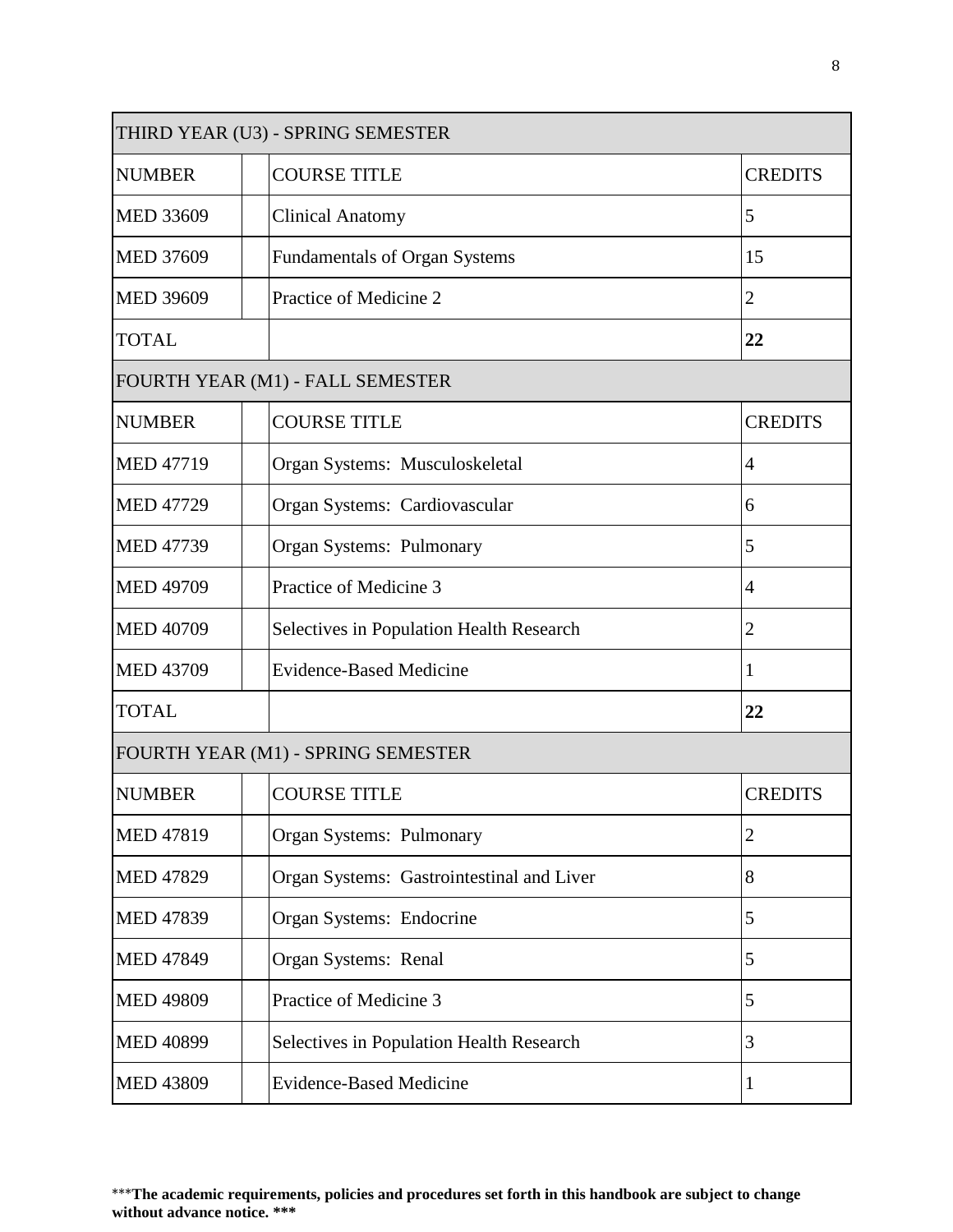| <b>TOTAL</b>     |                                            | 29             |
|------------------|--------------------------------------------|----------------|
|                  | FIFTH YEAR (M2) - FALL SEMESTER            |                |
| <b>NUMBER</b>    | <b>COURSE TITLE</b>                        | <b>CREDITS</b> |
| <b>MED 57919</b> | Organ Systems: Reproductive/Genitourinary  | $\overline{4}$ |
| <b>MED 57929</b> | Organ Systems: Hematology/Oncology         | 5              |
| <b>MED 57939</b> | Organ Systems: Neurology and Psychiatry I  | 6              |
| <b>MED 58909</b> | Practice of Medicine 3                     | $\overline{4}$ |
| <b>MED 53909</b> | <b>Evidence-Based Medicine</b>             | 1              |
| <b>TOTAL</b>     |                                            | 20             |
|                  | FIFTH YEAR (M2) - SPRING SEMESTER          |                |
| <b>NUMBER</b>    | <b>COURSE TITLE</b>                        | <b>CREDITS</b> |
| <b>MED 58019</b> | Organ Systems: Neurology and Psychiatry II | 8              |
| <b>MED 58039</b> | Organ Systems: Integrative                 | $\overline{4}$ |
| <b>MED 59009</b> | Practice of Medicine 3                     | 3              |
| <b>MED 54009</b> | <b>Evidence-Based Medicine</b>             | 1              |
| <b>MED 50000</b> | <b>Clerkship Orientation</b>               | $\overline{0}$ |
| <b>TOTAL</b>     |                                            | 16             |

Note that the total number of credits listed above for the BS degree exceeds those that are *required* for graduation by 2 credits.

## **The M3 and M4 year curriculum can be found on the CSOM website:**

**<https://www.ccny.cuny.edu/sites/default/files/csom/upload/CurriculumMap.pdf>**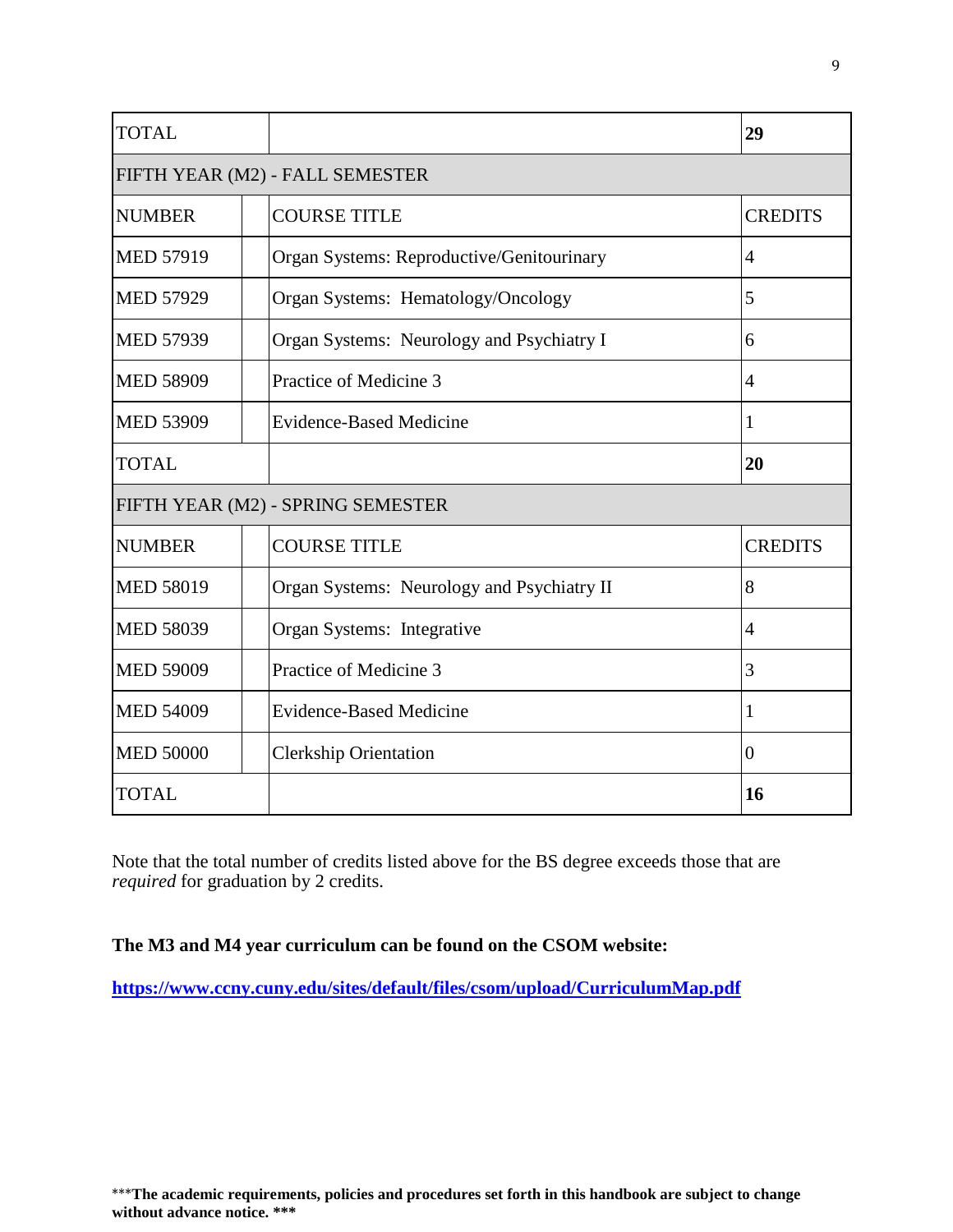## <span id="page-11-0"></span>**B. CURRICULUM REQUIREMENTS, REGULATIONS, AND OPTIONS FOR THE BS DEGREE (Sophie Davis Biomedical Education Program)**

#### <span id="page-11-1"></span>**1. Registration**

*CCNY regulations apply to registration for all courses in the BS portion of the curriculum.* Students must register on time for all courses required under the prescribed curriculum to maintain their enrollment in the Sophie Davis Biomedical Education Program. A student who fails to register during the registration period allowed by the College will be considered to have resigned from the Sophie Davis Biomedical Education Program. A student will also be considered to have resigned from the program if the student, without the prior written approval of the Associate Dean for Student Affairs, either(a) does notregisterfor allrequired courses under the prescribed curriculum, but registers instead for other non-required courses or (b) registers for all required courses, but then changes his or her registration from these courses to other nonrequired courses.

## <span id="page-11-2"></span>**2. Schedule Changes and Dropping Courses**

Students are strongly advised to follow the prescribed Sophie Davis Biomedical Education Program curriculum as scheduled, taking each course (including electives) no later than the semester and year in which it is scheduled to be taken. It is especially important that students take MED courses at the prescribed time, completing each one in sequence as scheduled. A student who wishes to postpone or drop any course, or take any course out of order must first obtain the written permission from the CUNY School of Medicine/Sophie Davis Biomedical Education Program Associate Dean for Student Affairs.

In general, a student will not be permitted to postpone or drop a required MED course except under the most unusual, compelling circumstances.

A student will generally not be permitted to drop a course which the student is repeating, except under unusual circumstances and only after consultation with the Associate Dean for Student Affairs. A student who drops any required course (including a course needed to fulfill the electives requirement) or who does not take a course by the time it is scheduled to be taken, risks jeopardizing his or her academic progress and standing. If a student does not take a course at the proper time, it is usually difficult, and sometimes impossible, to schedule the course later in the curriculum. Since many courses are prerequisites for subsequent courses, not taking a course at the prescribed time may lead to problems in scheduling later courses as well.

Each student must successfully complete all courses required for graduation to be eligible to graduate (see "Requirements for the Awarding of the Baccalaureate d egree," below).

#### <span id="page-11-3"></span>**3. City College Regulations on Dropping Courses**

After the registration period, a student may drop a course during the time allowed by the University. To drop a course without an academic penalty, the student must drop the course early in the semester and obtain the written approval of both the course instructor and the CUNY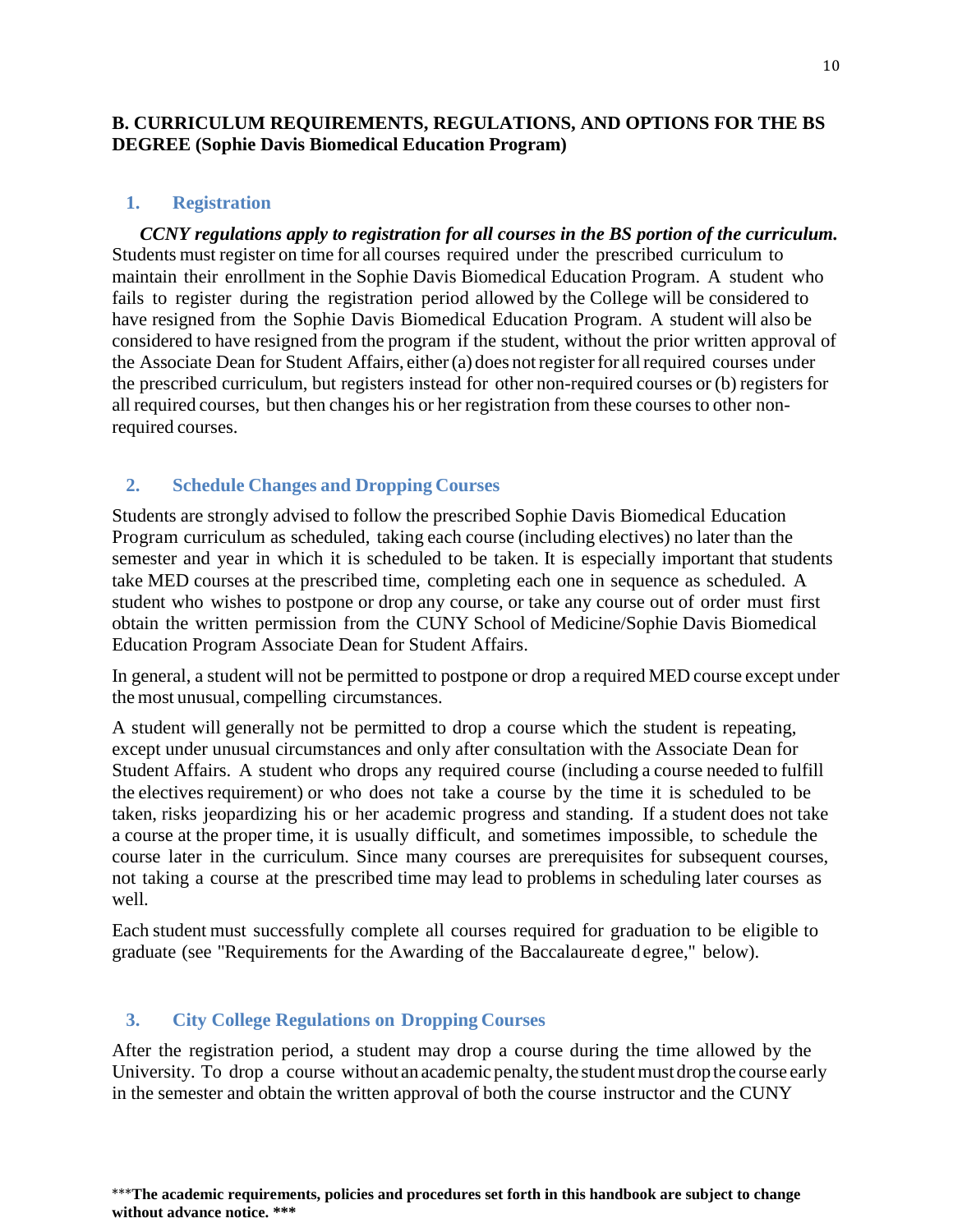School of Medicine/Sophie Davis Biomedical Education Program Associate Dean for Student Affairs. If the student drops the course during the first three weeks of the semester, the course will not appear on the student's transcript. A student who drops a course during the fourth through approximately the tenth week of the semester and obtains the written approval of both the course instructor and the CUNY School of Medicine/Sophie Davis Biomedical Education Program Associate Dean for Student Affairs will receive the non-penalty grade of "W" [withdrawal without penalty] in the course; although this grade will appear on the student's transcript, it will not be counted when the student's GPA is calculated. Students should consult the official college academic calendarforthe exact dates of drop deadlines.

A student who does not complete the formal drop procedure and who is dropped by the instructor will be assigned a grade of "WU" [withdrew unofficially - withdrawal without approval], which will appear on the student'stranscript. The "WU" [withdrew unofficially] grade is treated as an "F" [failure] and is assigned zero points when the student's GPA is calculated. Instructors cannot assign the grade of "W" [withdrawal without penalty].

Dropping courses--even if the non-penalty grade of "W" is assigned--can have serious negative consequences. City College regulations stipulate that a student who drops 12 credits or more within two academic years, be placed on academic warning. A student who drops 18 or more credits may be subject to dismissal. Dropping coursesmay also cause a student to become ineligible for financial aid since many financial aid programs require that recipients meet specific academic progress guidelines.

#### <span id="page-12-0"></span>**4. Electives Requirement**

Students must successfully complete a total of 19 credits in free elective courses. Of these, at least 2 credits must be fulfilled with courses designated as Regular Liberal Arts and Sciences courses in order to complete the Liberal Arts and Sciences requirement. Eligibility as Regular Liberal Arts and Sciences courses is determined in accordance with the NYS Education Department definition: "The Liberal Arts and Sciences comprise the disciplines of the humanities, natural sciences and mathematics, and social sciences." Therefore, a student may take as an elective any course in the College of Liberal Arts and Sciences that meet this requirement.

Students are strongly advised to fulfill the electives requirement as prescribed in the curriculum of the Program, by no later than the Fall semester of the third year, since the demands of the remainder of the curriculum make it extremely difficult, and often impossible, to take electives then.

Students may apply up to eight credits in "Independent Study" (see the following section) toward the free electives requirement; a student can register for a maximum of four credits of Independent Study in any one semester.

Students may also receive free elective credit for Advanced Placement examinations and IB coursework taken in high school (see "Advanced Placement Credit," below, for exceptions) and for college courses taken at other institutions (see "Transfer College Credit" and "e-Permit Courses," below).

For a course to be counted in fulfilling the curriculum electives requirement, a student must take the course on a letter grade basis and earn a grade of "C" or better (a grade of "B-" or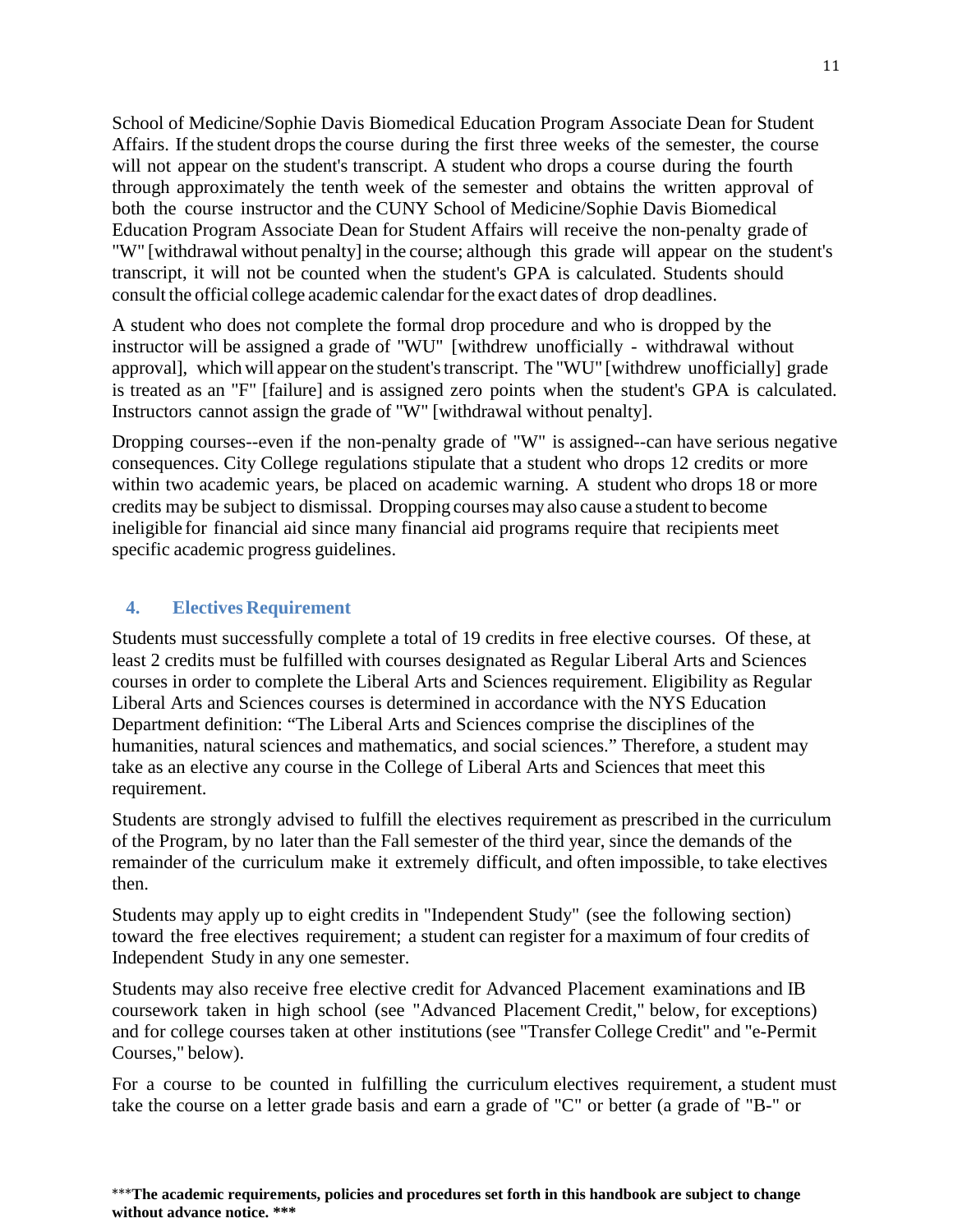better or a grade of "Pass" in "Independent Study," depending on the way in which the course is graded and what our equivalent course grade requirements are- see Section II. A. page 18)

The free elective credits required for graduation may come from any combination of credits transferred at the time of admission, including CCNY courses in any division including those other than CLAS, e-Permit courses taken at other CUNY institutions, or credits transferred from work at other colleges.

## <span id="page-13-0"></span>**5. Independent Study**

Students may pursue a program of Independent Study under the direction of a CUNY School of Medicine/Sophie Davis Biomedical Education Program faculty member.

To set up an Independent Study project, a student should first meet with the faculty member who teaches or conducts research in the area of the student's interest to discuss the project. Together they should determine the topic of the project and write up a brief, but thorough, description of it.

The faculty member and student should also decide upon the number of hours per week the student will devote to the Independent Study project, the number of credits (between one and four) the student will receive, and the way in which the project will be graded, i.e., on a letter grade "A" $[A+, A, A-]$ , "B" $[B+, B, B-]$  or "Pass/Fail" basis.

The student must submit this information to the Associate Dean for Student Affairs for final approval. If approval is granted, the student then submits the approved Independent Study paperwork to the Office of Academic Records in order to be granted a class permission to register for the course.

On occasion, a student may have an opportunity to conduct an Independent Study project with a physician or scientist from another institution, such as a teaching hospital. In such cases, the project must be co-sponsored and co-supervised by a member of the CUNY School of Medicine/Sophie Davis Biomedical Education Program faculty.

Students may apply up to eight credits of Independent Study, whether taken on a letter grade or "Pass/Fail" basis, to fulfill the electives requirement for graduation.

## <span id="page-13-1"></span>**6. Advanced Placement Credit**

Students who completed Advanced Placement (AP) programs in high school and tookAdvanced Placement examinationsmayreceive college credit. Generally, for scores 3, 4 or 5, City College will award course credit. For a complete list of AP equivalencies Guideline: <https://www.ccny.cuny.edu/admissions/advanced-placement-ap-equivalencies-guidelines>

AP credit in **Physics 1, B or C**, **Psychology, English Literature and Composition or World History, U.S. History or Government & Politics US** fulfill general education curriculum requirements. AP credit in subjects other than the above-mentioned *may* be applied to fulfill the electives requirement.

Students should request that the College Board, Advanced Placement Program, (609) 771- 7300 or (888) 225-5427; [http://www.collegeboard.com/student/testing/ap/exgrd\\_rep.html](http://www.collegeboard.com/student/testing/ap/exgrd_rep.html) send their scores on Advanced Placement examinations taken in high school to: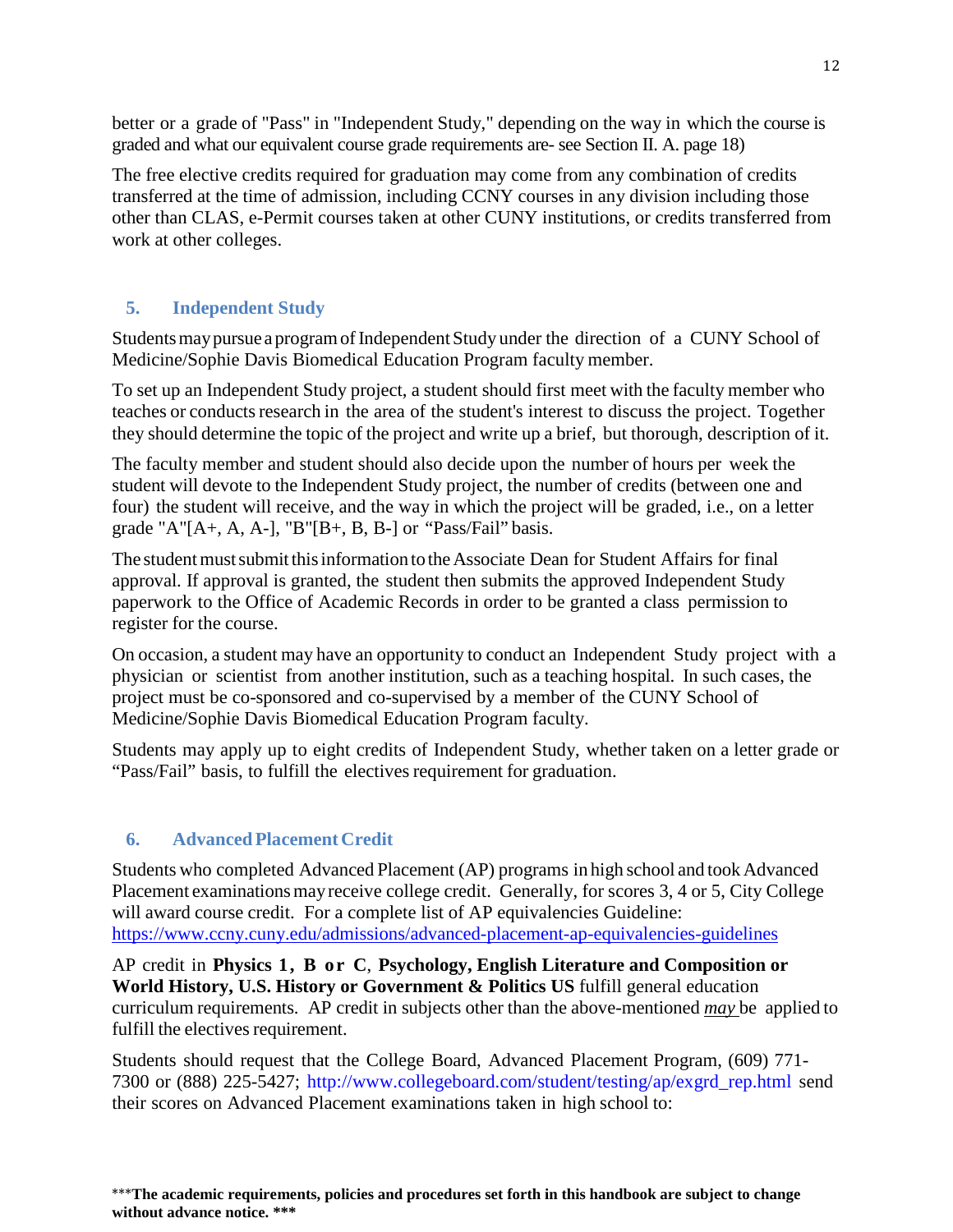The City College of New York (code 2083) Office of Transfer Evaluations Services Administration Building, Room 101 160 Convent Avenue New York, NY 10031

#### <span id="page-14-0"></span>**7. Transfer College Credit**

Students who have taken college courses prior to enrolling in the Sophie Davis Biomedical Education Program may receive credit for these courses, with the following stipulations:

- For the course to be counted in fulfilling graduation requirements, the student must have taken the course on a letter grade basis and earned a grade of "C" or better;
- For the course to be counted in fulfilling graduation requirements, the course must be evaluated and certified by the City College Transfer Evaluations Services Office *and the course must be approved* by the Sophie Davis Biomedical Education Program, Office of Academic Affairs;
- Transfer college credit may be used to fulfill the electives requirement and general education curriculum requirements. Transfer college credit will not be granted for required MED courses.

A student who, before entering CUNY School of Medicine/Sophie Davis Biomedical Education Program, has taken a course at a college or University other than CUNY, should arrange to have an official transcript sent to:

The City College of New York Office of Transfer Evaluations Services Administration Building, Room 101 160 Convent Avenue New York, NY 10031

#### <span id="page-14-1"></span>**8. E-Permit Courses**

A student who plans to take college courses at a CUNY college other than City College after enrolling in the Sophie Davis Biomedical Education Program must apply for an e-Permit. E-Permit facilitates the process of obtaining permission to register at other CUNY colleges. E-Permit courses may fulfill general education requirements for graduation, but they cannot substitute for anyrequired MED courses.

For an e-Permit course to be counted in fulfilling requirements for graduation, a student must take the course on a letter grade basis (not Pass/Fail) and earn a grade of "C" or better.

If a student plans to take a course at another CUNY college, the student should first meet with the Associate Dean for Student Affairs for academic advisement and program approval and then file for an e-Permit, following the College's guidelines: [https://www.ccny.cuny.edu/registrar/e](https://www.ccny.cuny.edu/registrar/e-permit-information)[permit-information](https://www.ccny.cuny.edu/registrar/e-permit-information)

<span id="page-14-2"></span>E-Permit course grades are recorded on the official transcript and are included in calculating the student's City College GPA.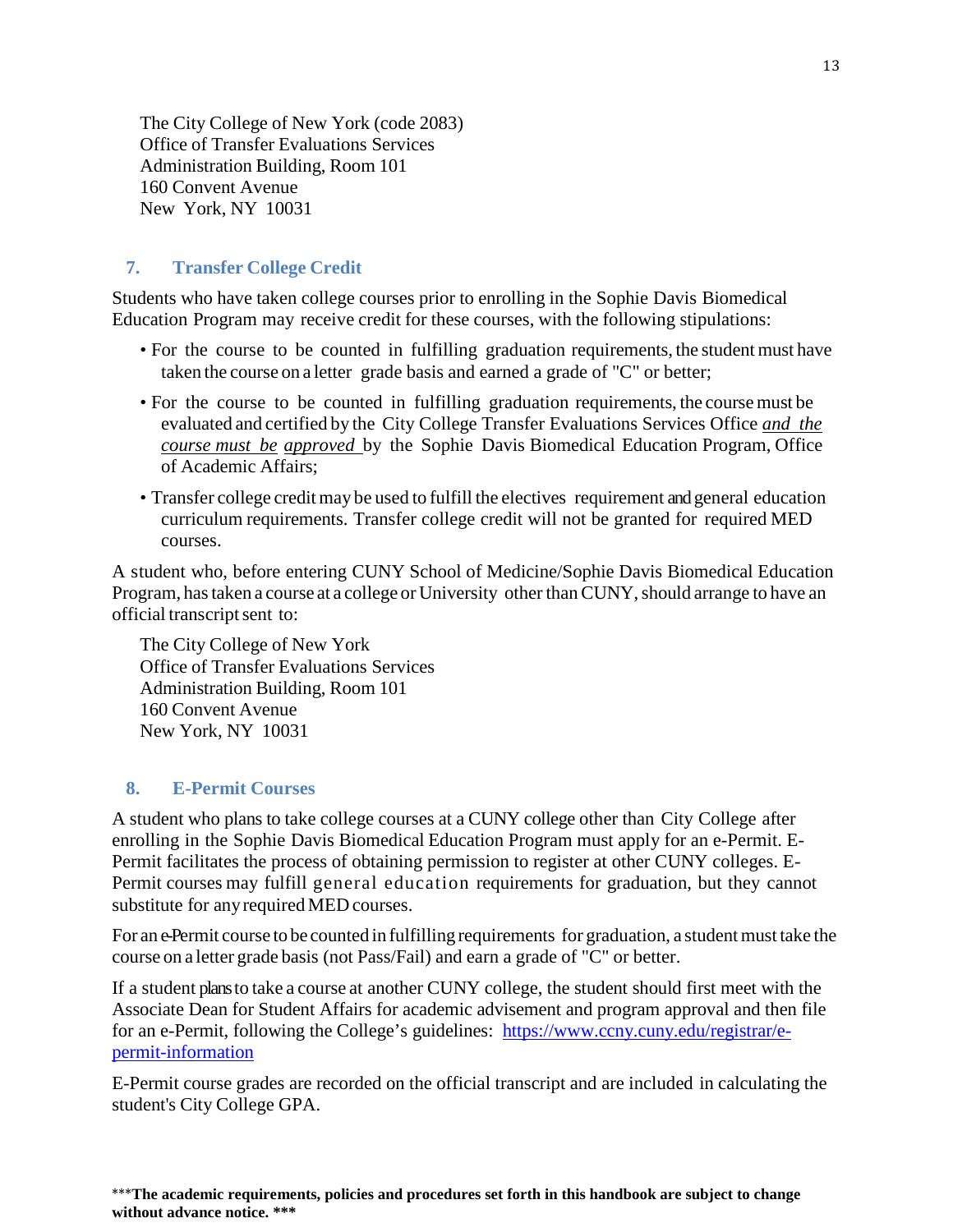## **II. ACADEMIC POLICIES, RULES, AND REGULATIONS**

## <span id="page-15-0"></span>**A. GUIDELINES FOR MEDICAL COURSES**

In MED courses, the Course Director, in consultation with the Department Chairperson, will set all course policies and requirements and evaluate the performance of students in the course. Attendance at all required class sessions is mandatory for all MED courses within the parameters set forth in the Attendance Policy of CUNY School of Medicine/Sophie Davis Biomedical Education Program (see "Attendance Requirements," below).

Standardized subject examinations will be administered in all courses where a standardized subject examination is available from the National Board of Medical Examiners (NBME), and the subject examination will serve as the final comprehensive exam. If the Course Director and Chairperson determine the NBME exam insufficiently matches the course material, theymay request the Curriculum Committee to waive the requirement prior to the beginning of the course. Furthermore, no numerical credit will be given towards the final course grade from the NBME subject examination (see "Courses in Which a National Board of Medical Examiners Subject Examination Is Required," below).

In all MED courses, students must attain *a minimum* final score of 70 to pass the course. In MED courses a score of 70 percent is equivalent to a grade of "B-," with the exception of Principles of General Chemistry (MED 10200) and Bio-Organic Chemistry (MED 20300), where a minimum grade of "C" is required.

In all MED courses, with the exception of Principles of General Chemistry (MED 10200) and Bio-Organic Chemistry (MED 20300), a score of 85 percent or higher is required for a final course grade of "A-."

Information on course content, course requirements, grading policies and course reassessment policy in MED courses will be provided to students at the beginning of the course by the Course Director according to guidelines approved by the Curriculum Committee.

Ultimate evaluation and grading of student performance in the course will be made by the Course Director and Chairperson. For team-taught courses the evaluation will also include consultation with the faculty. Assessment of the pattern of progress of each student throughout the curriculum is reserved for the Student Academic Progress Committee.

Within three days after the completion of courses that only use multiple choice exams for assessments, the Course Director submits grades using the guidelines described in the following section.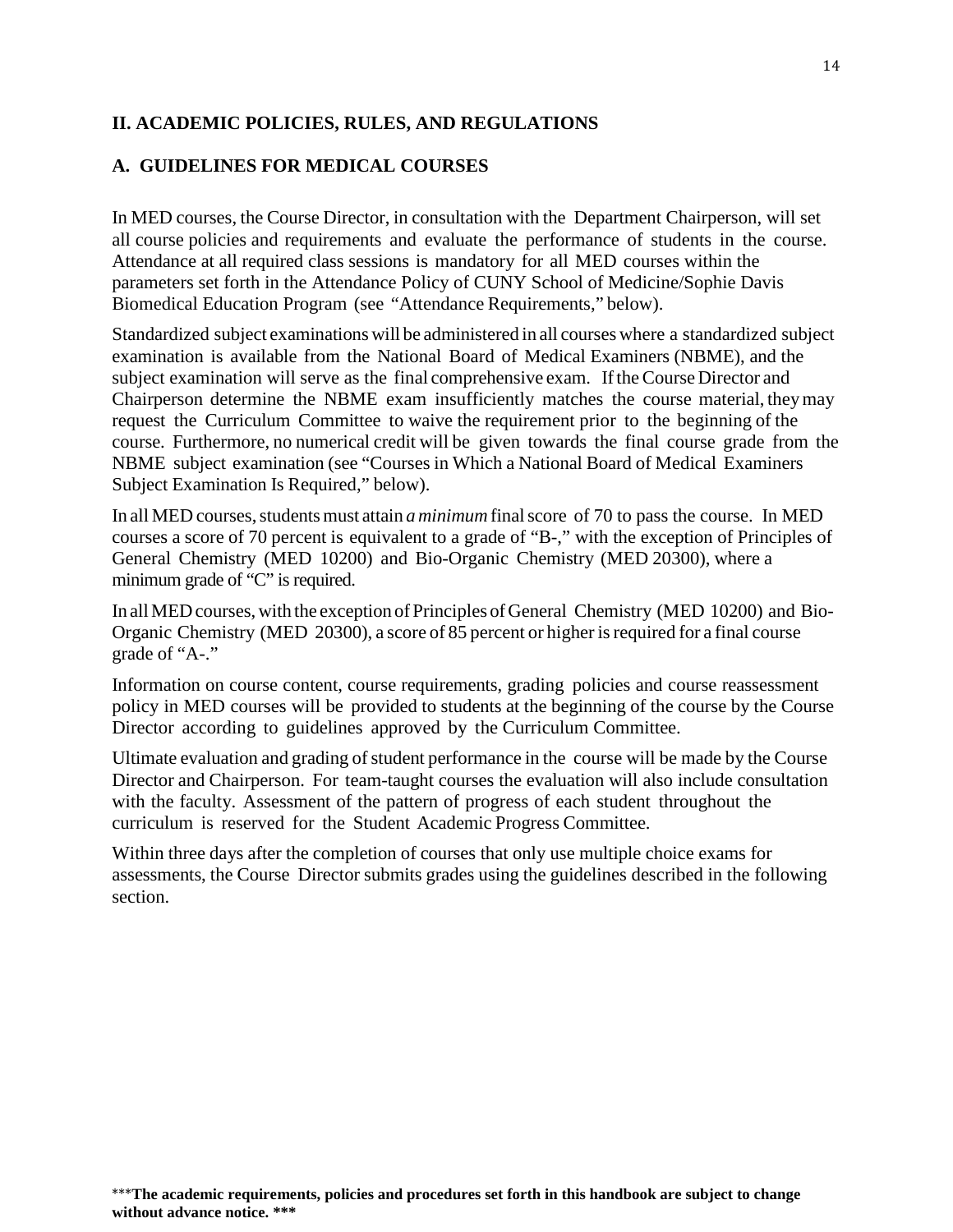## <span id="page-16-0"></span>**B. GRADING POLICIES AND REQUIREMENTS**

## <span id="page-16-1"></span>**1. Satisfactory Academic Progress**

In order to be making satisfactory academic progress, students must:

- Meet all academic standards established by the City College of New York (as specified in the CCNY Bulletin of Undergraduate Programs), including maintaining at least the required minimum grade point average of 2.0 ("C") for the BS degree.
- Successfully complete the prescribed Sophie Davis Biomedical Education Program and CUNY School of Medicine curricula for each year of study.
- Earn passing grades in all course required for graduation (described in the following section).

The Student Academic Progress Committee of the CUNY School of Medicine/Sophie Davis Biomedical Education Program meets regularly to review the academic records of students in the program. Students who fail to fulfill the above requirements may be placed on academic probation, given a prescription year, or dismissed fromthe program (see "The Student Academic Progress Committee," below).

## THE STUDENT ACADEMIC PROGRESS COMMITTEE (SAPC)

The Student Academic Progress Committee, a standing committee of the CUNY School of Medicine/Sophie Davis Biomedical Education Program meets regularly to review the progress of each student toward acquiring the competencies described in the Educational Program Objectives (EPOs). The committee consists of voting members from the teaching faculty and non-voting ex-officio members. The committee also includes student members who attend during policy discussions.

The responsibilities of the Student Academic Progress Committee include:

• Reviewing the progress of each student as indicated by grades, narrative assessments and other information on performance reported to the committee, with individual grades evaluated in the context of overall achievement;

- seeking methods for enhancing the achievement of all students;
- making appropriate recommendations concerning the academic status of each student.

In reviewing the performance of a student, the Student Academic Progress Committee may recommend that the student:

- be promoted to the next academic year;
- be awarded the Bachelor of Science degree or the MD degree;
- take the United States Medical Licensing Examination, Step 1, Step 2 CK and CS;
- be granted a leave of absence (academic or personal);
- be placed on academic probation;
- repeat a failed course during the next academic year;
- be granted a prescription year (i.e., repeat an academic year);
- be dismissed from the Program.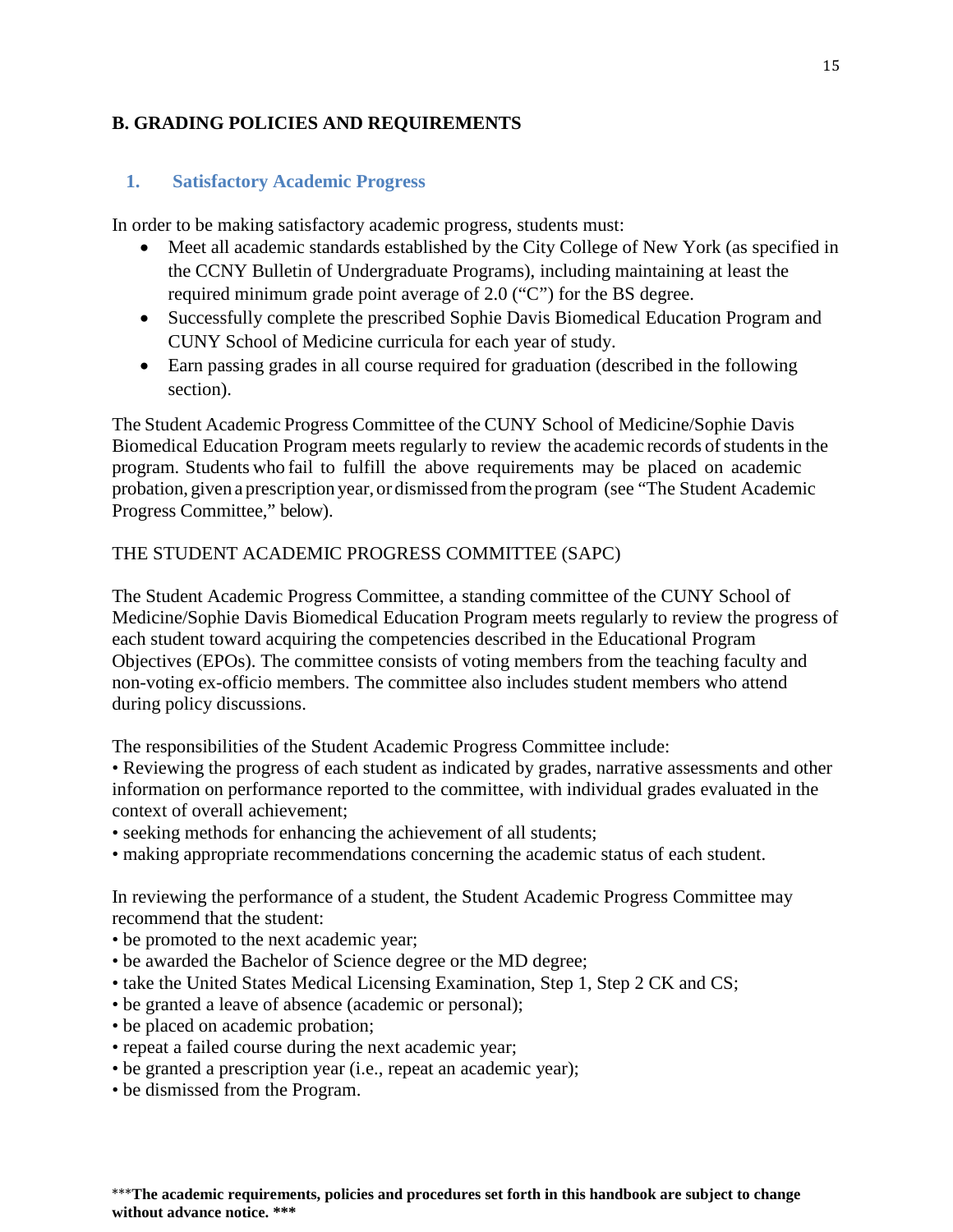#### B.S. PROGRAM

All courses required for graduation must be taken for credit and for a letter grade, except those courses indicated below (see "Coursesin Which a Grade of "B-" or Better Is Required," "Courses in Which a Grade of "C" or Better Is Required," below). The following coursesmust be taken for credit, but are graded "Pass/Fail": Practice of Medicine 1 (MED 29309 and MED 29409) and Practice of Medicine 2 (MED 39509 and MED 39609).

Information on the evaluation and grading procedures in non-MED courses may be provided by each instructor at the beginning of the course.

Grades become permanent one year after completion of the course. Possible grades include:

- A letter grade indicating the student's level of performance in the course, if the student successfully completes all course requirements;
- A grade of "INC" [incomplete] if the student had been doing passing work but was unable to complete the course for an acceptable reason (e.g., missing the final exam because of serious illness) or if the student's in-class average was satisfactory, but the student failed the NBME subject examination;
- A grade of "PEN" [pending] (see "Grades Given in Failed MED Courses in the BS Program," below) if the student's overall average was unsatisfactory and the student is allowed to do additional course work in order to pass the course; the Course Director should indicate if a reassessment examination is recommended.

An evaluation of "INC" [incomplete] or "PEN" [pending] must be accompanied by a narrative stating both the reasons for the grade and the Course Director's recommendations as to what the student must do to satisfy the course requirements. The Course Director may recommend, for example, that the student complete the course by:

- Passing a special or review program devised by the Course Director;
- Passing a reexamination (with time and place specified);
- Or both.

If the Course Director considers it appropriate, a passing grade may also be accompanied by a brief narrative further evaluating the student's performance.

At the beginning of each MED course, the Course Director provides the students, the Deputy Dean for medical Education, the Learning Resource Center and the Student Academic Progress Committee with documentation describing the review course, if relevant, and reassessment examination and criteria forstudents' eligibilityforthe reassessment examination. At the end of the course, the Course Director will recommend in writing to the Student Academic Progress Committee, which students are eligible for the review course and reassessment examination and which should repeat the course in the prescription year. The Student Academic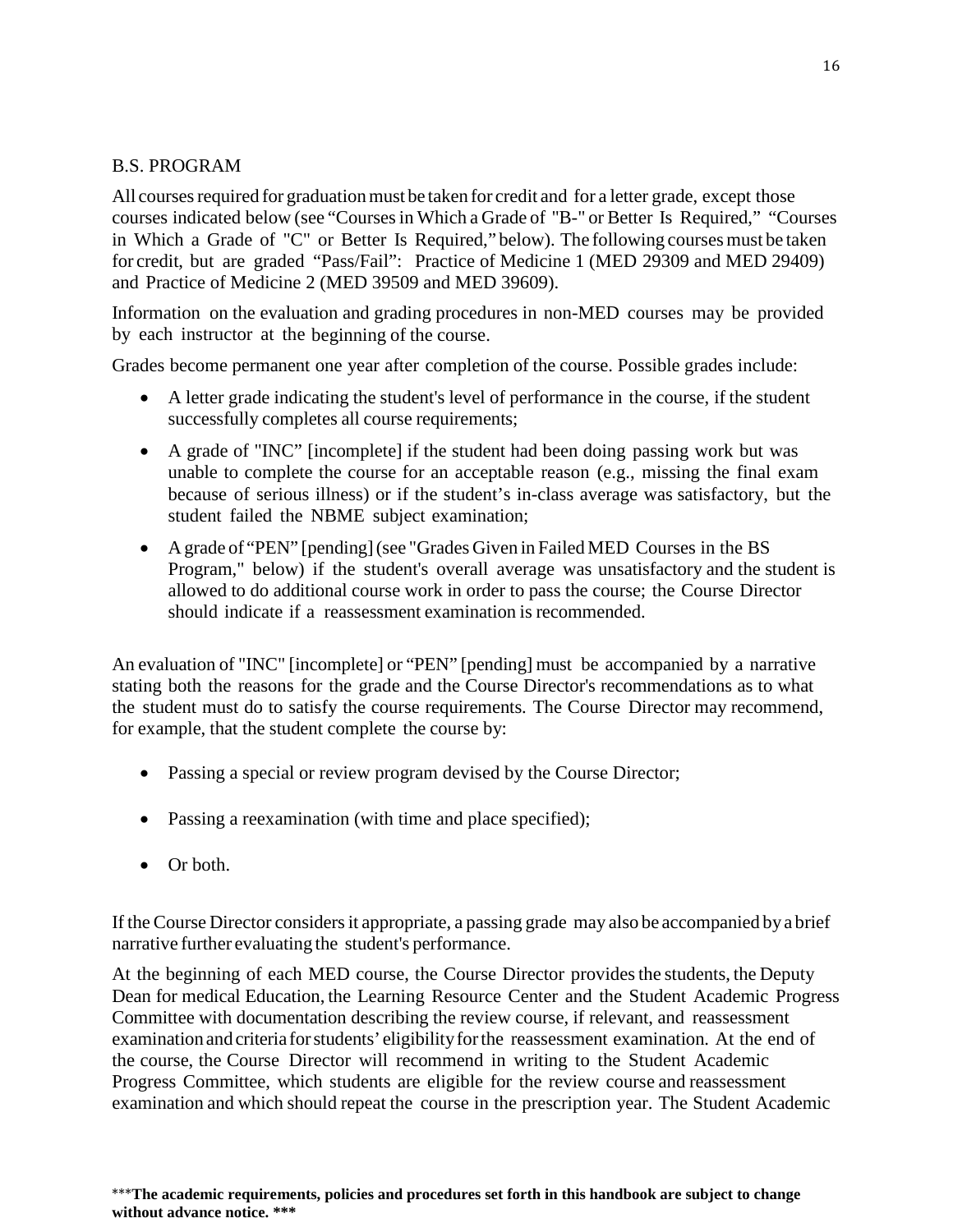Progress Committee will make a final decision regarding eligibility of the student for the review course and reassessment examination after considering his or her record.

Upon satisfactory completion of the Course Director's recommendations, grades of INC and PEN will be changed to the appropriate letter grade.

## <span id="page-18-0"></span>**2. Coursesin Which a Grade of "B-" or Better Is Required**

Students are required to complete all the MED courses in the BS curriculum (except as noted below) at an "A"  $[A+, A, A-]$  or "B"  $[B+, B, B-]$  level. A grade of "P" (Pass) will not suffice.

## <span id="page-18-1"></span>**3. Courses in Which a National Board of Medical Examiners(NBME) Subject Examination Is Required**

Subject Examinations will be administered in all courses where standardized and nationally normed subject exams are available from the National Board of Medical Examiners (NBME).

The following policy applies:

- •A Course Director, in consultation with the Chairperson, may elect to not administer the NBME exam but must obtain approval from the Curriculum Committee prior to the beginning of the course;
- Students may be allowed to take the NBME exam as part of the course requirements, even when the requirement to pass the NBME exam is dropped from course requirements. These policies will be noted in the course syllabus;
- •The NBME subject examination will serve as the final comprehensive exam;
- •No numerical credit will be given towards the final course grade from the NBME subject examination;
- •If the NBME subject examination is required for the BS degree, it must be passed with a score equivalent to *a minimum* percentile of 11 or greater. In cases in which there is no specific score assigned to the 11th percentile, the next lower score that is closest to the 11th percentile will be used as the passing score. This requirement does not apply to customized NBME subject exams.
- •If NBME subject examinations are required, they must be passed. Students who fail may be allowed only one retake.

*\*The policies above do not apply to customized NBME examinations* 

## <span id="page-18-2"></span>**4. Courses in Which a Grade of "C" or Better Is Required**

Students must earn a grade of "C" or better in the following academic courses required for graduation. A grade of "P" (Pass) will not suffice.

MED10200 Principles of General Chemistry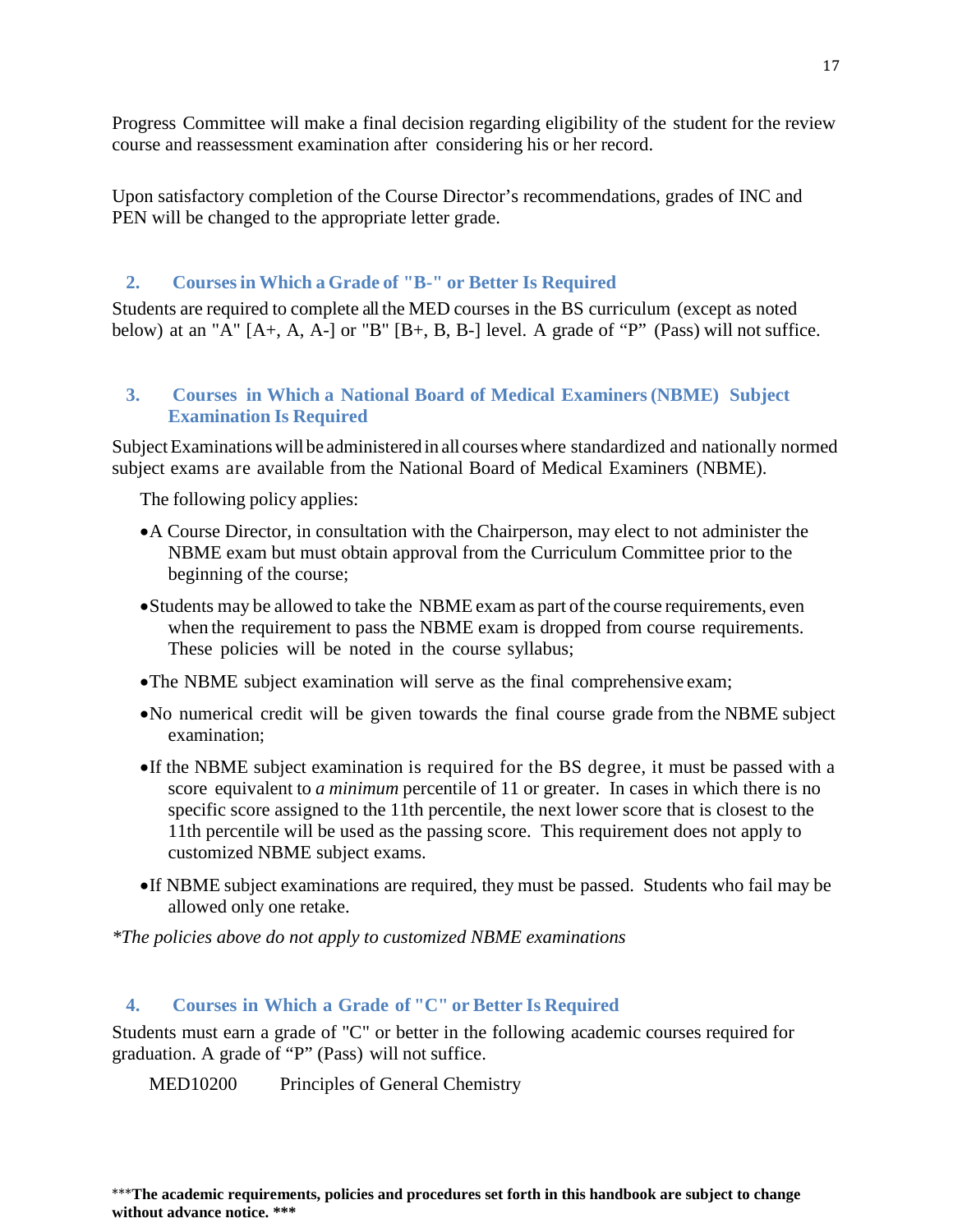| <b>MED20300</b>  | <b>Bio-Organic Chemistry</b>                                                                                                                                            |
|------------------|-------------------------------------------------------------------------------------------------------------------------------------------------------------------------|
| <b>BIO20700</b>  | <b>Biology of Organisms</b>                                                                                                                                             |
| FIQWS10013       | Freshman Inquiry Writing Seminar – Creative Expression: Narrative<br>Medicine                                                                                           |
| FIQWS10113       | Freshman Inquiry Writing Seminar – Creative Expression: Composition                                                                                                     |
| <b>ENGL21003</b> | Writing for the Sciences                                                                                                                                                |
| PHYS20300        | <b>General Physics I</b>                                                                                                                                                |
| PHYS20400        | <b>General Physics II</b>                                                                                                                                               |
| PSY10200         | Applications of Psychology in the Modern World                                                                                                                          |
| <b>USSO10100</b> | The Development of the United States and Its People, or any other<br>course that meets the Pathways requirement designation of US<br><i>Experience in its Diversity</i> |
| <b>WCIV10100</b> | World Civilizations: Prehistory $-1500$ A.D., or any other course that<br>meets the Pathways requirement designation of World Cultures and<br>Global Issues             |
|                  |                                                                                                                                                                         |

All electives counted in fulfilling the electives requirement for graduation, except for Independent Study, which may be graded Pass/Fail.

## <span id="page-19-0"></span>**5. Courses in Which a Temporary Grade of "Y" [Year-long] is Given**

Students in some MED courses that extend for two semesters receive a temporary grade of "Y" [year-long] in the first semester. The letter grade finally awarded for both semesters is based on all work done in the course. A grade of "Y" [year-long] will be given at the end of the first semester in the following courses, MED 20400-MED 30501 (Molecules to Cells I-II).

If a student is dismissed (or resigns) from the Sophie Davis Biomedical Education Program and the student is registered for course(s) that extends into the next semester, the student cannot be granted a grade of "Y"[year-long]. If there has been an evaluation that can adequately assess the student's performance, then the Course Director may give the student a grade for the semester completed, depending on the student's performance in the course.

If the Course Director cannot assess the performance of the student, the student may appeal to the SAPC in order to be assigned a grade of "NC" [no credit] or "W" [withdrawal].

## <span id="page-19-1"></span>**6. Required Minimum Grade Point Average**

Students must maintain at least a "C" average, the minimum grade point average allowed by City College, as stipulated in the CCNY Bulletin of Undergraduate Programs.

City College regulations require that a student with a GPA below 2.0 (1.75 or lower if a first-year student) be placed on academic probation. A student on GPA probation has one year to improve the GPA to 2.0 or better. Failure to do so will lead to dismissal from the school.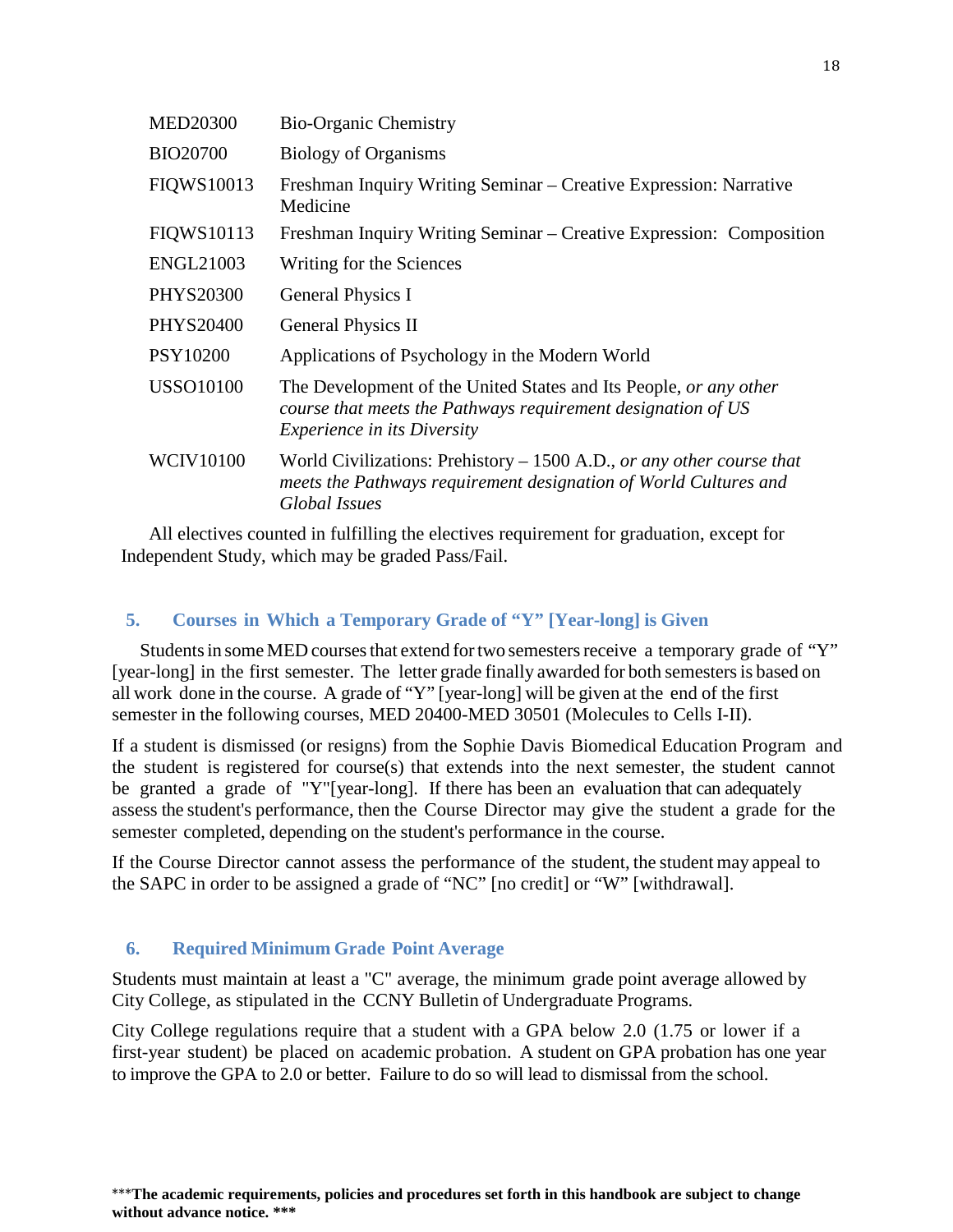## <span id="page-20-0"></span>**7. Grades Given in Failed MED Courses in the BS Program**

If a student's overall average in a MED course [except in General Chemistry (MED 10200) and Bio-Organic Chemistry (MED 20300)] is unsatisfactory, the student will receive a grade of "PEN" [pending] in that course (see "Guidelines for Medical Courses," above). If the Course Director recommends the student for a reassessment program and the student is eligible, the student will take a reassessment examination. If the student successfully passesthe reassessment examination, the grade of "PEN" [pending] will be changed to a passing grade. Since only the passing grade will appear on the student's final transcript, because the student's original performance in the coursewas unsatisfactory, the student will not be eligible to receive a grade higher than the minimum passing grade (i.e., B-).

If a student does not pass the reassessment examination and is eligible to retake the course during the following academic year, the grade of "PEN" [pending] will be converted to a grade of "NC" [no credit]. When a student repeats a MED course, the student *is required to repeat all course requirements,* including retaking and passing the NBME subject examination. Under these circumstances, the student will be eligible to receive a grade of "A" in the retaken course, since the student's transcript will include both grades (the "NC" [no credit] and the grade in the retaken course) and will thus record the original unsatisfactory performance.

If a student fails a MED course and subsequently is dismissed (orresigns)fromtheSophieDavis Biomedical Education Program, the Course Director may give the student a non-passing grade of "C" (in courses in which a grade of "B-" is required to pass the course), "P," or "F," depending on the student's performance in the course. A grade of "PEN" [pending] may be changed to a grade of "NC" [no credit] on appeal to the Student Academic Progress Committee.

If a third-year student who is *not* eligible to repeat a course in the next academic year (either because the student is on a prescription year or has previously had a prescription year) achieves a grade in a third year MED course that is below a "B-" (i.e., 70), that student would ordinarily be dismissed. However, if the student's overall grade is the minimum CCNY passing grade of 60 or higher, the Course Director may award a grade of "C" or "P" as a final course grade.

If the student successfully completes all other third-year courses, the Student Academic Progress Committee may then recommend to award the student the BS degree, but the student would NOT be approved for admission to the medical school. The student must pass all other coursesin the third-year, but would not be required to take the NBME subject exam at the conclusion of those other courses.

Failure of a second course in the third-year will be grounds for dismissal.

## <span id="page-20-1"></span>**8. Grades Given When the National Board of Medical Examiners (NBME) Subject Examination is Failed**

If a student passes a course based on passing the course assessments as defined by the course director and the syllabus, but the student fails the NBME subject examination, the student will receive a grade of "INC" [incomplete]. The student will be required to take a second NBME subject examination.

If the student then successfully passes the NBME subject examination, the grade of "INC" [incomplete] will be changed to a passing grade. The grade assigned will be determined by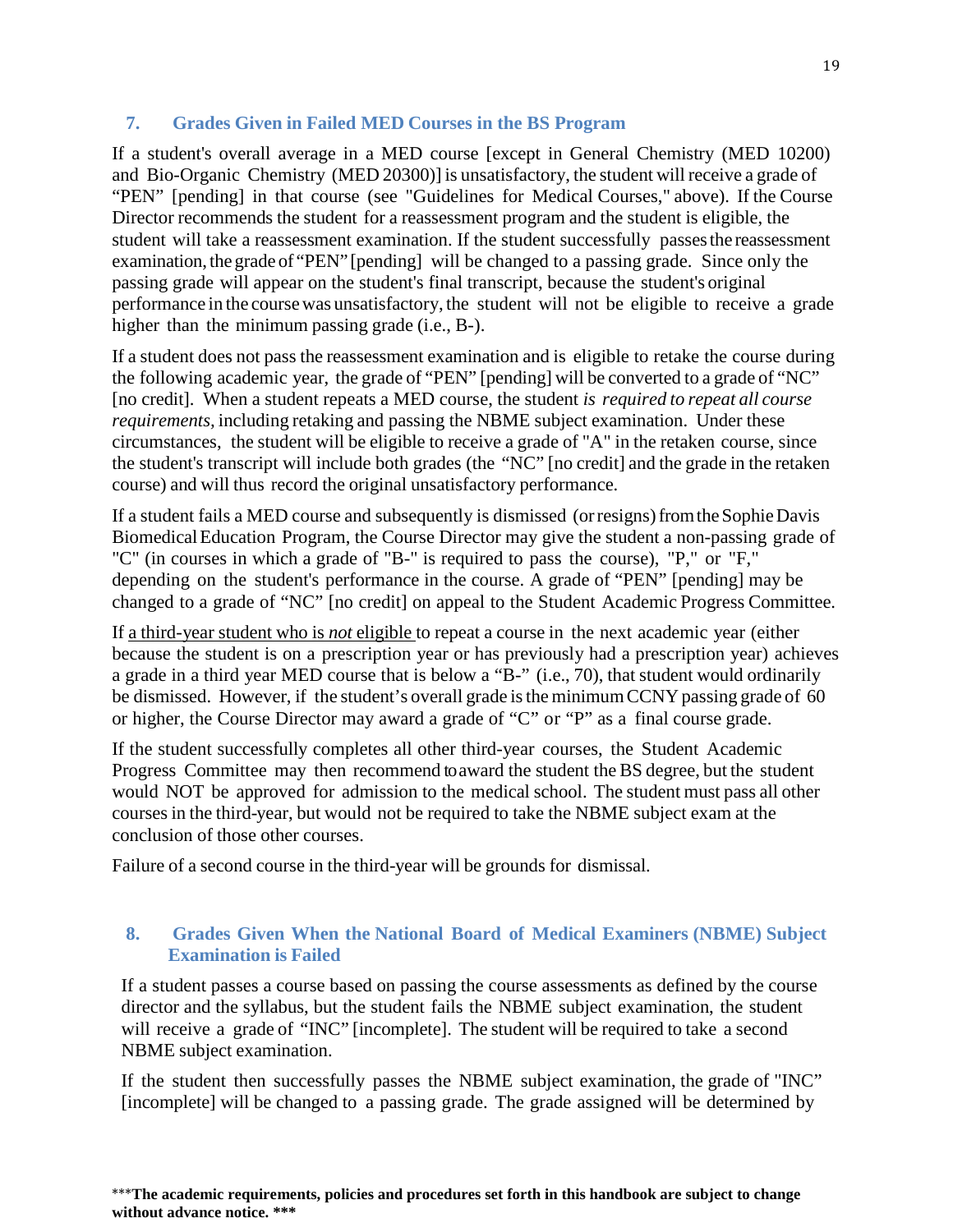the grading policies and standards of the course. In this case the student will be eligible to receive a grade higher than the minimum passing grade.

If a student fails the NBME subject examination on the second attempt, the grade of "INC" [incomplete] will convert to "PEN" [pending].

- If the student is eligible to repeat the course during the following academic year, the student will receive a grade of "NC" [no credit] for the course.
- If the student is *not* eligible to repeat the course in the next academic year, (either because the student is on a prescription year or has previously had a prescription year) the student will be recommended for dismissal from the Program. The student may then receive a grade of "P" (which does not satisfy requirements for successful progression to the next academic year of the Program for courses in which a grade of "B-" is required to pass the course).

## <span id="page-21-0"></span>**9. Grades Given in Failed Non-MED Courses**

For unsatisfactory performance in a required, non-MED course (including electives), a student will receive a grade of "C-," "D," "F," or "WU" [withdrew unofficially] (see "City College Regulations on Dropping Courses," above) and, if eligible, will be required to take the course again. Both grades(the originally failed course and the retaken course) will appear on the student's transcript.

## <span id="page-21-1"></span>**10. Course Reassessment Policy**

Course *reassessment* means a student has not successfully completed an academic course; i.e., has failed a course, is not prepared to proceed, and must correct the deficit before progressing to the next course.

City College courses, including General Chemistry (MED 10200) and Bio-Organic Chemistry (MED 20300) that are failed and repeated are counted as part of the total number of course failures(reassessments).

A student may be permitted a maximum of five (5) reassessments during the BS Program.

If a student fails a course, but the student has reassessed the maximum of five (5) courses, and the student *has not had* a prescription year, the student will be placed on a prescription year.

If a student fails a course, but the student has reassessed the maximum of five (5) courses, and the student *has had* a prescription year, the student will be recommended for dismissal from the Program.

A student placed on a prescription year will have a curriculum developed for that year in consultation with the Associate Dean for Student Affairs and the Course Director of the failed course.

## *Special regulations for reassessment in a course where a National Board of Medical Examiners (NBME) Subject Examination is required*

If a student is eligible to participate in a course reassessment program, a reassessment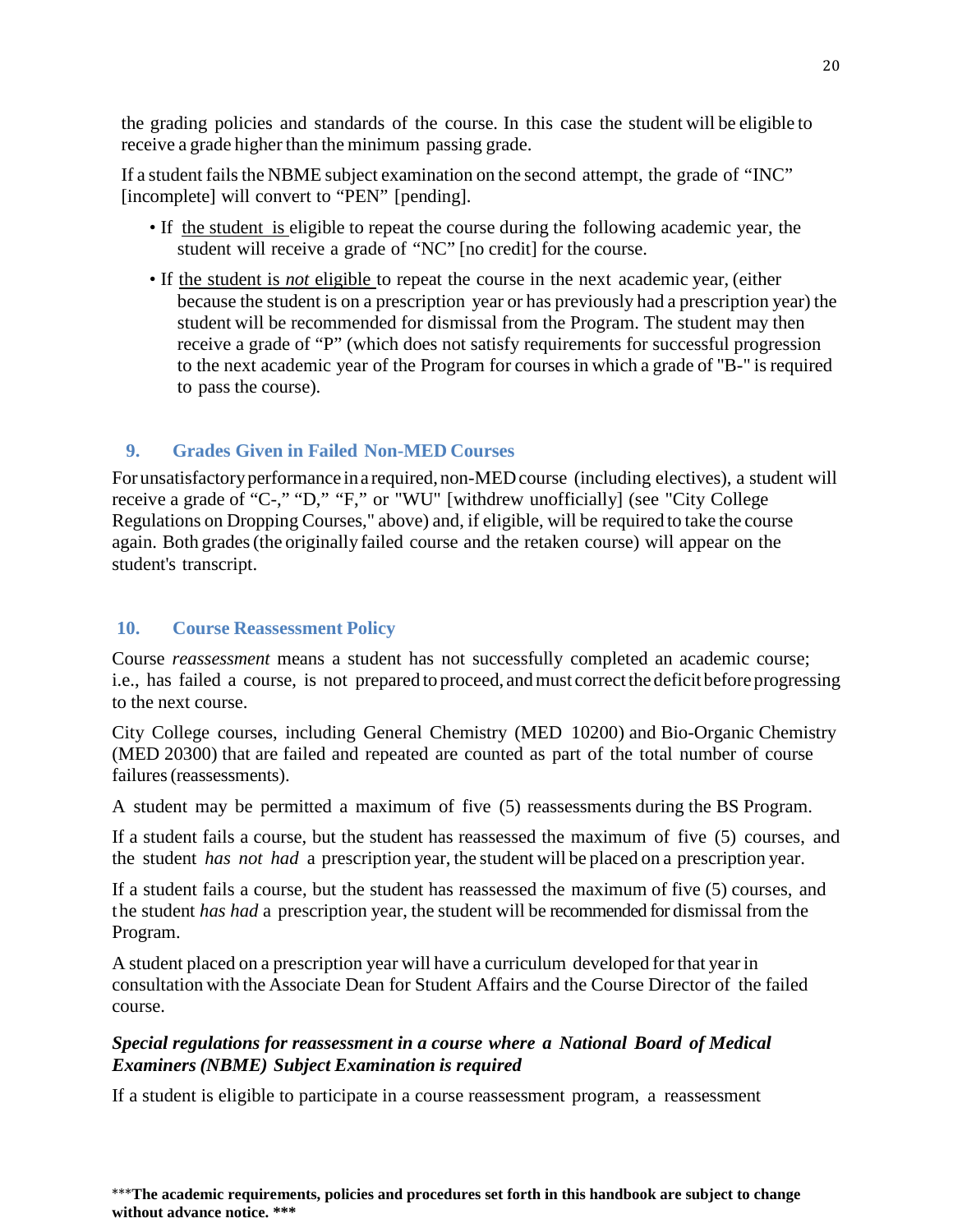examination will be administered as follows:

#### • *Failed the NBME Subject Examination only*

If a student successfully meets all course requirements except for passing the NBME subject examination, the student will receive a grade of "INC" [incomplete]. The student will be required to take a second NBME subject examination. In this situation, retaking the subject exam *does not* count as a reassessment. However, if a student fails the NBME subject examination on the second attempt, the grade of "INC" [incomplete] will convert to "PEN" [pending] and it results in a course failure. Eligibility to repeat the course in the next academic year will depend on the student's academic history, (see "Grades Given When the National Board of Medical Examiners (NBME) Subject Examination is Failed," above).

#### *• Failed the Course, but passed the* **NBME** *Subject Examination*

If a student passed the NBME subject examination, *but* the student's overall average in a MED course is unsatisfactory (less than B-), the student will receive a grade of "PEN" [pending] in that course (see "Guidelines for Medical Courses," above). If the Course Director recommends the student for a reassessment program and the student is eligible, the student will take a course reassessment examination.

## *• Failed the Course and the NBME Subject Examination*

If a student's overall average in a MED course is unsatisfactory, *and* the student *fails* the NBME subject examination, the student will receive a grade of "PEN" [pending] in that course (see "Guidelines for Medical Courses," above). If the Course Director recommends the student for a reassessment program and the student is eligible, the student will take a course reassessment examination.

If the student passes the course reassessment, the student then will be eligible to retake the NBME subject examination.

If the student fails the course reassessment, the student has failed the course (see "Grades Given in Failed MED Courses," above). Under no circumstances will the student be permitted to retake the failed NBME subject examination, since no numerical credit is given towards the final course grade from the NBME subject examination (see "Courses in Which a National Board of Medical Examiners (NBME) Subject Examination Is Required," above).

Course reassessment results are reported in accordance with the grading policies of the School (see "Grades Given in Failed MED Courses," above).

#### <span id="page-22-0"></span>**11. Requirement for promotion to the next academic year**

Students must successfully complete all requirements in each year ofthe curriculumin orderto be promoted to the next academic year. Students will not be promoted to the next year while carrying academic deficiencies, except on the specific recommendation of the Student Academic Progress Committee.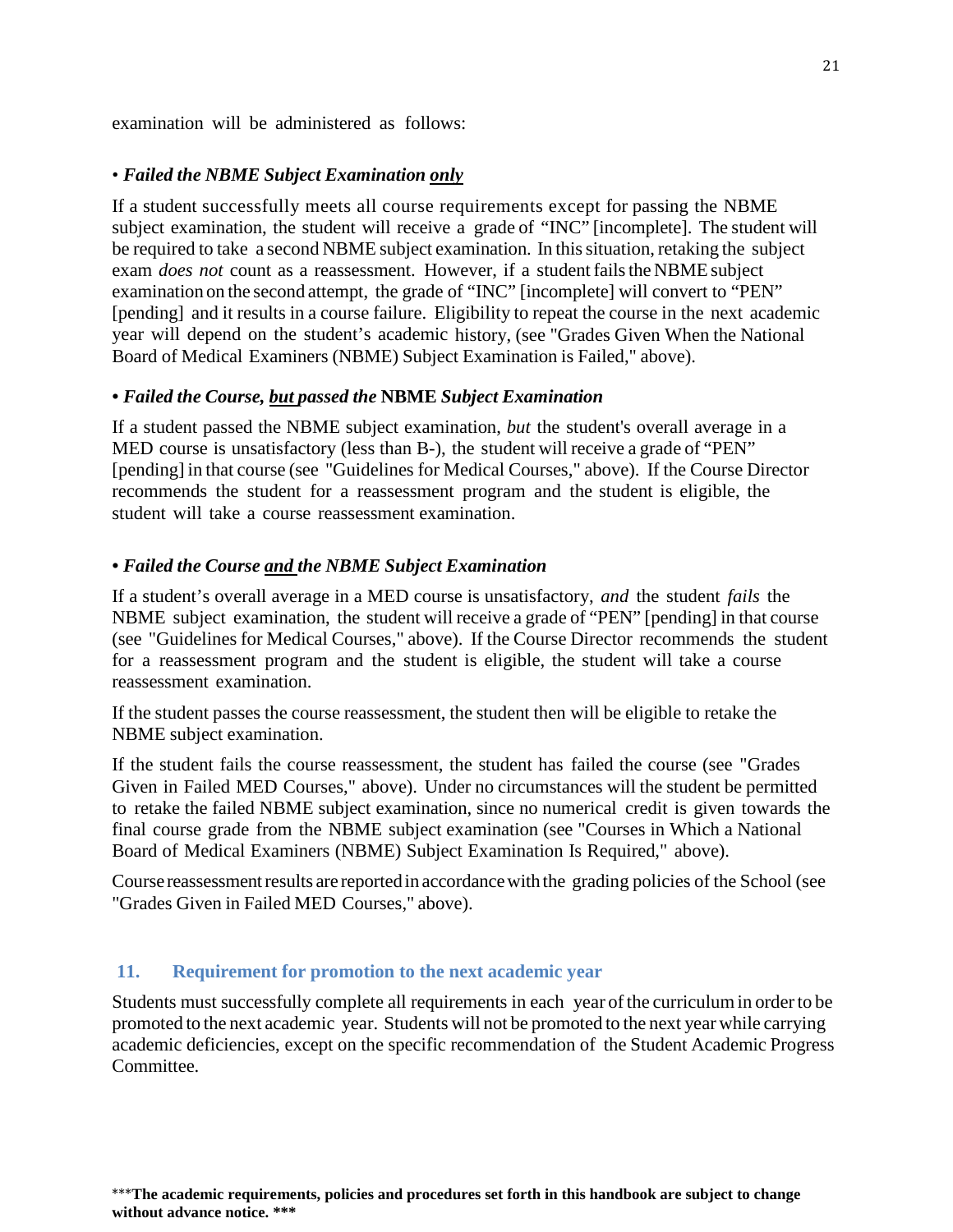#### <span id="page-23-0"></span>**12. Academic and Professional Probation**

*Academic or Professional Probation* is a formal designation. If placed on probation, the student will have 12 months to improve academic standing. Failure to improve academic/professional standing by the end of the 12-month period will result in recommendation for dismissal. Students will receive this designation for professional conduct deemed by SAPC and/or the Associate Dean of Student Affairs to warrant this designation.

The Student Academic Progress Committee will recommend academic probation for any student who fails to successfully complete one or more required courses in a semester (see "Curriculum Requirements" and "Grading Policies and Requirements," above). Circumstances considered grounds for placement on academic probation also include the criteria for academic probation established by City College (e.g., failure to maintain the minimum required GPA of 2.0), as specified in the CCNY Bulletin of Undergraduate Programs.

To be removed from academic probation, a student must clear his or her record of all academic deficiencies within one year. If the student's academic performance does not improve, the student will be recommended for dismissal from the Sophie Davis Biomedical Education Program.

## <span id="page-23-1"></span>**13. Repetition of a failed course**

The Student Academic Progress Committee may recommend that a student who fails one required academic course in an academic semester be allowed to repeat that course in the next semester or in the next academic year. The academic program for that student must be approved by the Associate Dean for Student Affairs. Failure of a course which is being repeated will result in recommendation for dismissal from the Program.

## <span id="page-23-2"></span>**14. Prescription year**

The Student Academic Progress Committee may recommend a prescription year if a student has such serious academic deficiencies that he or she is unprepared for the next year of the curriculum but, in the committee's opinion, may be able to continue with the program if he or she repeats the year and corrects those deficiencies. A prescription year may be recommended, for example, if a student:

- Fails to earn removal from academic probation within one year;
- Fails a course and the student is not eligible for a reassessment;
- Has reassessed the maximum number of courses permitted under the Course Reassessment Policy (see "Course Reassessment Policy," above);
- Fails after reexamination.

A student given a prescription year must retake and successfully complete the requirements for all courses failed in the previous academic year. Additional courses and activities for the student will be determined in consultation with the Associate Dean for Student Affairs. The prescription year will be designed to provide the student with the best preparation possible for improved academic performance in subsequent years.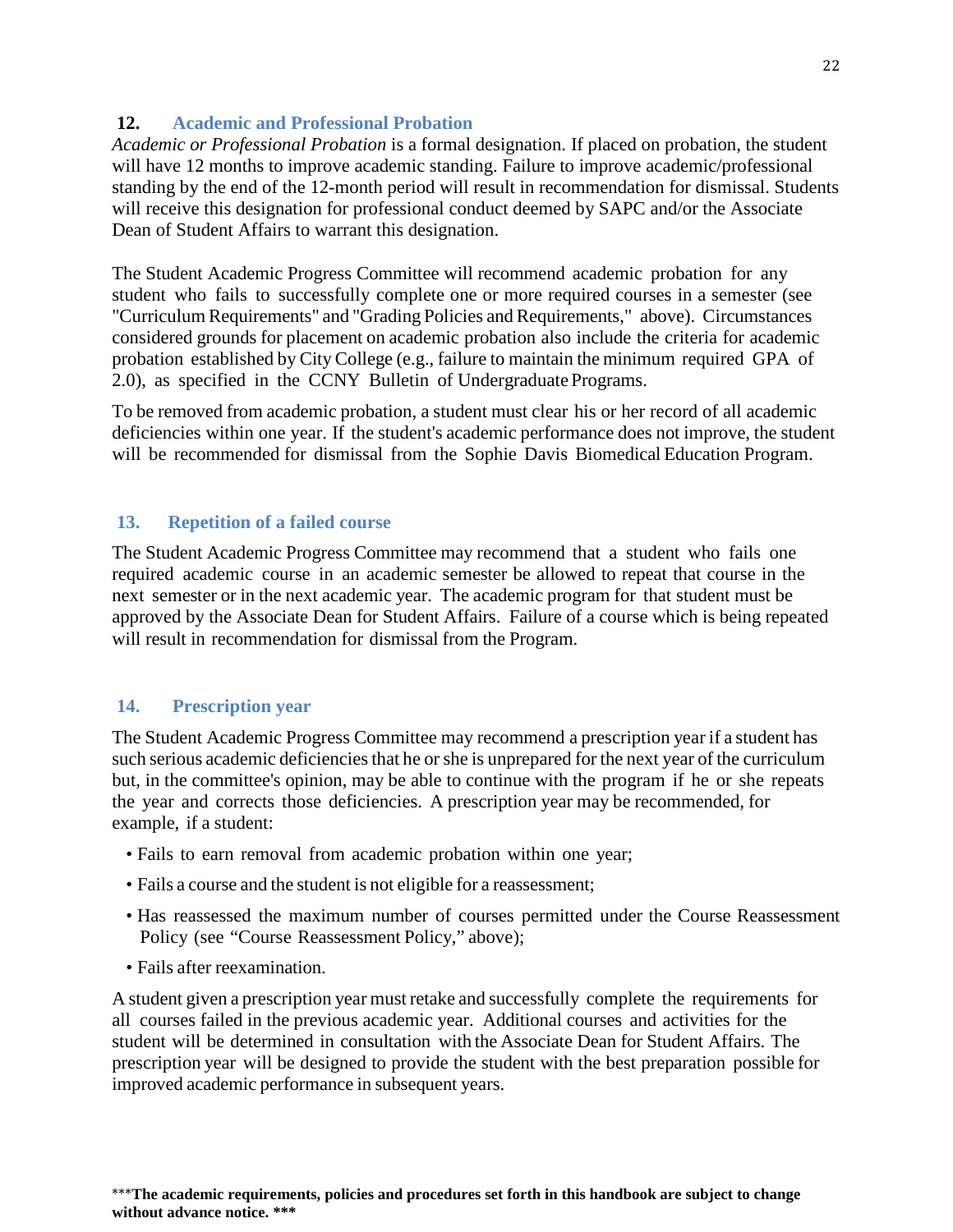All course work during a prescription year must be completed successfully by the end of each semester; reassessment of courses being repeated is not allowed, *but* retaking a failed NBME subject examination in a course being repeated is allowed. Failure of course work during a prescription year is grounds for dismissal from the Sophie Davis Biomedical Education Program. Furthermore, a student may not be granted more than one prescription year.

.

## <span id="page-24-0"></span>**15. Prescription Year Protocol**

If a student has been placed on Prescription Year, the student **will** be responsible to meet with the following individuals:

The Director(s) of the failed course(s) in order to:

- assess the reasons for the failure:
- plan an approach to re-taking the course;
- identify courses at CCNY or other CUNY campuses that might help the student prepare to re-take the course.

The Associate Dean for Student Affairs in order to:

- plan and approve the courses (CCNY/CUNY) to be taken in the next term;
- discussthe pattern of course failure and the potential career impact;
- discuss possible reasons for course difficulties;
- discuss available personal support services.
- His/her advisor for support and guidance.
- The Director of Academic Records to be sure that all of the academic requirements are met.
- A learning specialist at the Learning Resource Center to assess the reasons for the serious deficiencies and to recommend approaches to address them.

## <span id="page-24-1"></span>**16. Requirements for the awarding of the Baccalaureate degree**

To be eligible for graduation, students must have successfully completed the entire curriculumand other academic requirements of the Sophie Davis Biomedical Education Program.

#### *a. General Requirements*

Recommendations for graduation are based upon satisfactory completion of the curriculum of the Sophie Davis Biomedical Education Program in accordance with the requirements of the Board of Regents of the State of New York, the Trustees of the City University of New York, and the faculty of the CUNY School of Medicine/Sophie Davis Biomedical Education Program; fulfillment of the moral and ethical standards necessary for the practice of medicine; and adherence to the goals of the CUNY School of Medicine/Sophie Davis Biomedical Education Program.

In order to receive the BS degree, a student must resolve all fiscal obligationsto theCityCollege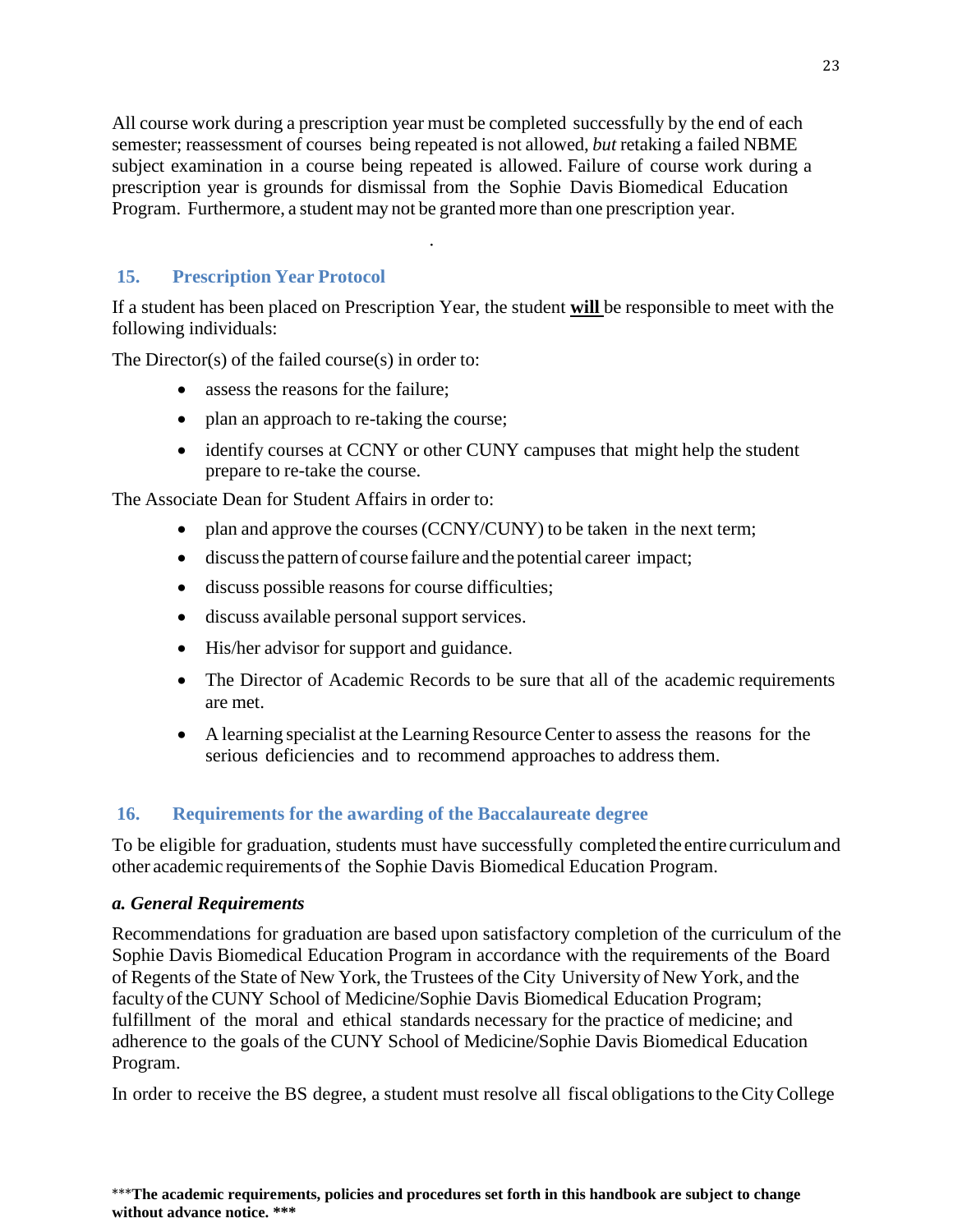of New York and to the Sophie Davis Biomedical Education Program in a satisfactory manner.

The Sophie Davis Biomedical Education Program reserves the right to withhold the BS degree from any candidate whom the Student Academic Progress Committee has not recommended for graduation on grounds of moral or ethical unfitness for the profession of medicine.

In the event that a student is not recommended for graduation, the Dean of the School will notify the student within five days of the decision, in writing (by certified mail, return receipt requested). This is the only official notification transmitted to a student regarding this decision. The Sophie Davis Biomedical Education Program is not responsible for the failure of a student to receive this notification.

Students have the right to appeal denial of graduation decisions to the Dean of the CUNY School of Medicine/Sophie Davis Biomedical Education Program (see "Appeals Procedure," below). A student who refuses to accept the official notification letter loses the right to appeal the decision.

## *b. Requirements for Graduation*

Graduation for the BS degree requires successful completion of at least 120 credits of course work, including all the courses listed in the Curriculum section, (see "Overall Curriculum Structure," above) for years 1 through 3 of the Program.

#### *• Total Number of Credits Required for Graduation*

| MED credits             | 71            |
|-------------------------|---------------|
| Science credits         | 12            |
| Humanities credits      | 15            |
| Social Sciences credits | $\mathcal{R}$ |
| Elective credits        | 19            |
| TOTAL                   |               |

#### <span id="page-25-0"></span>**M.D. Program**

#### <span id="page-25-1"></span>**17. Satisfactory Academic Progress**

The academic requirements for the MD degree include the satisfactory completion of the MD curriculum at CUNY School of Medicine. The progress of each student working toward the MD degree is monitored carefully, and the determination of satisfactory academic progress is reviewed annually. At the end of each academic year, students must have academic standing consistent with CSOM's curricular and graduation requirements.

Federal law and regulations require that all students receiving financial assistance maintain satisfactory academic progress. Satisfactory Academic Progress (SAP) is the successful completion of degree requirements according to established increments that lead to awarding the degree within published time limits. The following policy delineates the standards for Satisfactory Academic Progress at CSOM, which *apply to all matriculated students, whether or not they are recipients of financial aid*.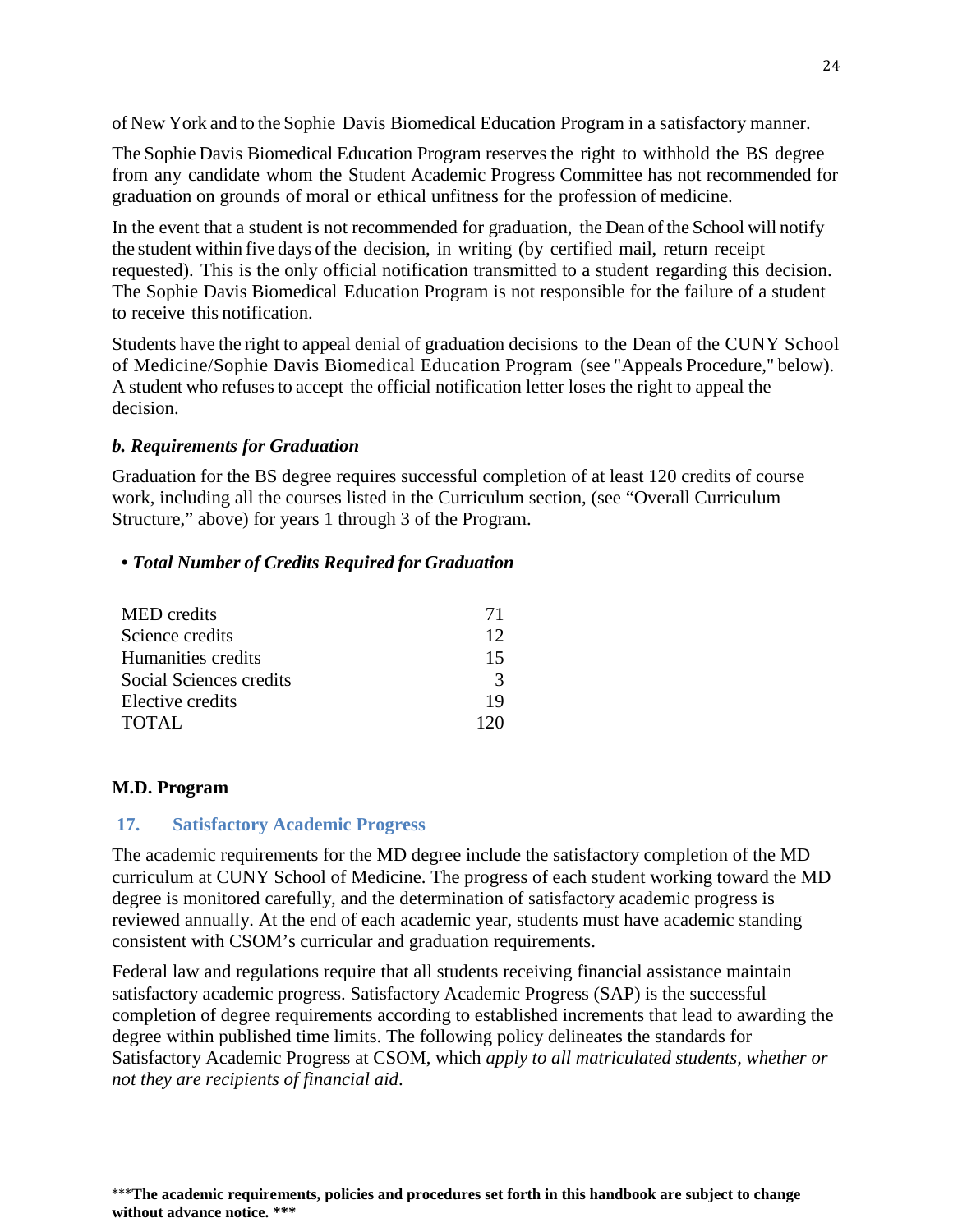#### *a. Academic or Professional Probation*

Academic or Professional Probation is a formal designation and is recorded on the Medical Student Performance Evaluation (MSPE). If placed on probation, the student will have 12 months to improve academic/professional standing. Failure to improve academic/professional standing by the end of the 12-month period will result in recommendation for dismissal. Students will receive this designation for:

- One course (each Organ Systems module is a course) failure or clerkship failure for any reason including professional conduct Or
- Two conditional grades or two clerkship shelf exam failures on the first attempt in one academic year Or
- Professional conduct deemed by SAPC and/or Associate Dean for Student Affairs to warrant this designation.

The SAPC will determine the conditions that are required to remove the probationary status.

## *b. Requirements for Academic Progress and Graduation*

Each student at CSOM is required to successfully complete all of CSOM's required courses, clerkships, and examinations in order to graduate with the MD degree. CSOM does not measure academic progress by means of a cumulative grade point average but rather with grades of *Pass or Fail* in Years M1 and M2 and in all electives and the M3 Neurology Clerkship, and with grades of *Honors, High Pass, Pass, or Fail* in all other clerkships in Years M3 and M4. Specifically, all courses in M1 must be completed with a grade of *Pass* for progression to M2, and all courses in M2 and the USMLE Step 1 must be completed by the date required by CSOM with a grade of Pass for progression to M3. Students must demonstrate adequate academic achievement to be granted permission to sit for Step 1. If the CSOM Office of Student Affairs approves a delay in a student's taking of Step 1 by the required date because of extenuating circumstances, the student will be permitted to start clerkships before receiving his/her USMLE Step I score. Students requesting delaying the Step 1 exam must submit a letter describing the extenuating circumstance. Any student who has begun a clerkship and fails Step 1 will be immediately placed on a year-long Administrative Leave.

A student with extenuating circumstances (ex. major medical or family issues) may submit an official letter of request to the Office of Student Affairs to take Step 1 later than the required date. These extenuating circumstances do not include poor performance on Step 1 practice exams, which can result in a required administrative leave in order to delay taking Step 1. In the case of extenuating circumstances approved by the CSOM Office of Student Affairs, students may begin the first clerkship while awaiting the results of Step; however, a failing score will result in the student being removed from the clerkship and being placed on a year-long administrative leave of absence. A grade of INC in the Clerkship Orientation will be allowed for students who have approved leaves of absences. The orientation will need to be completed in the following academic year.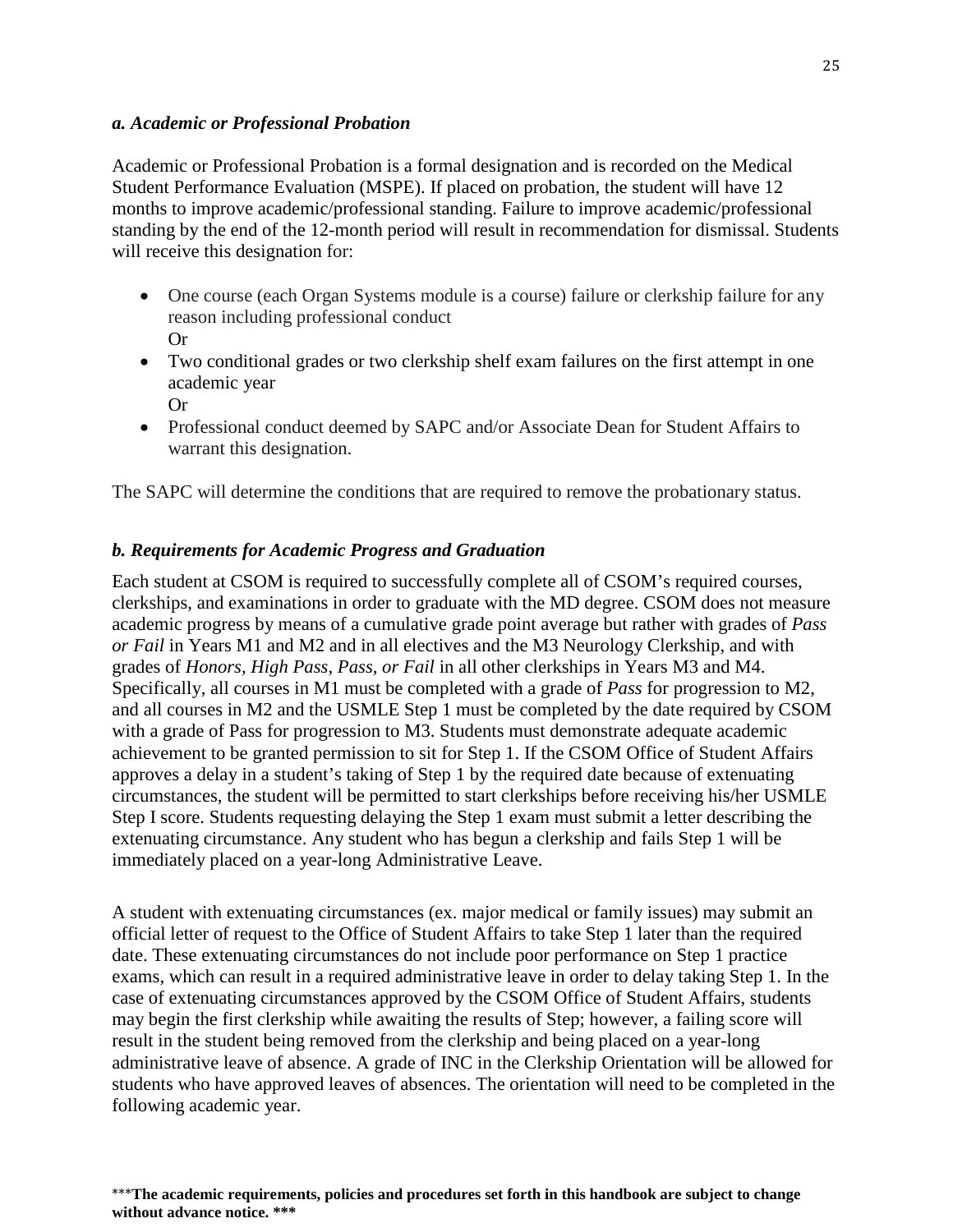All students are required to *Pass* all Year M3 core clerkships, and, if applicable, elective experiences or approved activities to progress and remain in M4. In the final year(s), students must *Pass* the M3 Clinical Skills Assessment (OSCE) and complete all courses, clerkships or approved activities and Step 2CK and Step 2 CS with a minimum grade of *Pass* to meet graduation requirements. Students must pass the M3 Clinical Skills Assessment (OSCE) to be eligible to take Step 2 CS. Students must also successfully meet all applicable program competencies including those that pertain to professional behavior in order to progress to the next academic year, phase or graduation.

Step 2 CS and Step 1 CK must be taken by October 1<sup>st</sup>.

Students must pass all courses and clerkships on the second attempt or be recommended for dismissal.

Students who fail the clinical portion of a clerkship must repeat the clerkship.

Students who fail the clinical portion of two clerkships will be recommended for dismissal.

Students are only allowed to reassess a maximum of two clerkship shelf exams in the clerkship years. Students who fail two shelf exams will be referred to the SAPC for discussion. Students who fail a third shelf exam will be subject to dismissal.

#### *c. Qualitative Measures*

Students will be assessed on all competencies outlined in the Educational Program Objectives throughout the program in any setting. Students may be subject to action by the SAPC due to failure to meet milestones or because of lapses in any competency both inside and outside the classroom. These competencies, (i.e. Life-long learning, Interpersonal skills and communication and Professionalism), will be assessed qualitatively, through observation of students' behavior. Students will be notified of perceived lapses and provided with feedback and expectations for remediation.

#### *d. Maximum Time Frame*

The normal time frame for completion of required course work for the MD degree is four academic years. Due to academic or personal difficulties or scholarly enrichment activities, a student may require additional time. In such situations, an academic plan may be established for the student that departs from the norm and that may require the repetition of all or a part of a year of study (i.e., subsequent to incomplete or unsatisfactory course work or an approved leave). *To be making satisfactory academic progress, students ordinarily must complete the first two years of the medical school curriculum by the end of the third year after initial enrollment in the medical portion of the curriculum; the remaining requirements of the curriculum must be completed by the end of the sixth year after initial enrollment.* Requests for exceptions are subject to review by the Student Academic Progress Committee (SAPC). *A student is eligible for institutional financial aid for a maximum of six years of enrollment, excluding time spent on approved leave of absence.*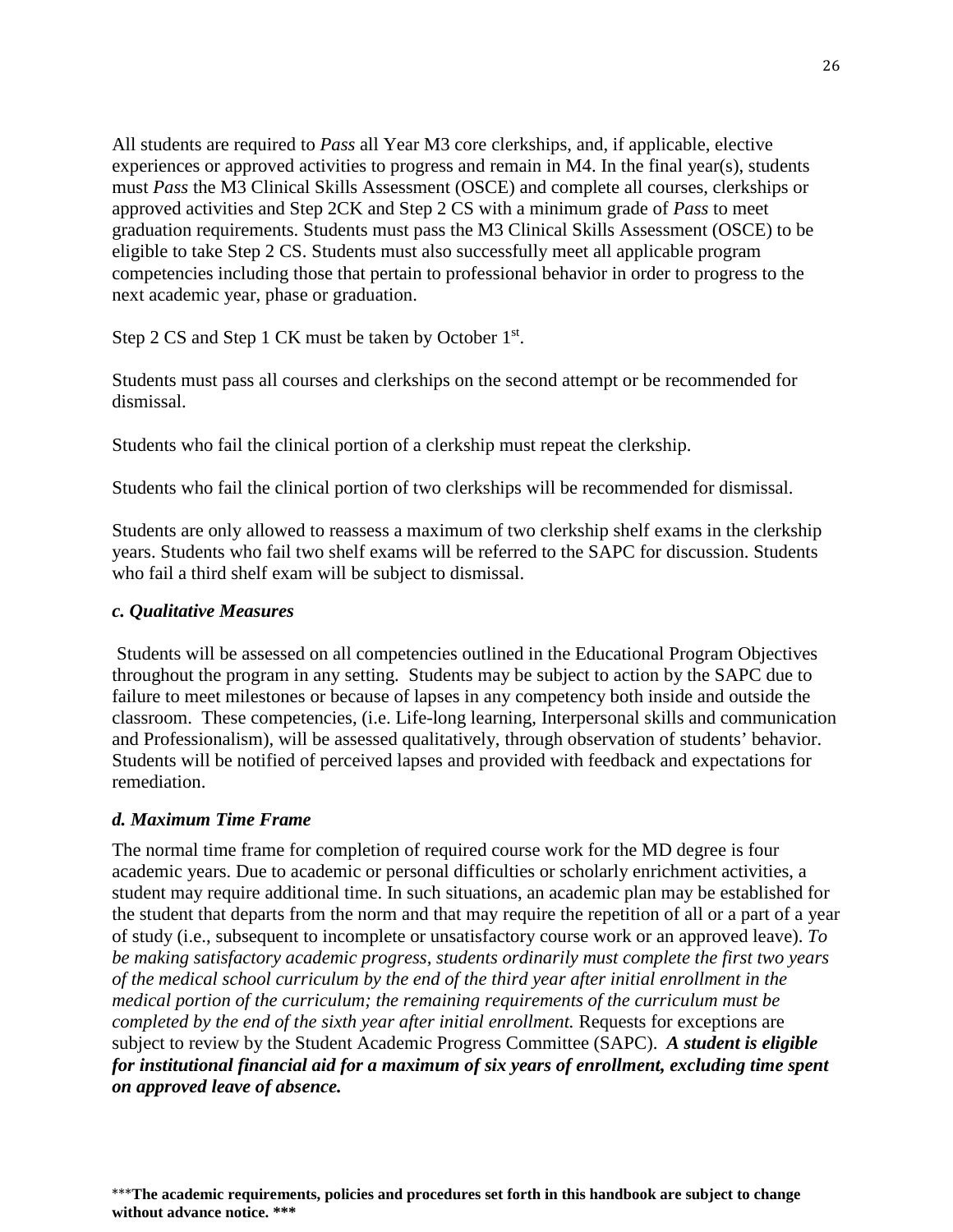#### *e. Student Academic Progress (SAP) and Leaves of Absence*

A student may be granted a personal leave of absence for a variety of reasons. The period of leave for which the student has been approved may be excluded from the maximum time frame in which an individual student will be expected to complete the program. However, *under no circumstances will a student be allowed to take more than 10 years from the time of matriculation to complete the requirements for the MD degree, including leaves of absence*.

## *f. Review and Notification of Lack of Satisfactory Academic Progress*

During the annual review of a student's SAP by the CSOM Registrar, progression to the next academic year is based upon a review of all grades, including withdrawals, incompletes and failing grades. Any student who has not achieved a passing grade in all core courses/clerkships cannot progress to the next year.

The Student Academic Progress Committee (SAPC) in consultation with the Registrar, will notify annually, in writing, all students who have not met the standards for Satisfactory Academic Progress outlined above (*Qualitative Measures* and/or *Maximum Time Frame)*. The notification will indicate the nature of the deficiency, any methods that may be available for correcting the deficiency, and any consequences that have resulted or may result, such as Monitored Academic Status (MAS), Academic Probation, or withdrawal. A student who fails to meet one or more of the standards for SAP (*qualitative and/or time frame)* is ineligible for financial aid beginning with the term immediately following the term in which the SAP requirements were not met, pending results of the appeal process, outlined below. A designation of MAS can occur for a variety of reasons and does not necessarily affect SAP if the student is still considered to be progressing toward the degree.

#### *g. Appeals*

Eligibility for continued financial aid will only be re-established if the student subsequently meets Satisfactory Academic Progress requirements, or if the student successfully appeals the decision to the SAPC. The appeal must state the reasons for failing to meet SAP requirements, including, if applicable, special circumstances that contributed to the student's failure to make satisfactory academic progress (e.g., an injury or illness of the student, the death of a relative, or other special circumstances), and the changes in circumstances that will allow the student to demonstrate Satisfactory Academic Progress at the next evaluation.

The assistance of the student's advisor may be sought in the preparation of appeal. A student may also be required to submit a degree audit, course plan, and/or letter from the faculty advisor. All relevant materials will be presented to the SAPC. If the SAPC determines that the student's appeal should be approved, the student's aid will be reinstated.

#### *h. Financial Aid Probation*

Once an appeal has been approved, a student is placed on financial aid probation and is eligible for financial aid. The SAPC, in conjunction with the Deputy Dean for Medical Education and Associate Dean for Student Affairs, the student and the Registrar, will develop an academic plan for the student that will ensure, if followed, that the student is able to meet CSOM's SAP standards by a specific point in time. Ordinarily, this time frame will be an academic year. The student is eligible for financial aid during the time frame stated in the academic plan. During this time, the student will be monitored on a semester basis to ensure that the conditions of the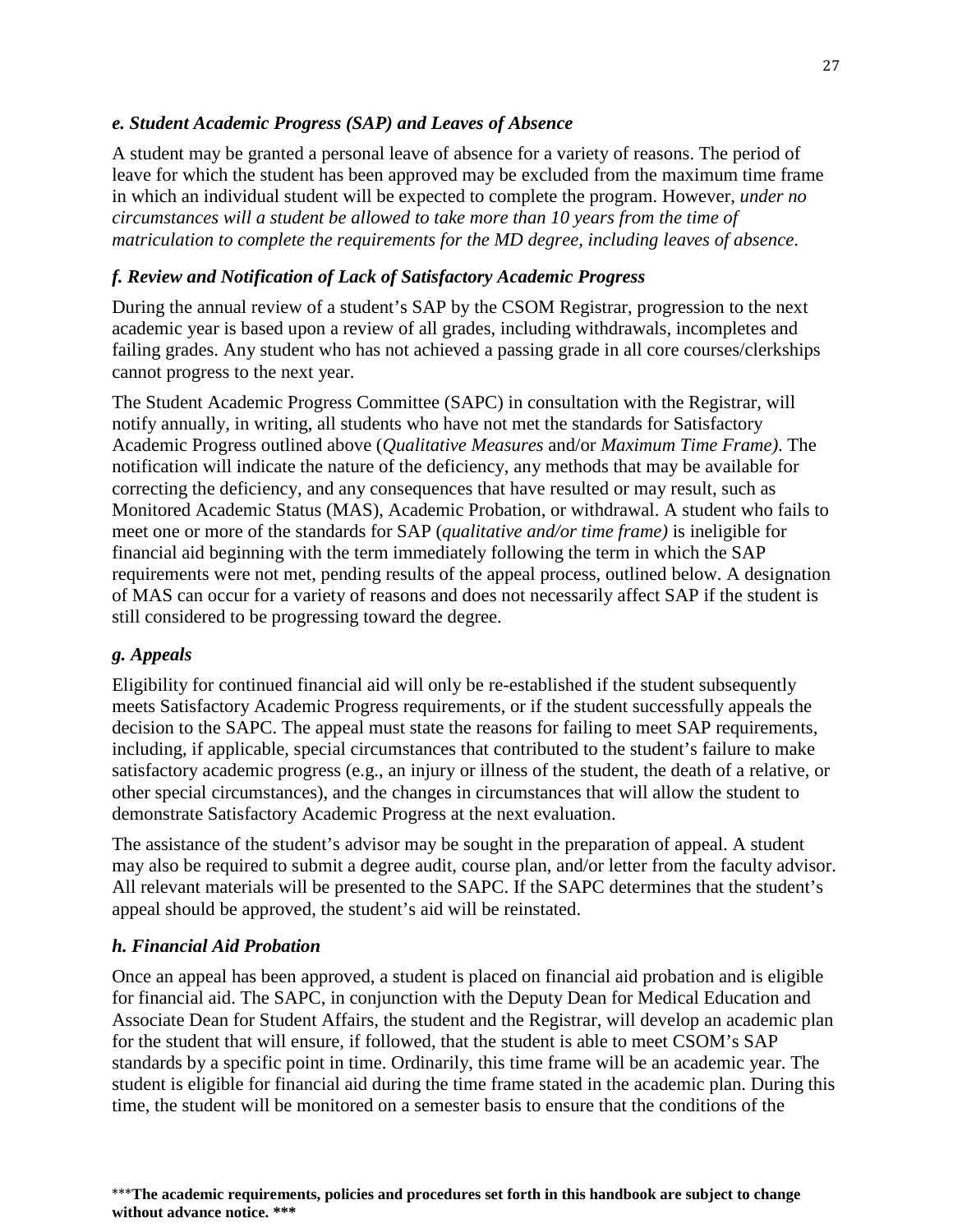academic plan continue to be met. The academic plan will be reviewed by the SAPC when assessing a student's status. At the end of the time frame stated in the academic plan, the student must have met the SAP standards. A student who does not comply with each SAP standard by the end of the financial aid probationary period is suspended from financial aid eligibility. A student shall be reinstated for financial aid eligibility when he/she has satisfactorily completed sufficient coursework to meet the standards of progress within the maximum time frames delineated above.

The only mechanism whereby a student who has lost eligibility for financial aid due to failure to maintain SAP can regain eligibility is by eliminating all SAP deficiencies at the student's expense.

#### *i. Withdrawal*

Students who withdraw from CSOM are not making satisfactory academic progress and are not eligible to receive financial aid.

#### *j. Enforcement*

The Offices of the Registrar and Financial Aid, the SAPC, the Learning Resource Center, and the Deputy Dean for Medical Education and Associate Dean for Student Affairs collaboratively shall have the responsibility for monitoring and enforcing Satisfactory Academic Progress. The CSOM Registrar will notify the SAPC annually of any students who are not making satisfactory academic progress. The SAPC will determine whether academic sanctions are warranted and will inform the student. The Financial Aid Office will inform any student whose financial aid has been impacted.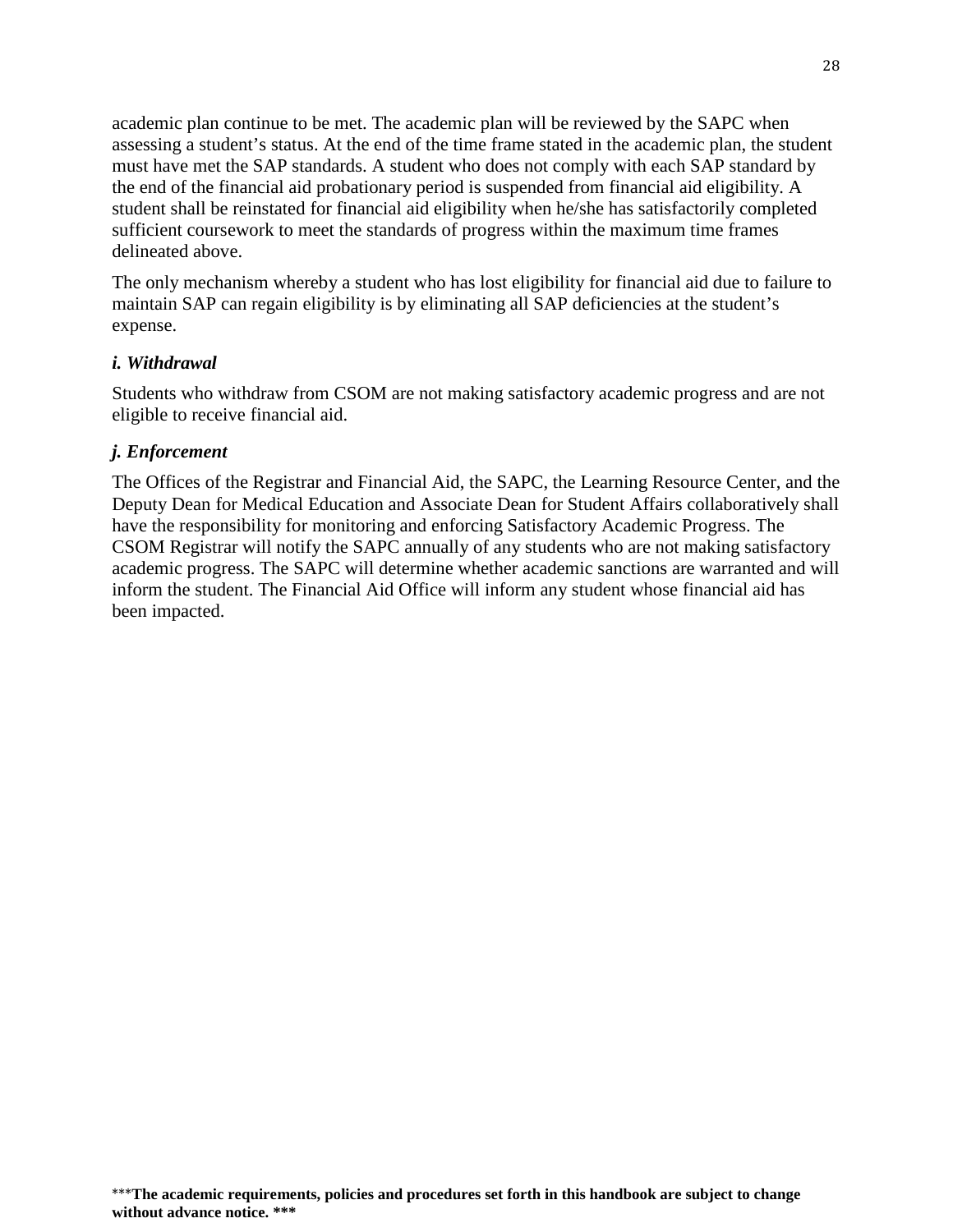## <span id="page-30-0"></span>**18. Grades awarded in MD Program courses**

Grades in the MD program courses are awarded according to the following Grading System:

|                  |              | <b>Grade Definition</b> | <b>Explanation</b>                                                                                                                                               |
|------------------|--------------|-------------------------|------------------------------------------------------------------------------------------------------------------------------------------------------------------|
| M1 and M2        | $\mathbf{P}$ | Pass                    | Successful completion of all course<br>requirements.                                                                                                             |
|                  | $\mathbf{F}$ | Fail                    | Failure to meet all course requirements.                                                                                                                         |
|                  | U/           | Unsatisfactory          | Does not meet expectations in one or more<br>competencies.                                                                                                       |
|                  | U/P          | Unsatisfactory/Pass     | Did not meet expectations in competency<br>and successfully remediated.                                                                                          |
|                  | U/F          | Unsatisfactory/Fail     | Did not meet expectations in competency<br>and failed the remediation.                                                                                           |
|                  | C/           | Conditional             | Passed the course elements, but<br>failed the initial attempt of the NBME<br>customized exam.                                                                    |
|                  | C/P          | <b>Conditional Pass</b> | Passed the second attempt of the NBME<br>customized subject exam; passed the course.                                                                             |
|                  | C/F          | Conditional/Fail        | Failed the second attempt of the NBME<br>customized exam; Failed the course.                                                                                     |
|                  | Y            | Year long course        | Year or longer course of study; must<br>continue to completion.                                                                                                  |
| M3 and M4        | H            | Honors                  | Outstanding performance in the<br>subject area, far exceeding the clerkship<br>requirements; limited to the top 10-20% of<br>students.                           |
|                  | HP           | <b>High Pass</b>        | For performance significantly above<br>expectations, up to the top 40 % of students,<br>but not qualifying for honors.                                           |
|                  | P            | Pass                    | Successful completion of all clerkship<br>Requirements, passed the second attempt of the<br>NBME subject exam and noted on MSPE letter,<br>passed the clerkship. |
|                  | $\mathbf{F}$ | Fail                    | Failure to meet all clerkship requirements.                                                                                                                      |
| <b>All Years</b> | <b>INC</b>   | Incomplete              | The course/clerkship requirements have<br>not been completed, for reasons beyond the<br>student's control. A grade of INC will be                                |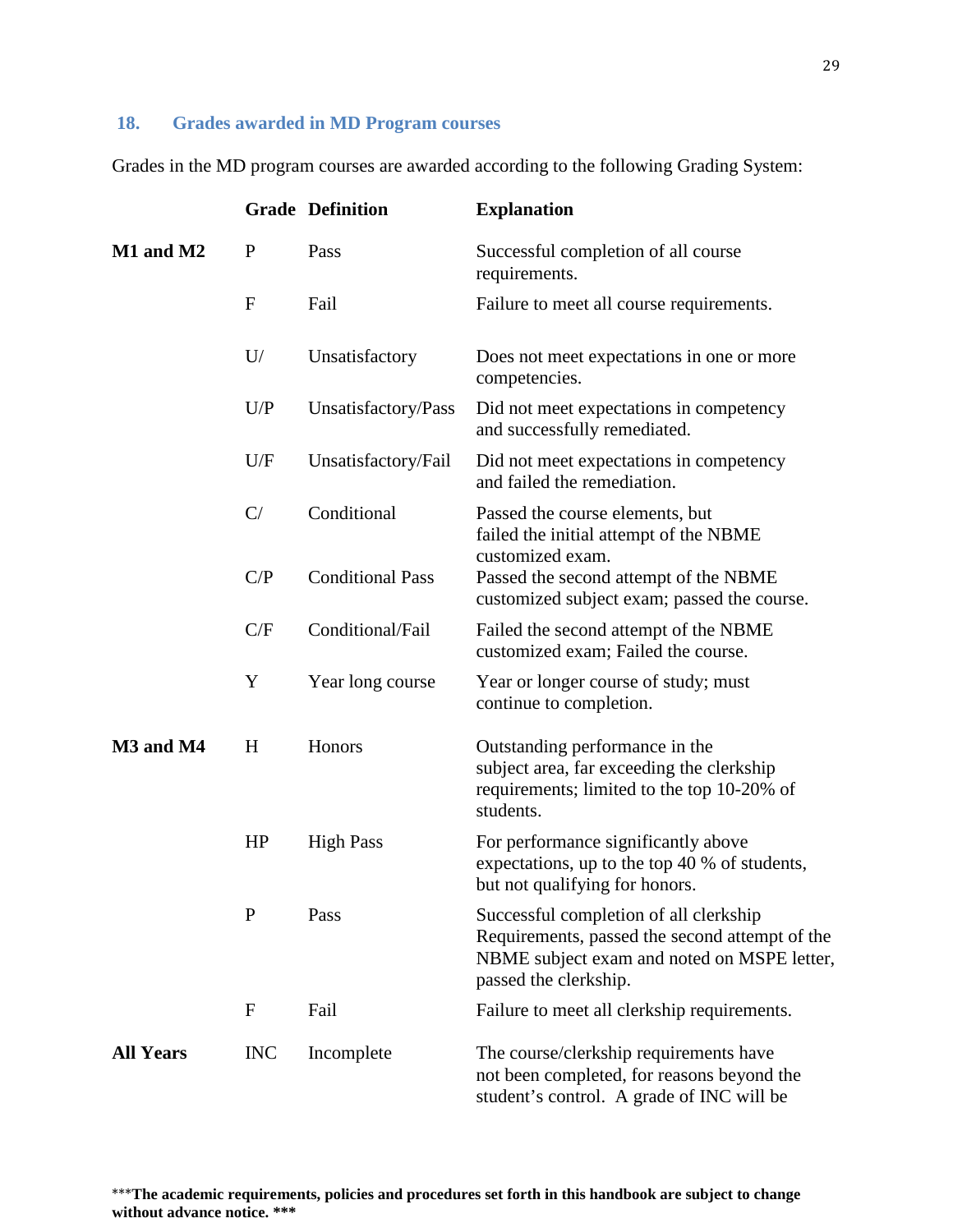|       |                | replaced by the final grade when the<br>student completes the course/clerkship<br>requirements.                                             |
|-------|----------------|---------------------------------------------------------------------------------------------------------------------------------------------|
| W*    | Withdrawal     | Withdrawal from a course/clerkship prior<br>to the completion of 60% of the allotted<br>time for the course.                                |
| $WN*$ | Never Attended | Never attended and did not officially<br>Withdraw.                                                                                          |
| $WD*$ | Withdrew Drop  | Attended at least one class session, but<br>dropped after Financial Aid certification<br>date and prior to the end of the refund<br>period. |

**Note:** Electives and the Neurology Clerkship will be graded P/F.

#### *\*Withdrawal Grades may have financial implications.*

#### <span id="page-31-0"></span>**19. Course Reassessment Policy**

Students who fail a course will be assigned a grade of U, and will be given the opportunity to take a reassessment exam. Students who reassess successfully will be assigned a grade of U/P. Students who fail the reassessment examination will be assigned a grade of U/F and will be referred to the Student Academic Progress Committee for action.

For courses that include a separate NBME customized examination, students who passed the course elements but failed the NBME examination will be assigned a grade of C (Conditional), and will be given the opportunity to re-take the NBME examination. Students who pass the NBME re-examination will be assigned a grade of C/P. Students who fail the NBME reexamination will be assigned a grade of C/F.

Students who receive a final grade of U/F or C/F or F in any course (each Organ System module is a course) will have failed the course and will not be allowed to proceed to the subsequent semester or year in the Program. Students who fail any courses or clerkships will have their record reviewed by the SAPC. In the event that this is the student's first course failure, the SAPC may allow the student to repeat the whole semester corresponding to that in which the course was failed. If the student already repeated a semester prior to a failed course or clerkship, the SAPC may dismiss the student from the program.

Students who fail a course or Organ Systems module a second time are subject to dismissal, no make-up tests or reassessments are allowed.

Students are only allowed to reassess a maximum of two courses (each Organ System module is a course) in the pre-clerkship (M1 and M2) years. Students who fail a third course/module will be subject to dismissal by the SAPC.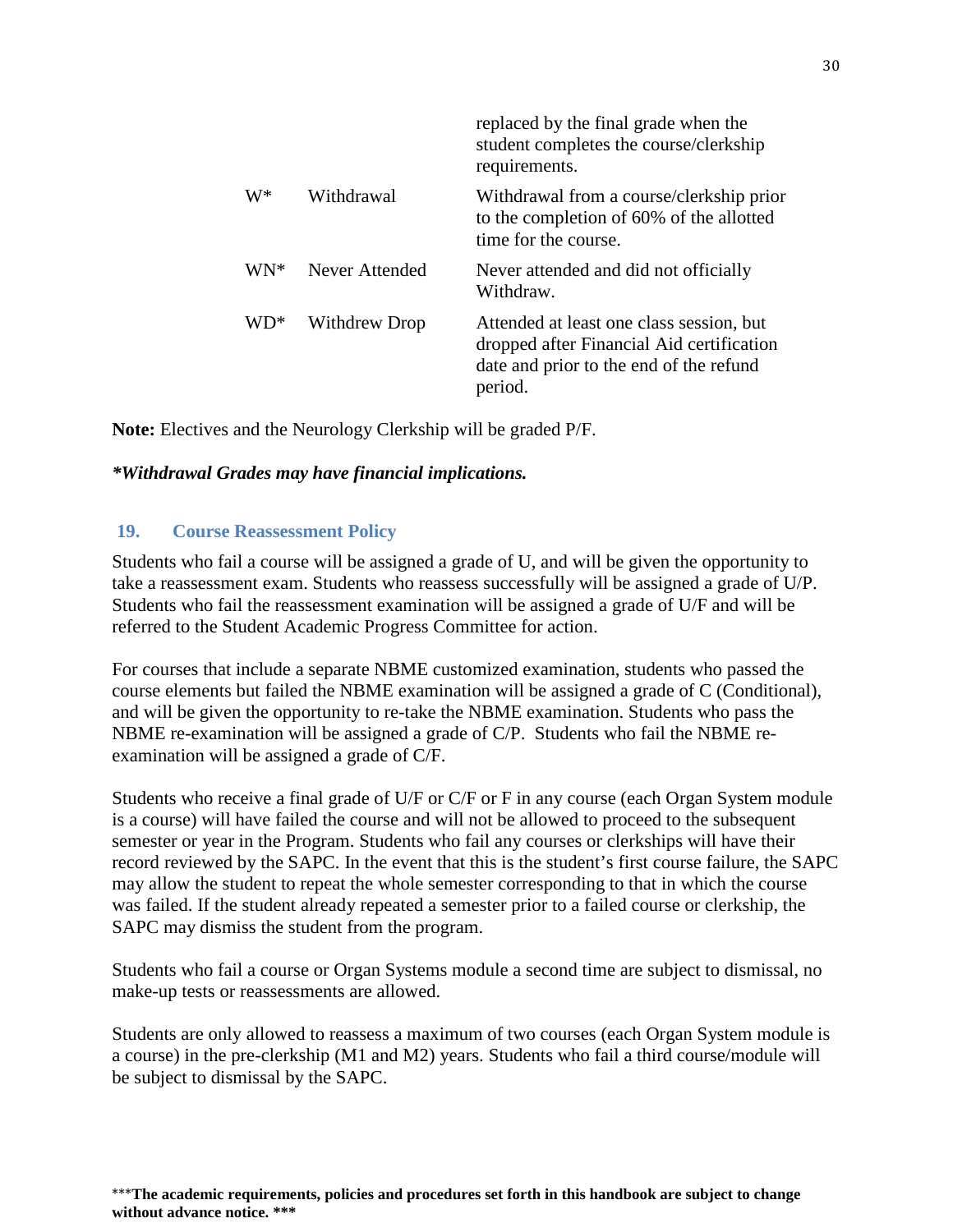#### **20. Clerkship Reassessment Policy**

Students who receive a final grade of F in one clerkship will be allowed to continue and repeat the clerkship in the subsequent year. Students who have failed two clerkships will be presented to the SAPC and recommended for dismissal. Students who fail a clerkship a second time are subject to dismissal.

<span id="page-32-0"></span>Students are only allowed to reassess a maximum of two clerkship shelf exams in the clerkship years. Students who fail a third shelf exam on the first attempt will be subject to dismissal.

Students who fail the clinical portion of a clerkship must repeat the clerkship, if the student is eligible to repeat the clerkship. Students who fail the clinical portion of two clerkships will be recommended for dismissal. Failure of any course or clerkship being repeated will be grounds for dismissal.

## **21. Requirements for Advancement to Clinical Training**

Before advancing into the final two clinical years of the curriculum (clerkship years), each student must complete all requirements for the pre-clerkship curriculum, be certified in Basic Life Support and CPR training, and achieve an overall passing grade in the United States Medical Licensing Examination Step 1, administered by the National Board of Medical Examiners.

Students must sit for USMLE Step 1 by the deadline set annually as part of their curriculum. Only students granted extenuating circumstances may sit for the exam later and still begin clinical clerkships. Extenuating circumstances requests will be evaluated on a case-by case basis by the CSOM Office of Student Affairs in consultation with the USMLE Step 1 Committee, an ad hoc committee made up of the Deputy Dean for medical Education and Academic Affairs, the Assistant Dean for the Basic Science Curriculum and the Director of Step 1 Coaching. Generally extenuating circumstances must be an acute unusual personal, medical or family problem that has affected the student's ability to complete the final preparation for the exam. In the case of extenuating circumstances approved by the CSOM Office of Student Affairs, students may begin the first clerkship while awaiting the results of Step 1. Any student who has begun a clerkship and fails Step 1 will be immediately placed on a year-long Administrative Leave by the Student Academic Progress Committee. Any student not granted an extension who does not sit for the exam by the established deadline will be placed on Administrative Leave by the Student Academic Progress Committee. Students deemed to not be making satisfactory progress toward a passing Step 1 score may request or be placed on Administrative Leave by the Student Academic Progress Committee and not be granted permission to sit for Step 1 until such time as they are deemed ready. Assessment of readiness will be determined by the USMLE Step 1 Committee analyses of self-assessment scores.

#### <span id="page-32-1"></span>**Adverse Academic Actions and Appeals Procedures (BS and MD)**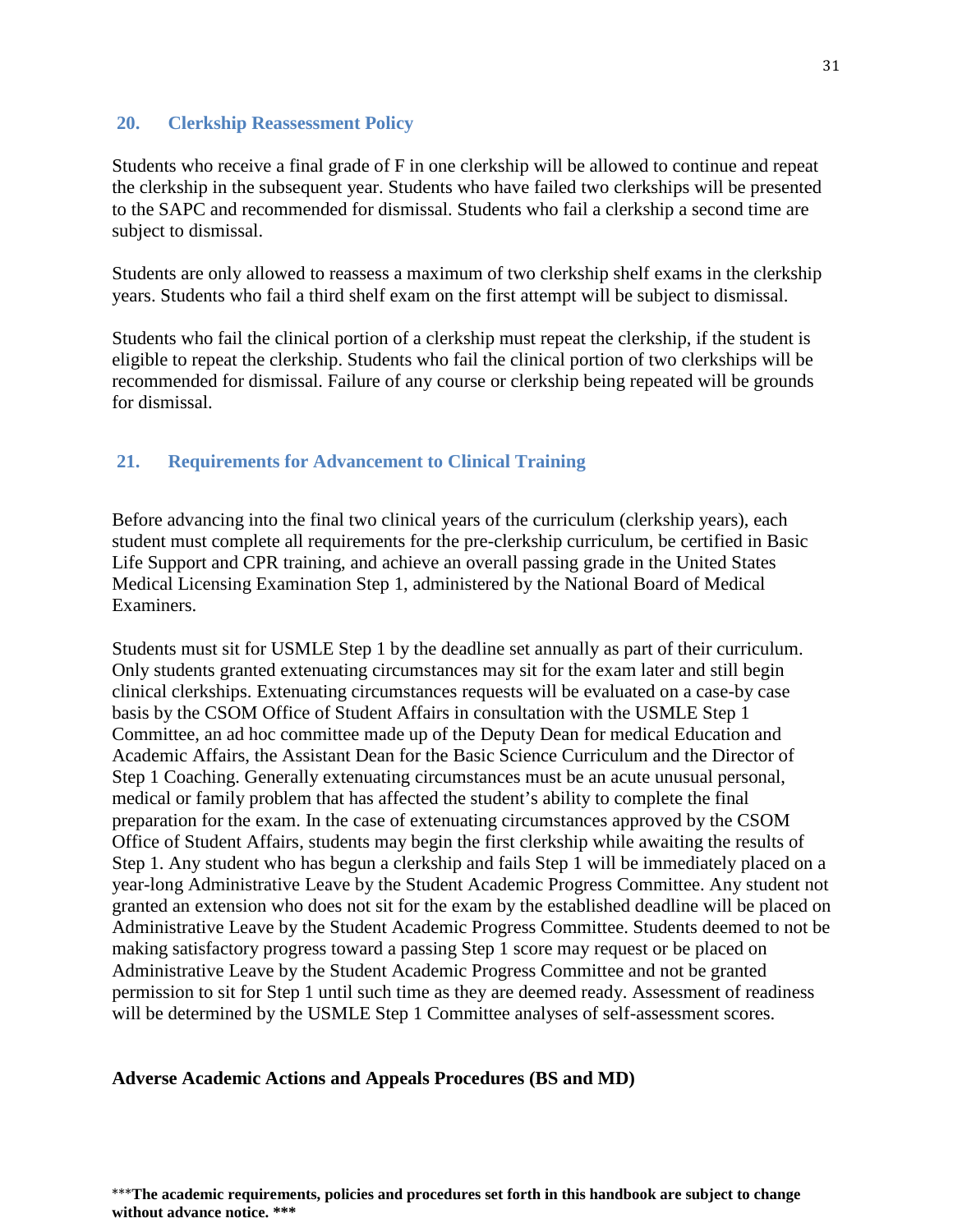#### <span id="page-33-0"></span>**22. Guidelines for Academic Due Process**

If a student does not meet the academic standards of the school and his or her record will be considered for academic probation, prescription year, or dismissal, a representative for the Deputy Dean for Medical Education officially notifies the student by email that his or her academic status will be reviewed by the Student Academic Progress Committee. The student is advised to meet with the Associate Dean for Student Affairs, who acts in the capacity of student advocate, to learn about the proceedings and to assure that due process occurs.

When the student fails a MED course, the email notification includes information on his or her right to submit a written statement in advance of the Student Academic Progress Committee meeting, with information relevant to his or her academic performance (e.g., personal, family or medical hardship) and/or the option of appearing in person before the Student Academic Progress Committee with an advocate.

Although the Student Academic Progress Committee meetings are closed and the deliberations are confidential, a student may bring as an advocate a fellow student, an advisor, a faculty member or a family member. Legal representation is not permitted at the Student Academic Progress Committee meetings and the proceedings of the meeting may not be recorded by the student or his or her advocate. The student is scheduled to meet the Student Academic Progress Committee for seven minutes: five minutes to present his or her case, and two minutes for questions.

At the meeting, the Student Academic Progress Committee will consider the student's overall academic record and his or her statement(s) (written or personal presentation) and will decide on the appropriate action including, but not limited to, prescription year or dismissal.

## <span id="page-33-1"></span>**23. Grade Appeals Procedure (pre-clerkship)**

If there is a disagreement on a final MED course grade between the Course Director and the student, the following guidelines govern the grade appeals.

- Within two weeks after posting of the final course grade, the student must submit a written communication, via CityMail account, to the Course Director, outlining the reason(s) for the grade appeal, and requesting a meeting to review his or her course grades. Objective information presentedmust adhere to course requirements and grading policies.
- Upon receipt of the student's appeal, and prior to meeting with the student, the Course Director will review the criteria by which the final grade is determined, the student's course grades and preceptor's written evaluation(s), if applicable. The Course Director may deem it appropriate to obtain additional information based upon the student's allegations and/or review the case with the Deputy Dean for Medical Education.
- When all pertinent documentation has been gathered and if necessary, the Course Director has discussed and reviewed the grade appeal with the Deputy Dean for Medical Education, the Course Director will convene a meeting with the student, and if the student is appealing a grade based on a preceptor evaluation, the Course Director may request the presence of the preceptor(s) involved in evaluating the student.
- The meeting will serve as a venue to clarify, verify or rectify any discrepancies found in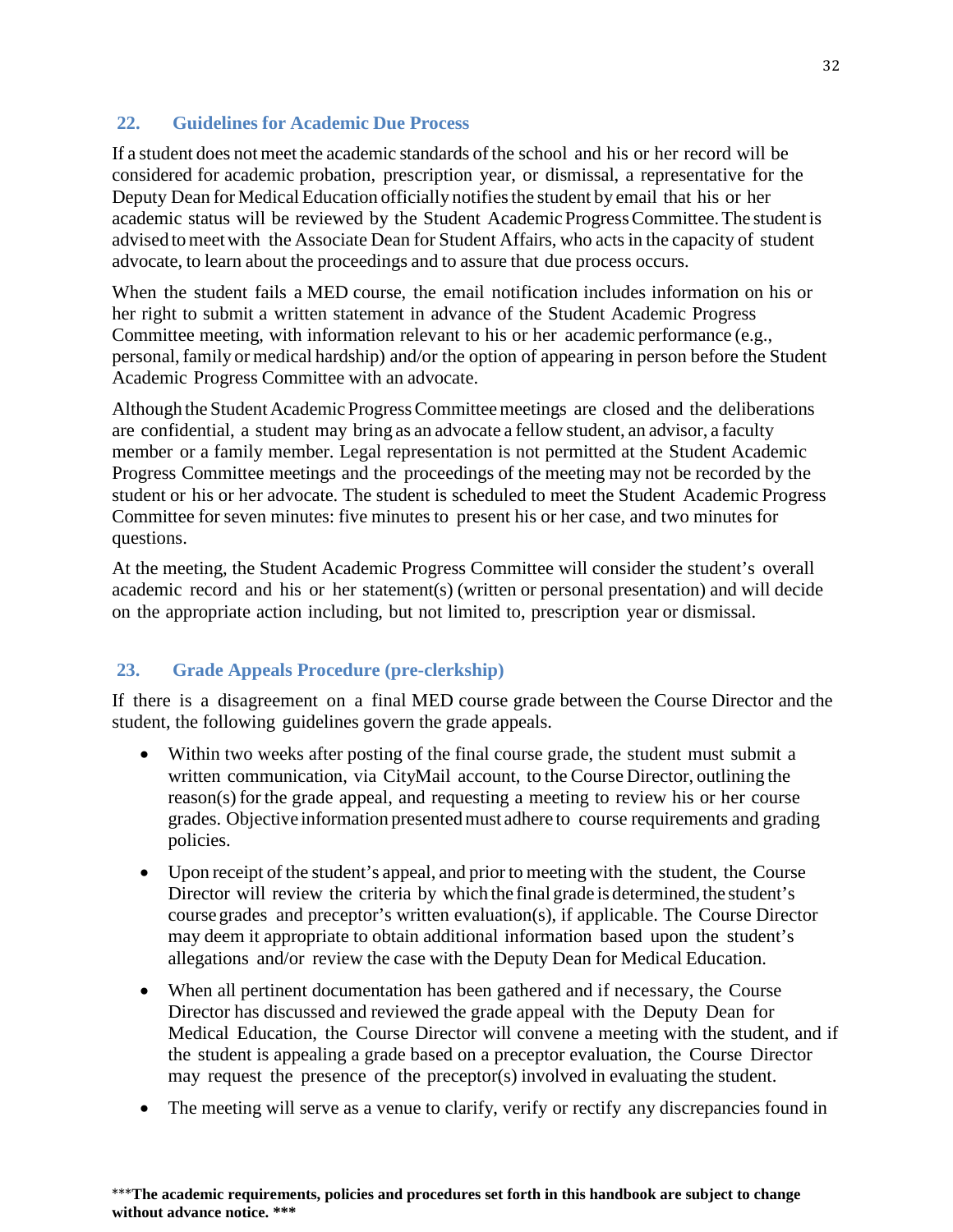the final course evaluation for the student in question. The Course Director would ultimately decide to maintain the original grade or submit an amended grade to the Office of Academic Records.

- If the student is dissatisfied with the results of his/her initial appeal, the student may appeal to the Student Academic ProgressCommittee, within two weeks ofreceiving written notification from the Course Director's findings. The student will be required to submit documentation to support his or her grade appeal. The Committee may require a face-to-face meeting with the student.
- Within two weeks of receiving written notification from the Student Academic Progress Committee, the student may appeal an adverse decision to the dean of CSOM, if the student believes that he or she was not accorded due process or if the adverse decision was arbitrary or capricious or reflected prejudice against the student. The Dean's decision will be final.

## <span id="page-34-0"></span>**24. Clerkship Grade Clarification and Appeals Procedure**

- Students can request a clarification meeting with the clerkship director within 10 business days of receiving their clerkship grade. This meeting will be a face to face meeting where the clerkship director can explain how the grade was determined.
- Within 10 business days after the clarification meeting the student must submit a written communication, via CityMail account, to the Deputy Dean's designate outlining the reason(s) for the grade appeal, and requesting a meeting to review his or her course grade. Grade appeals should be made only in the case of a grade which the student believes was unfairly awarded.
- The designate will conduct a formal review of the clerkship grade or summative evaluation along with any other information that has become available, such as a letter provided by the student with contextual information.
- After the review, the designate will have 10 business days to inform the student of his or her decision. The designate can advise the clerkship director to maintain the original grade or to submit an amended grade to the Office of Academic Records.
- The student may appeal to the dean of CSOM within 10 business days of receiving the decision of the deputy dean's designate, if the student believes that he or she was not accorded due process or if the adverse decision was arbitrary or capricious or reflected prejudice against the student. The Dean's decision will be final.

#### <span id="page-34-1"></span>**25. Dismissal**

The Student Academic Progress Committee may dismiss a student from the CUNY School of Medicine/Sophie Davis Biomedical Education Program if a student has such serious academic or professional deficiencies that, in the committee's opinion, the student is unable to continue with the program. Dismissal may occur, for example, if a student: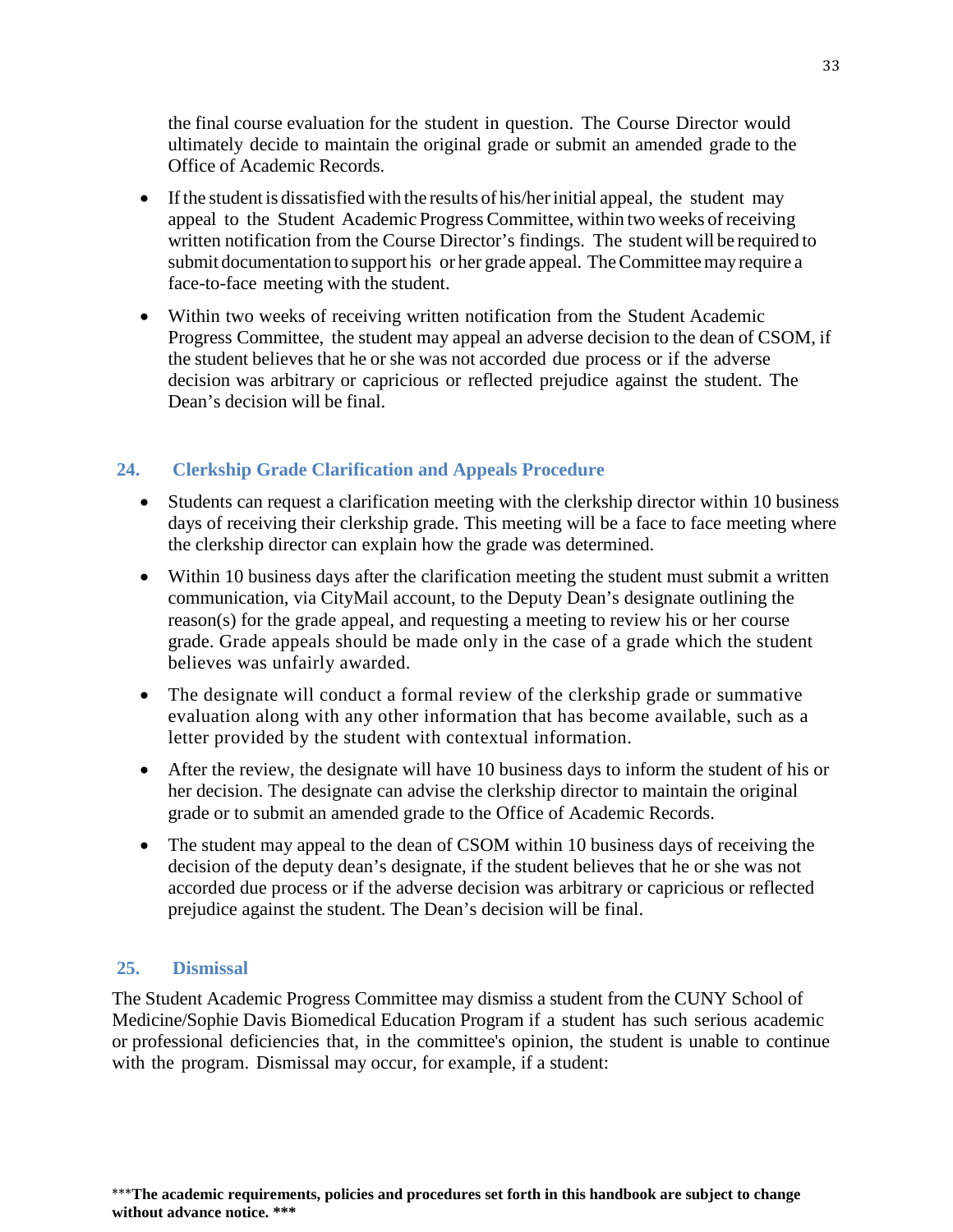- Fails to earn removal from academic probation within one year, especially when the student has multiple or repeated academic deficiencies;
- Fails any course during a prescription year;
- Fails a course during the BS Program (first three years of the Program) but the student has reassessed the maximum of five courses, and the student has had a prescription year; (see "Course Reassessment Policy," above);
- Meets any of the criteria for dismissal established by City College (e.g., fails to earn removal from GPA probation), as specified in the CCNY Bulletin of Undergraduate Programs;
- Fails a third Organ Systems course/module in the M1 or M2 year;
- Fails a course or module a second time are subject to dismissal, no make-up tests or reassessments allowed;
- Fails a third shelf exam in the M3 year;
- Fails the clinical portion of 2 clerkships;
- Fails any course or clerkship the student is repeating;
- Fails to meet professionalism competencies.

Generally, students are dismissed for academic reasons at the end, or before the beginning, of an academic year. Students may, however, be dismissed at the end of the first semester if they fail to meet the academic standards of the Program or if they fail a course which was being repeated.

The Associate Dean for Student Affairs and the CUNY School of Medicine/Sophie Davis Biomedical Education Program Counseling Center staff are available to provide transitioncareer counseling for any student who is dismissed from the CUNY School of Medicine/Sophie Davis Biomedical Education Program.

Sometimes students dismissed from the BS Program are able to transfer to the College of Liberal Arts and Sciences(and possibly pursue a medical education by the traditional route) or to another School of City College. If a dismissed student wishes to continue his or her studies at another School of City College, the student must apply for a transfer to that school after meeting with the school's academic advisor to discuss the school's requirements and the student's planned program.

Students have the right to appeal dismissal decisions to the dean of the CUNY School of Medicine (see "Notifying Students of Adverse Academic Decisions" and "Appeals Procedure," below).

## <span id="page-35-0"></span>**26. Notifying students of adverse academic decisions**

Notification of an adverse decision, which is based on a recommendation fromthe Student Academic ProgressCommittee, is promptly transmitted to the student by the Chair of the Student Academic Progress Committee. This is the only official notification regarding the decision that is transmitted to the student in writing (by certified mail, return receipt requested). Notifications are also sent by email to the students' email account. The CUNY School of Medicine/Sophie Davis Biomedical Education Program is not responsible for the failure of a student to receive this notification. A student who refuses to claim or accept an official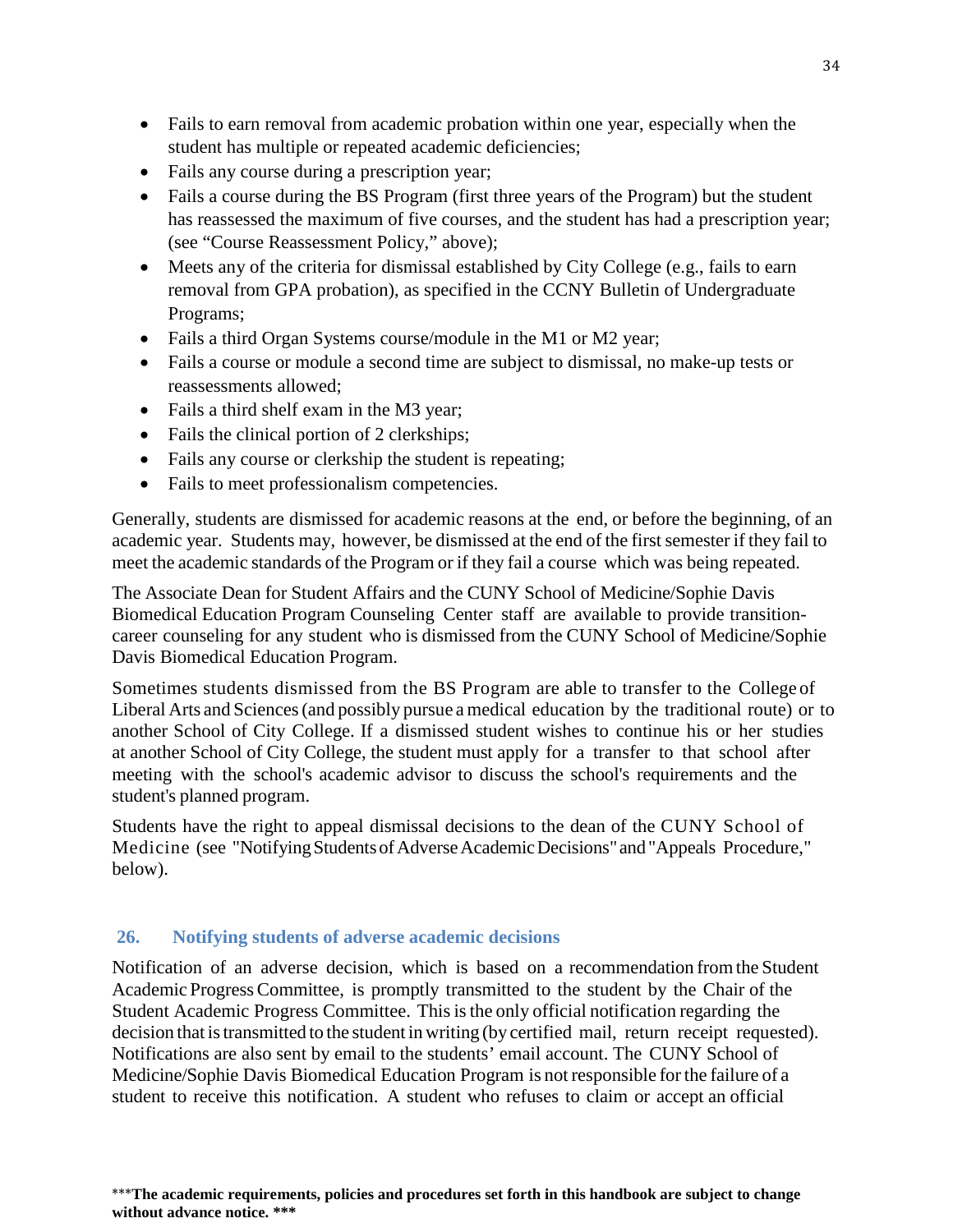notification of dismissal or denial of graduation loses the right to appeal the decision (see "Appeals Procedure," below).

## <span id="page-36-0"></span>**27. Appeals procedure**

Students have the right to appeal dismissal decisions and denial of graduation decisions to the dean of the CUNY School of Medicine/Sophie Davis Biomedical Education Program. To exercise this right, a student must provide a written appeal to the dean within ten business days of the student's receipt of the official notification of the decision.

Upon receipt of the written appeal, the Dean of the School will appoint an Ad Hoc Appeals Committee and will notify the Student Academic Progress Committee, the Deputy Dean for Medical Education, and the Associate Dean for Student Affairs.

The Appeals Committee will be provided with a copy of the student's written appeal, the minutes of the Student Academic Progress Committee meetings at which the adverse recommendation was made, and a complete academic profile of the student's record.

The Appeals Committee is charged with determining:

- If the adverse decision was made in accordance with the approved and established policies of the Student Academic Progress Committee; and
- if the student was accorded due process; or
- if the adverse decision was arbitrary or capricious, or reflected prejudice against the student.

It is not within the purview of the Appeals Committee to critique the academic judgment of the Student Academic Progress Committee.

At least ten business days before the Appeals Committee meeting with the student, the dean of the School will notify the student, in writing (by certified mail, return receipt requested), of the time and place of the meeting and of the student's right to be present at the meeting and to make oral or written statements to the committee regarding the decision. The student may also bring a non-legal advisor such as, a faculty member or fellow student, to the meeting.

The Appeals Committee may request, in writing, that the appropriate Course Director(s) and the Chair of the Student Academic Progress Committee attend the meeting.

After reviewing all documentation and hearing all presentations, the Appeals Committee will formulate a recommendation, based only on the charge outlined above, either confirming or reversing the original adverse decision. Within seven business days of the meeting, the Appeals Committee will transmit its written recommendation to the Dean of the School.

The Dean of the School will review the report of the Appeals Committee. If he/she finds that the Appeals Committee properly carried out the appellate process, he/she will confirm its recommendation.

The Dean of the School will promptly notify the student, in writing (by certified mail, return receipt requested), of the final decision (with copies to the Appeals Committee, the Student Academic Progress Committee, the Deputy Dean for Medical Education, and the Associate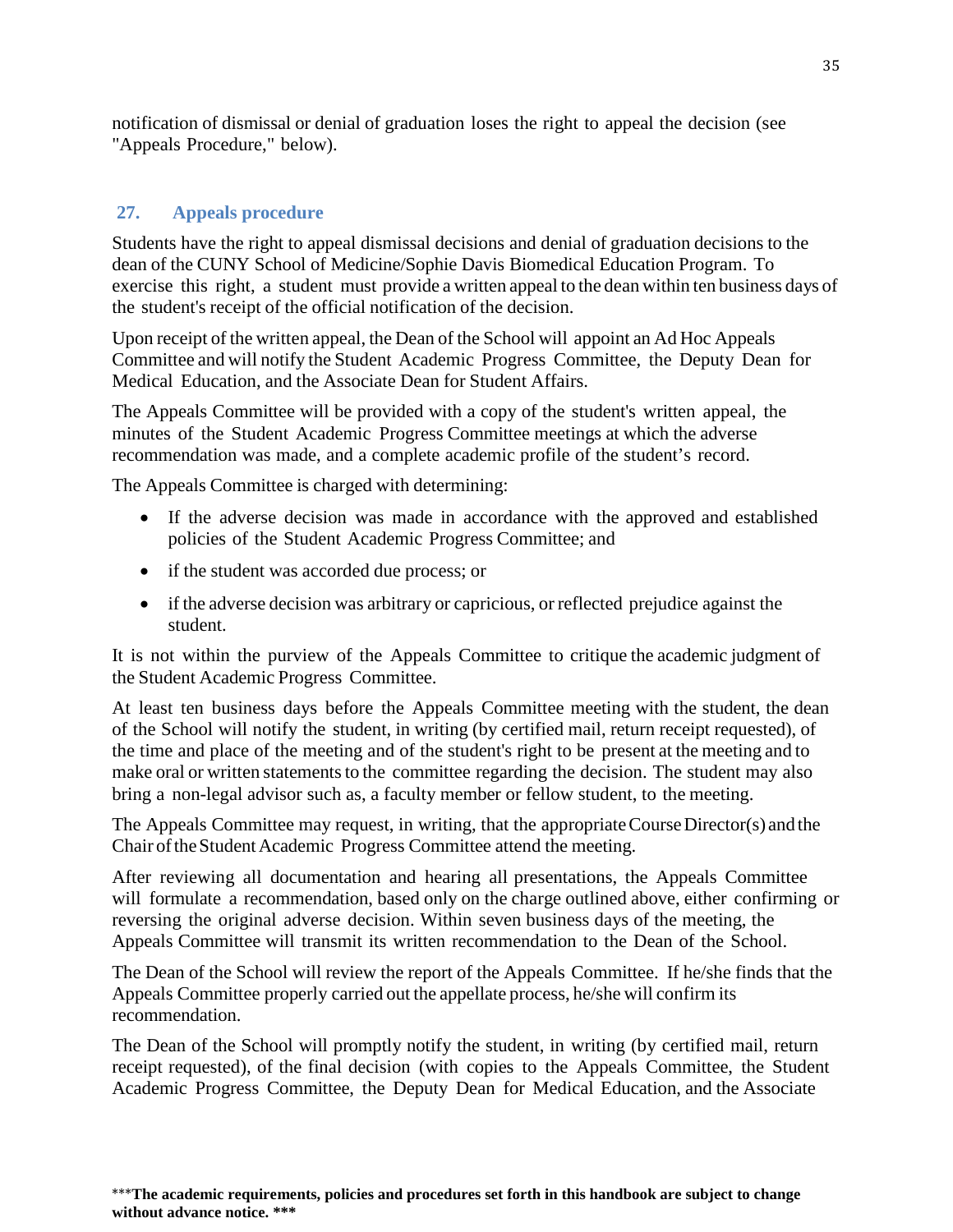Dean for Student Affairs).

If the original adverse decision is reversed, the Dean of the School will refer the student's record to the Student Academic Progress Committee for remediation.

The decision of the Dean in such cases is final; no further institutional recourse is available to the student.

#### <span id="page-37-0"></span>**28. Resignation from the CUNY School of Medicine/ Sophie Davis Biomedical Education Program**

A student who is considering resigning from the CUNY School of Medicine/Sophie Davis Biomedical Education Program is encouraged to first discuss the issuewith theOffice of Student Affairs and Office of Academic Affairs before reaching a decision. A student who decides to resign from the program should submit a letter to the Chairperson of the Student Academic Progress Committee at [SAPC@med.cuny.edu,](mailto:SAPC@med.cuny.edu) with a copy to the Deputy Dean for Medical Education and the Associate Dean for Student Affairs, notifying the School of the decision.

The student should also meet with the Associate Dean for Student Affairs, who, with the CUNY School of Medicine/Sophie Davis Biomedical Education Program Counseling Center staff, is responsible for providing transition-career counseling to any student who resigns.

Students dismissed from the BS Program who wish to continue their studies at another school within City College (e.g., the College of Liberal Arts and Sciences) must apply for a transfer to that school after meetingwith the school's academic advisorto discussthe requirements and the student's planned program.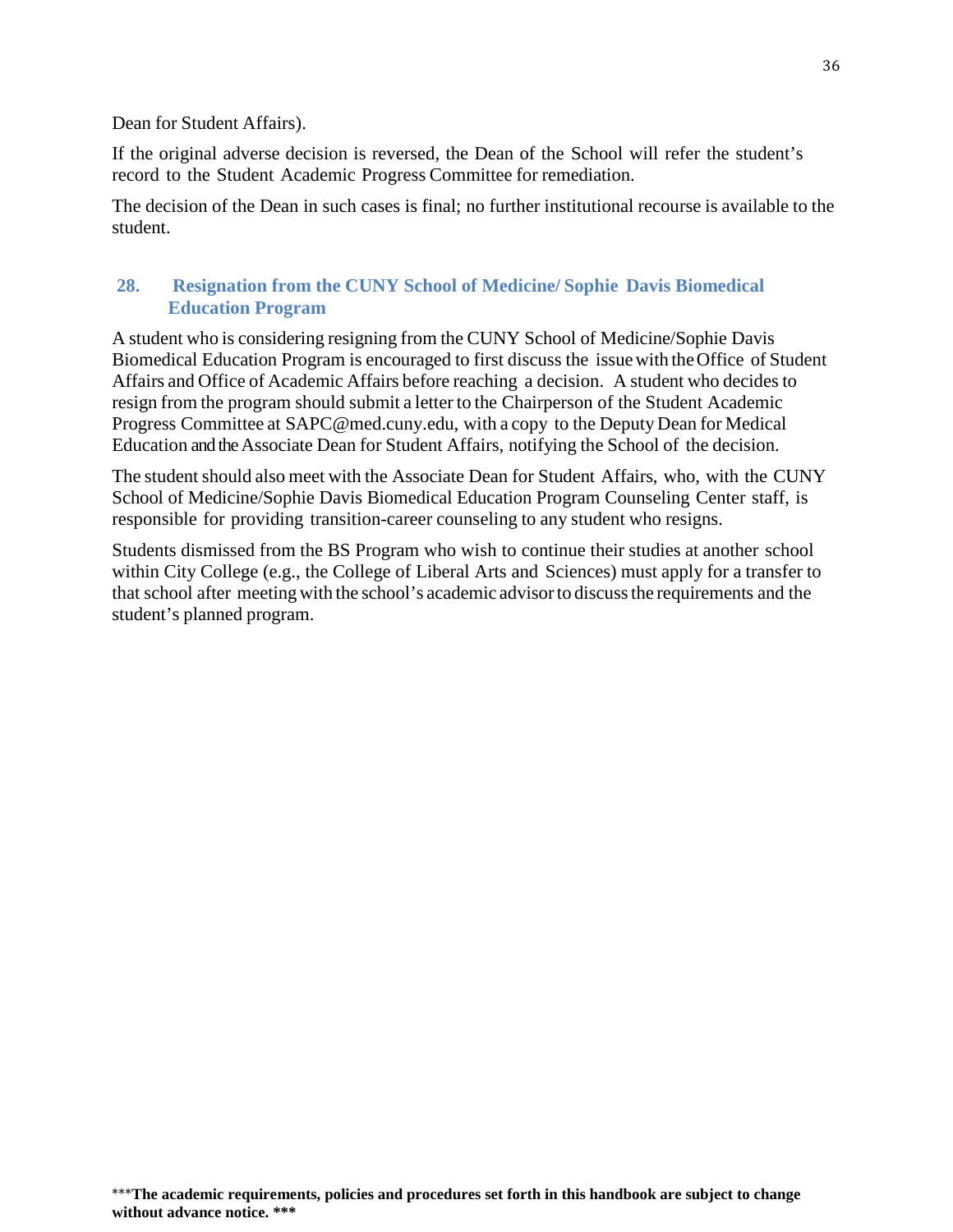#### <span id="page-38-0"></span>**III. ETHICS & PROFESSIONALISM**

As future physicians, students are expected to conduct themselves within the educational environment in a professional manner consistent with the ethical standards of physicians. The Student Academic Progress Committee will be informed of, and advise on allegations of unethical or unprofessional behavior to include: disrespectful treatment of other members of the academic community, including peers, faculty and staff; inappropriate behavior in clinical and community settings and academic dishonesty, including cheating and plagiarism. The Student Academic Progress Committee may also hear allegations brought through the Student Honor Code Committee or after an accumulation of more than two negative Professional Behavior Documentation forms. Cases are brought to the committee for decision after review and investigation by the Associate Dean for Student Affairs in collaboration with the Deputy Dean for Medical Education and the Chair of the Student Academic Progress Committee.

During the undergraduate curriculum, in cases of allegation of behavioral or academic misconduct that occur in City College courses, review and disciplinary action are the responsibility of the City College Office of Student Affairs and / or the Academic Integrity Office, as stipulated in the Undergraduate Course Bulletin (available on the CCNY website https://www.ccny.cuny.edu/registrar/bulletins

#### <span id="page-38-1"></span>**A. Absence Policy and Issues of Professionalism**

The school's absence policy (see IV, Additional School Polices, section A) requires students to report all absences from mandatory activities prior to the absence unless the absence is a result of an emergency. Absences are to be reported to [absence@med.cuny.edu](mailto:absence@med.cuny.edu) and to all relevant course directors. The Associate Dean for Student Affairs categorizes and records absences as approved, unapproved or discretionary and informs course directors. Failure to report an absence from a mandatory class activity is considered a breach of professional behavior.

- Course directors are responsible for tracking attendance of students at mandatory sessions. They have to inform other course faculty (i.e. preceptors) to notify them immediately if a student is absent from a mandatory session. Course Directors will then confirm if the absence was reported and if it is considered approved, unapproved or discretionary. If it is an unapproved absence, either because it was not reported or was classified as such, the Course Director will reach out to the student to address this as soon as possible, preferably the same day.
- If a student has more than one unapproved absence, the course director will complete and submit a professionalism documentation form to the Associate Dean for Student Affairs. The Course Director will attempt to schedule a face-to-face meeting with the student; however, even if the student is unresponsive or misses the meeting, the form will be submitted.

#### <span id="page-38-2"></span>**B. Academic Integrity Policy**

All students are expected to maintain the highest standards of academic integrity. Academic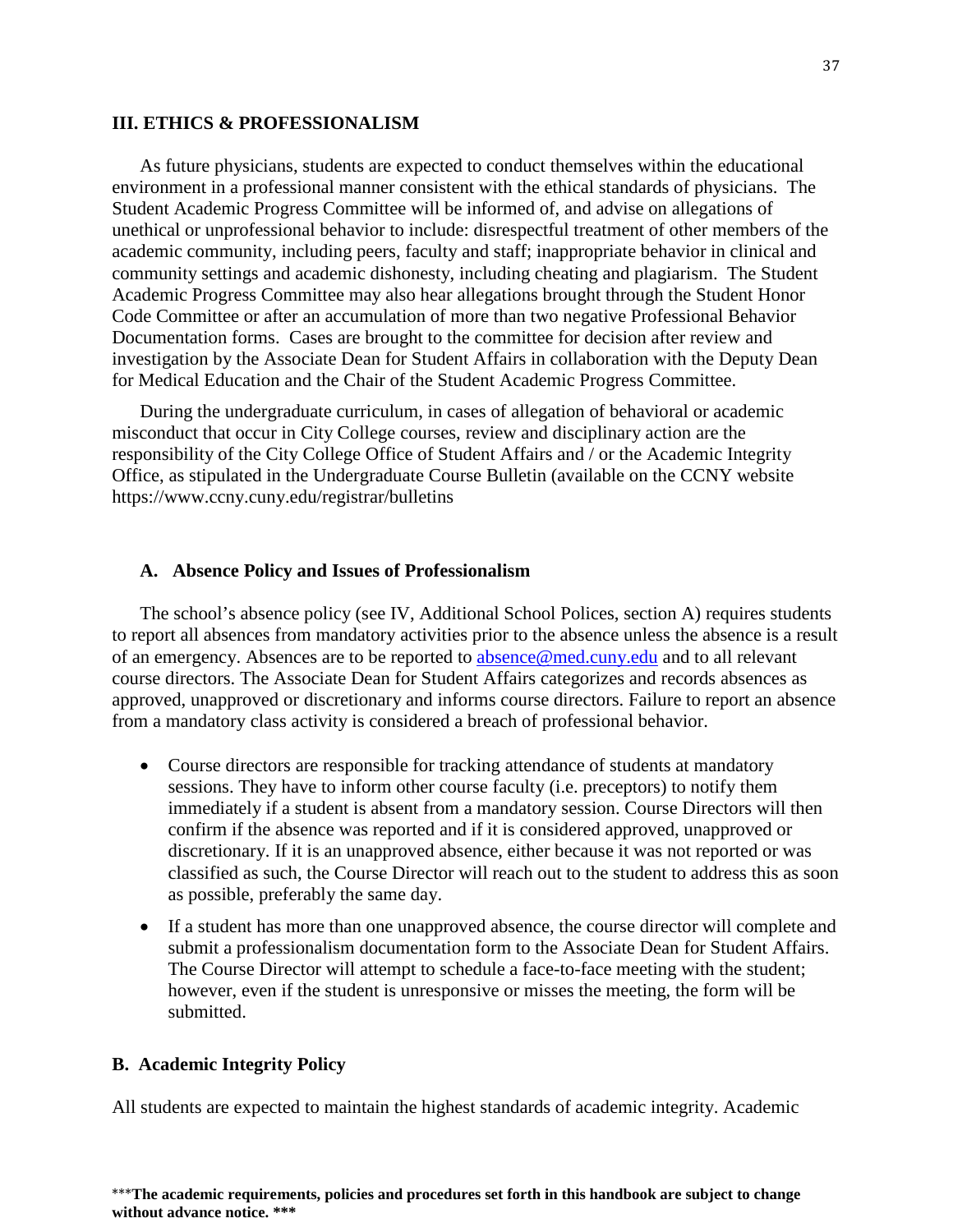dishonesty is a basis for disciplinary action and will not be tolerated in any guise. Academic dishonesty includes, but is not limited to: (1) *plagiarism:* using another's words, ideas, or paraphrases without giving credit to the source[s] and implying they are your own; (2) *cheating:* examples include using hidden notes or examining another person's responses in order to answer questions on a quiz/test/exam; (3) *ringers:* having another person fulfill your assignment (e.g., homework, exercises, laboratory, quiz, paper, or test). The university takes matters of academic dishonesty very seriously. The CUNY Academic Integrity Policy provides detailed descriptions of types of academic dishonesty and outlines processes for those that violate the policy. The policy can be accessed at:

#### <http://web.cuny.edu/academics/info-central/policies/academic-integrity.pdf>

The faculty member, in whose course or under whose tutelage, an act of academic dishonesty occurs, has the option of failing the student for the academic hours in question if the student accepts the penalty. If the student does not accept the penalty, the case will be referred by the faculty member to the SAPC which will follow the hearing procedures described below ("Student Academic Progress Committee Professionalism Hearing Procedures.") Penalties for academic dishonesty may include suspension or dismissal.

Students should be aware that the process of looking for plagiarism is an automatic one done through a program in Blackboard called **SafeAssign**, which checks all submitted materials against a very large source material database. To help understand what plagiarism is and how to avoid it, students are encouraged to read a guide provided by the CUNY Graduate Center:

## [http://www.gc.cuny.edu/CUNY\\_GC/media/CUNY-Graduate-](http://www.gc.cuny.edu/CUNY_GC/media/CUNY-Graduate-Center/PDF/Publications/AvoidingPlagiarism.pdf)[Center/PDF/Publications/AvoidingPlagiarism.pdf](http://www.gc.cuny.edu/CUNY_GC/media/CUNY-Graduate-Center/PDF/Publications/AvoidingPlagiarism.pdf)

## <span id="page-39-0"></span>**C. Completion of Course Evaluations**

Completion of course evaluations is a mandatory and a professional responsibility of all students. These evaluations are used extensively in annual reviews of all courses by the Curriculum Committee and the issues raised in common by many students are addressed. Failure to complete course evaluations in the specified time period will result in the filing of a Professional Behavior Documentation form.

## <span id="page-39-1"></span>**D. Professional Behavior Documentation Forms**

Professional behavior documentation forms allow the institution to keep track of minor instances of unprofessional behavior. They also give faculty the opportunity to document instances of exemplary professional behavior. The form is distributed annually to all faculty along with instructions for the use of the form. The form is also available on the learning management site.

Information about professionalism documentation forms includes the following:

• The document is intended to provide a means to report either commendable examples or minor infractions of ethical and professional behavior. Commendable behaviors may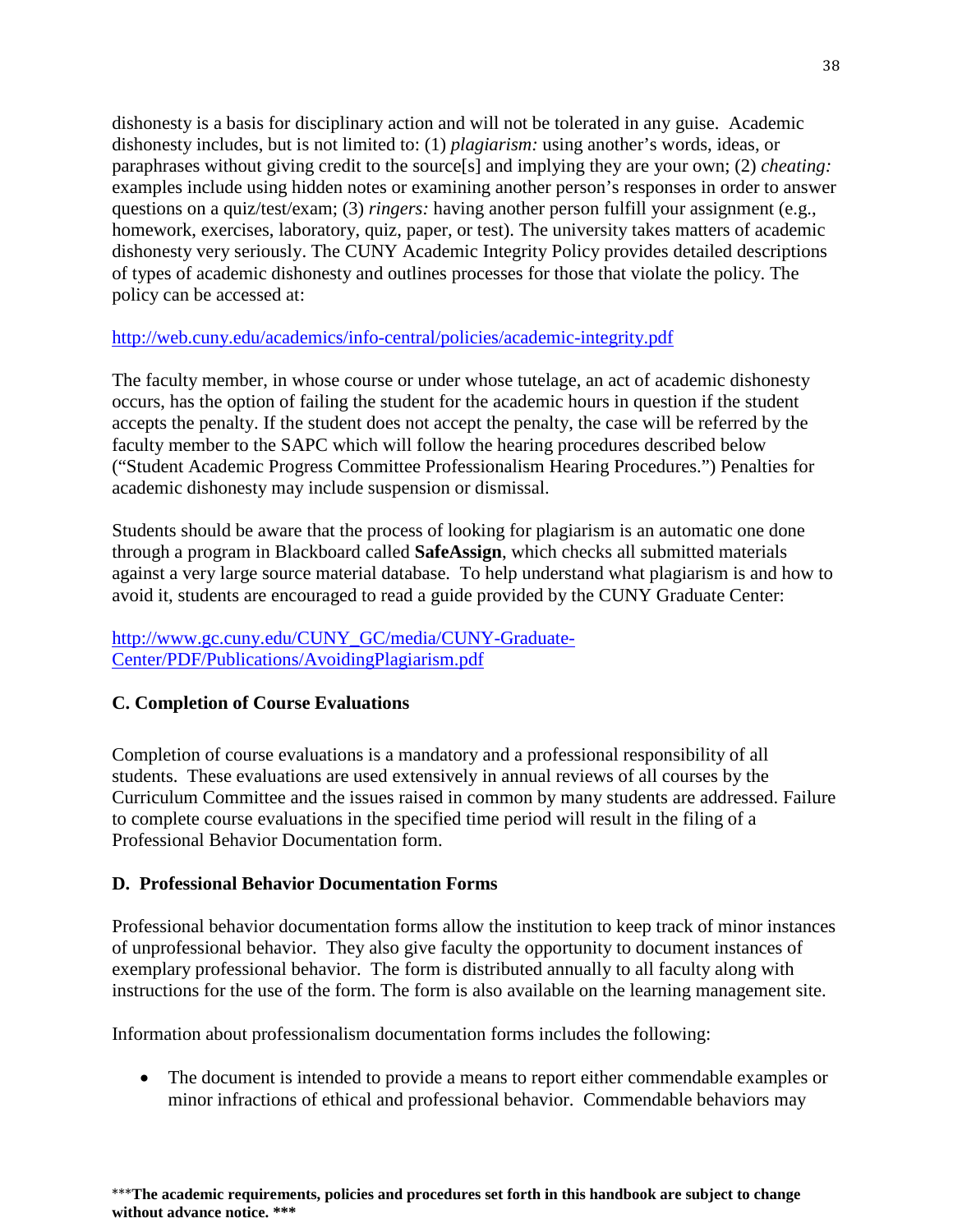include, but are not limited to: acts of altruism, personal sacrifice or going above and beyond the student role. Minor infractions are acts that the faculty member does not believe require a full committee review, although repetition of such behavior may necessitate the need for such review. Such behaviors may include, but are not limited to, patterns of unintentional acts of misconduct, and unprofessional behavior in the classroom and in the clinical setting (such as being late, failure to submit health forms on time, inappropriate dress, failure to respond to course director or administrator requests for meetings).

- Prior to submission of a professionalism documentation form, faculty members meet with the student to discuss the infraction or commendable example of ethical and professional behavior. In the case of a minor infraction, the reason for documenting the behavior is explained to the student.
- The student has the right to add his/her comments to the report in response to the comments submitted by the faculty member.

The Associate Dean for Student Affairs keeps files on submitted Professional Behavior Documentation forms. When more than two forms for minor infractions are submitted about any student, the Associate Dean along with the Deputy Dean for Medical Education and the Chair of the Student Academic Progress Committee will determine whether to bring the student before the Student Academic Progress Committee.

## <span id="page-40-0"></span>**E. Student Academic Progress Committee Professionalism Hearing Procedures**

The Student Academic Progress Committee hears cases involving violations of professional behavior as brought forth by report from faculty to the Associate Dean for Student Affairs, by students through the Student Honor Code Committee of significant unprofessional behavior or through an accumulation of Professionalism Documentation forms.

The Committee is convened in order to: be of assistance to the instructor, student and other members of the academic community in resolving the issue; maintain a record of all such incidents involving students in the School; and provide guidance to the academic community about the nature and impact of cheating, plagiarism, and unprofessional behavior.

- A. The following procedures will pertain to the decision of whether to convene a Committee hearing and the rights of students charged with unprofessional or unethical behavior:
	- 1. Any charge, accusation, or allegation which is to be presented against a student and which, if proven, may subject a student to disciplinary action, must be submitted promptly in writing to the Associate Dean for Student Affairs, who will notify the Deputy Dean for Academic Affairs and the Chair of the Student Academic Progress Committee. The Associate Dean for Student Affairs or his/her designee will conduct a preliminary investigation in order to determine whether disciplinary charges should be pursued. The Associate Dean for Student Affairs will advise the student of the charge against him or her, consult with other parties who may be involved or who have information regarding the incident, and review other relevant evidence.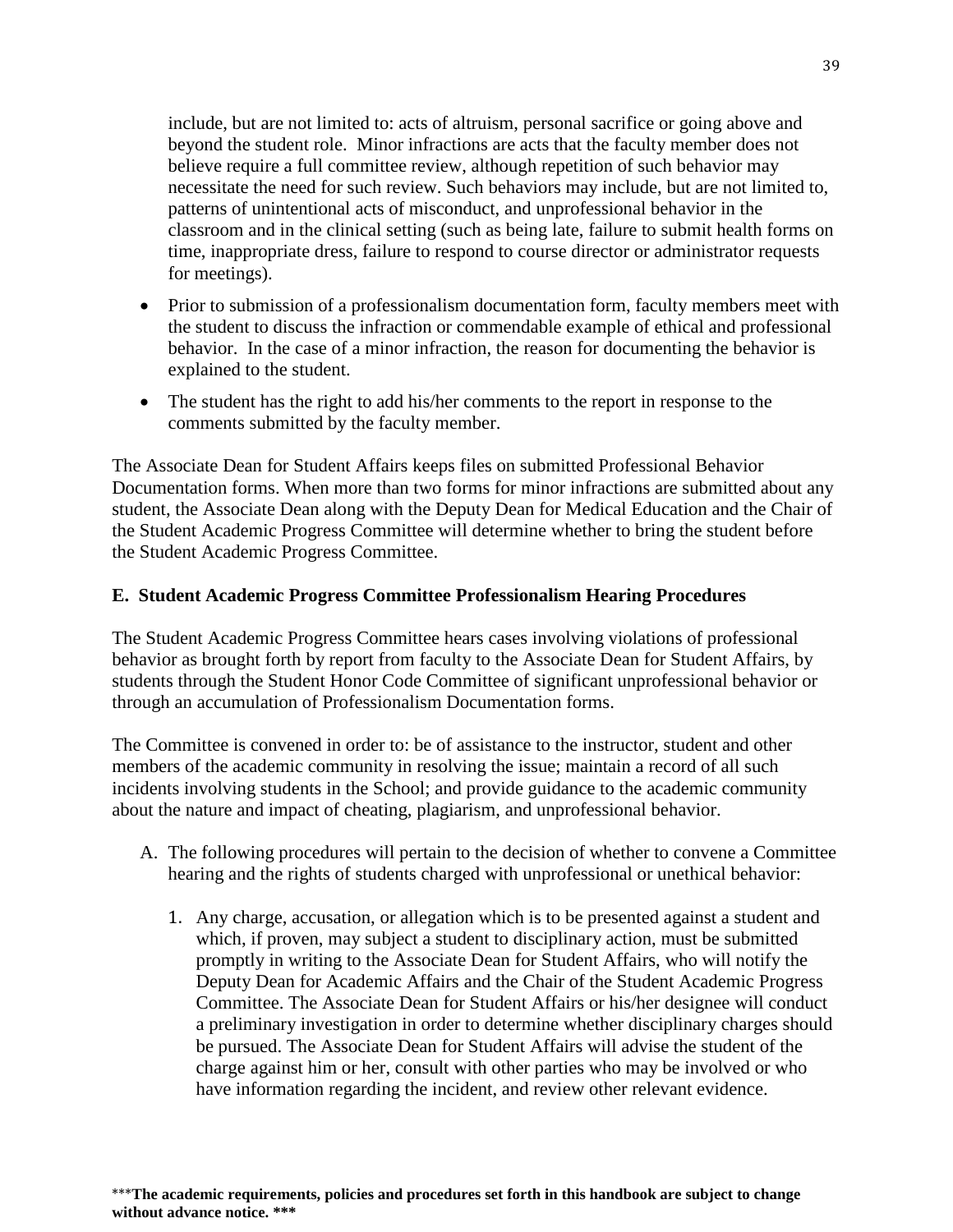Following this preliminary investigation, which shall be concluded within 30 calendar days of the filing of the complaint, the Associate Dean will discuss findings with the Deputy Dean and the Chair of the Student Academic Progress Committee and shall arrive at a decision by consensus. The following actions may be taken:

- a. The matter will be dismissed if there is no basis for the allegations or the allegations do not warrant disciplinary actions. The individuals involved shall be notified that the complaint has been dismissed.
- b. The matter will be referred to hearing by the Student Academic Progress Committee.
- c. The matter will be referred to The City College Vice President of Student Affairs or the Assistant Dean for Diversity if warranted.
- B. The following procedures shall apply at the hearing before the Committee.
	- 1. The SAP Committee Chair shall preside at the meeting. The student will be informed of the charges, the hearing procedures and his or her rights, including the right to be accompanied by a non-legal advisor of their choosing.
	- 2. Prior to accepting testimony at the hearing, the Committee Chair shall rule on any motions questioning the impartiality of any committee member or the adequacy of the notice of the charges.
	- 3. After informing the student of the charges, the hearing procedures, and his/her rights, if needed, the individual(s) bringing charges will present the details of the circumstances in front of the full Committee and the student.
	- 4. The individual(s) bringing the charge will then be excused.
	- 5. The student will then be asked by the Committee to respond to the charges. The student may elect to acknowledge the correctness of the charge and offer any explanations of extenuating circumstances he or she feels that the Committee should consider in making its recommendation(s). The student may also dispute the charge and offer his or her defense.
	- 6. At the end of the fact-finding phase of the hearing, the student may introduce additional records, such as character references. The Committee Chair may introduce a copy of the student's previous disciplinary record, where applicable, provided the student was shown a copy of the record prior to the hearing. No disciplinary record shall be introduced until the determination of unethical or unprofessional behavior in the current case has been made. The records and documents introduced by the student and the School shall be opened and used by the Committee for dispositional purposes, i.e., to determine an appropriate penalty, if the charges are sustained.
	- 7. The Committee shall deliberate in closed session. The Committee's decision shall be based on the testimony and evidence presented at the hearing and the papers filed by the parties.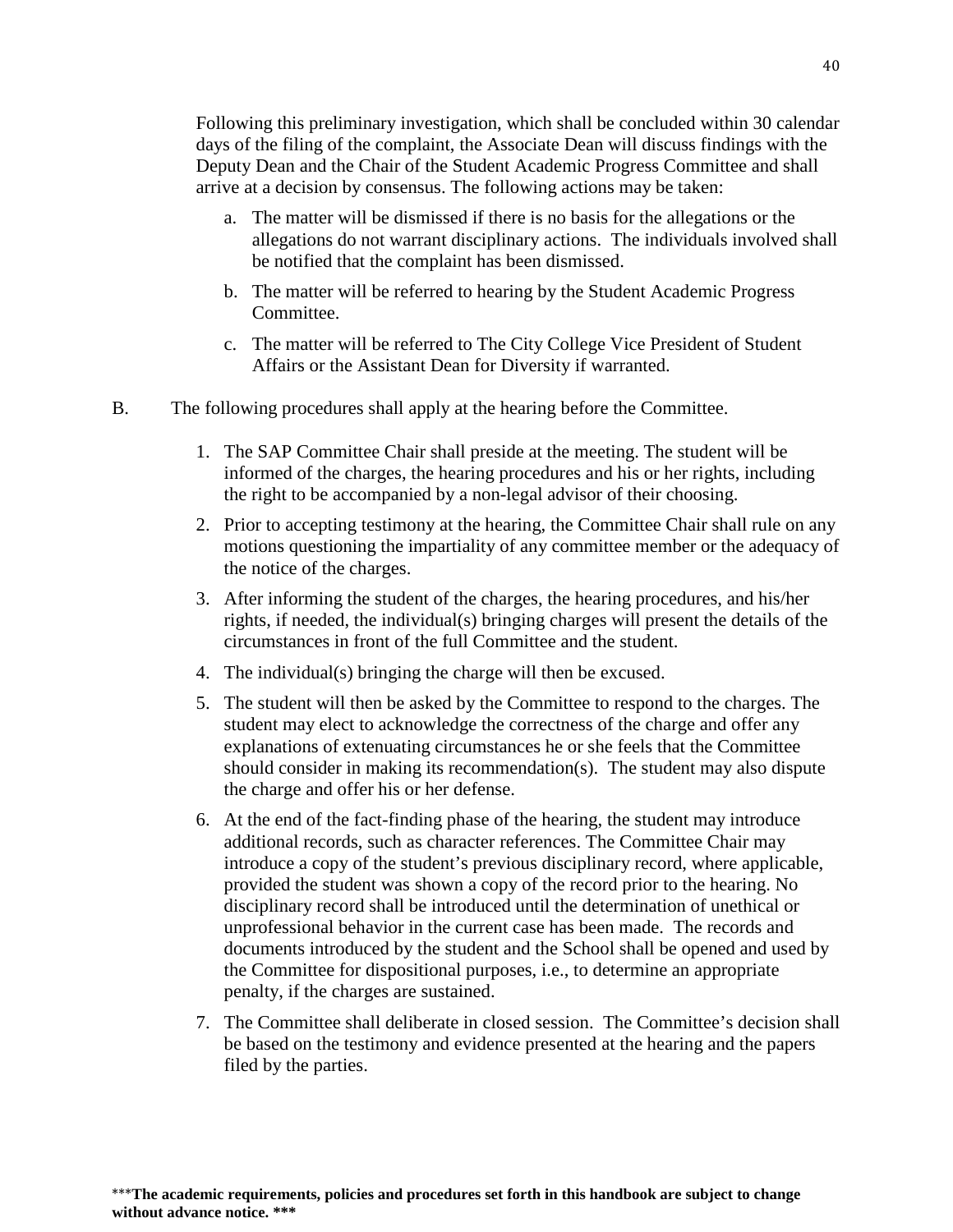- 8. The role of the Committee is to listen to the testimony, ask questions of the witnesses, review the testimony and evidence presented at the hearing and the papers filed by the parties and render a determination as to the accuracy of the allegation, and any extenuating circumstances associated with it. In the event the student is found guilty of unethical or unprofessional behavior, the Committee shall notify the Deputy Dean for Medical Education, who through a designee, will transmit the decision in writing to the student within five days of the conclusion of the hearing.
- 9. The Committee shall keep minutes pertinent to the case. A disciplined student is entitled to obtain a copy of the minutes of the meeting concerning their case.
- 10. All adverse decisions made are subject to the student's right of appeal (see section II B.26, Appeals Procedure).
- C. The following dispositions of a case may occur:
	- 1. If a student is exonerated of charges of unethical or unprofessional behavior, a record of the proceedings will be placed in a file and discarded at the time of the student's graduation from the program.
	- 2. If a student is found guilty of unethical or unprofessional behavior and the Committee recommends sanctions short of suspension or dismissal, the committee will report its recommendation(s) to the Deputy Dean for Medical Education who shall notify the student of the disciplinary action. A record will be placed in the student's school file.
	- 3. If a student is found guilty of unethical or unprofessional behavior, and the Committee decides on either suspension or dismissal from the program, the Deputy Dean for Medical Education or his/her designee will notify the student in writing of the disciplinary action and their right to appeal the adverse decision to the Dean of the School (see section II.B.25. Notifying students of adverse academic decisions & section II.B.26 Appeals procedure). A record will be placed in the student's school file.
	- 4. The Associate Dean for Student Affairs will serve as liaison to the Vice President for Student Affairs of City College in reporting disciplinary actions, as appropriate.

#### <span id="page-42-0"></span>**F. Student Code of Honor**

The Code of Honor adopted by students states in its preamble, "As the future physicians of America, we the students of the CUNY School of Medicine/Sophie Davis Biomedical Education Program, have the duty to uphold the highest standard of ethical, professional, and respectful behavior. In the future, as physicians, our actions can have profound implications on the wellbeing of our patients; therefore, it is crucial that we accept responsibility for our actions now. According to the American Medical Association (AMA) Code of Medical Ethics " those who serve patients should uphold the standards of professionalism, be honest in all professional interactions, and strive to expose those who are deficient in character or competence, or who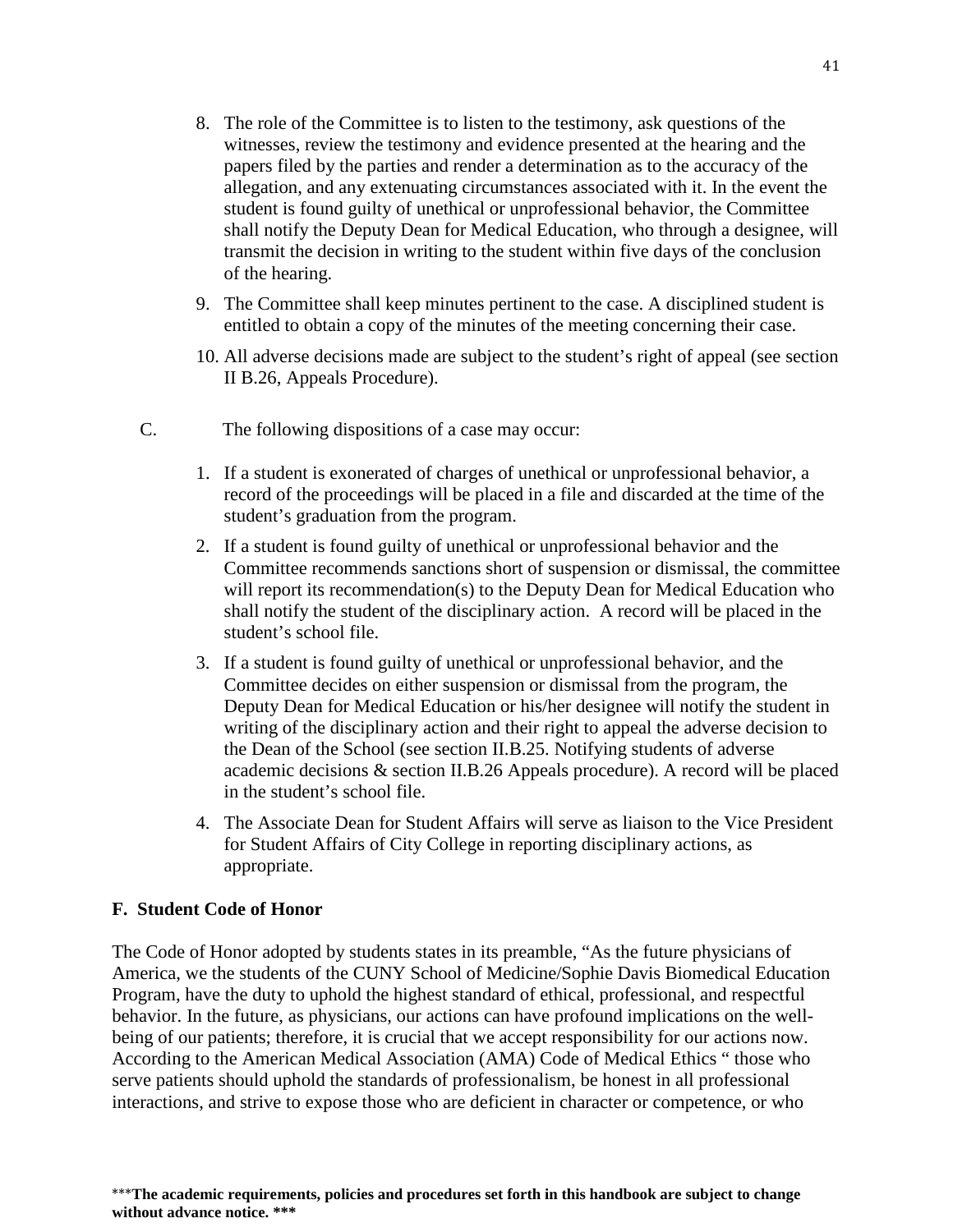engage in fraud or deception.' As testimony of our dedication to this society and to the preservation of its esteem, we deem it necessary to acknowledge our responsibilities and to accept them."

This Code of Honor charges students to live in a community that values the highest standards of ethics and behavior and to take responsibility for enforcing those standards. As such, the Student Code of Honor provides specific instruction for the hearing of cases by the Student Honor Code Committee. This committee may refer cases to the Associate Dean for Student Affairs who in collaboration with the Deputy Dean for medical Education and the Chair of the Student Academic Progress Committee will make decisions about a hearing before the Student Academic Progress Committee.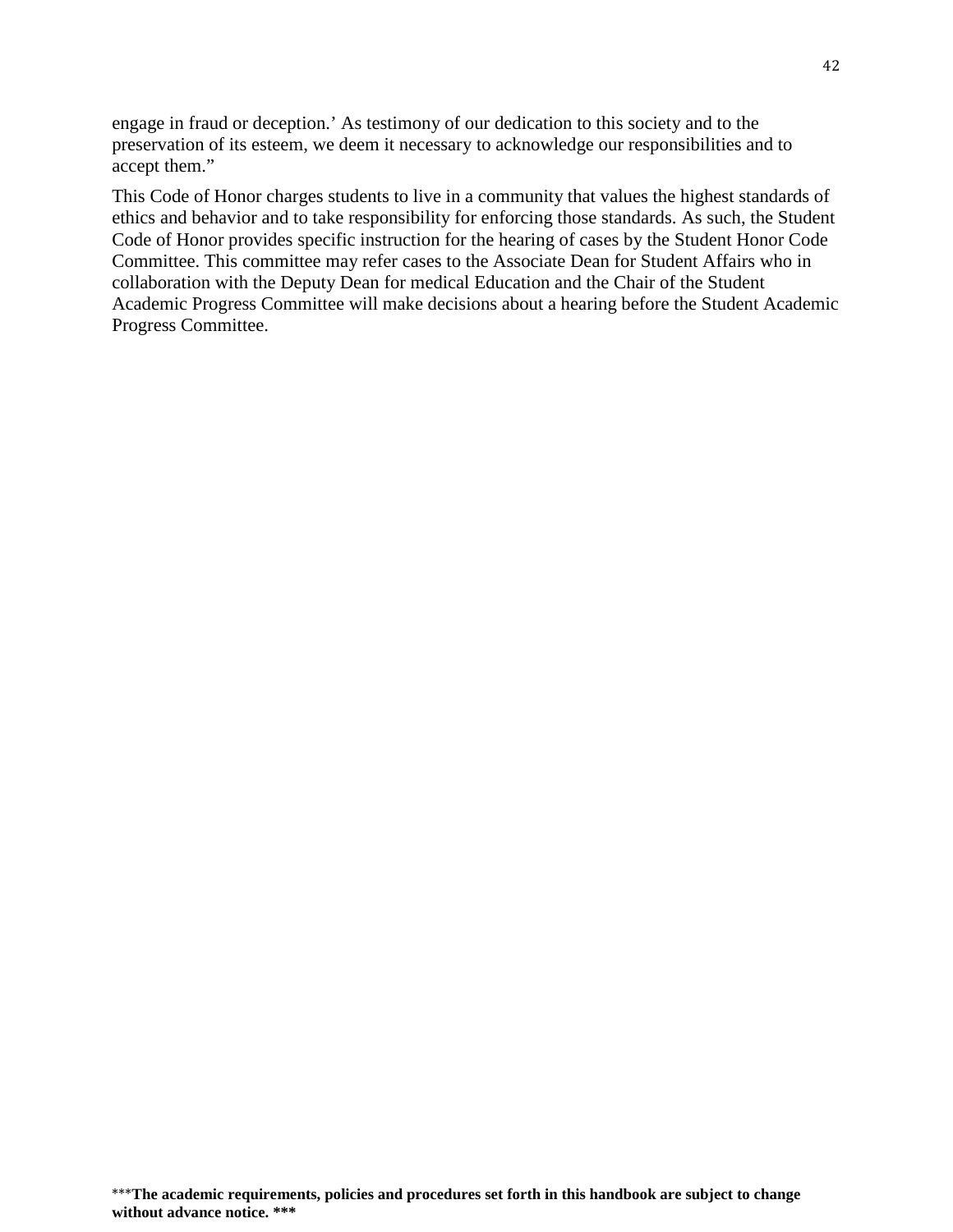## <span id="page-44-0"></span>**IV. ADDITIONAL SCHOOL POLICIES**

#### <span id="page-44-1"></span>**A. Absence Policy**

Students attending the CUNY School of Medicine/Sophie Davis Biomedical Education Program are required to comply with the attendance policy in all years of education and training. Students are required to attend and actively participate in all components of the curriculum, including required lectures, small group sessions, laboratories, field work, patient clinics and other course and clerkship activities. The CUNY School of Medicine/Sophie Davis Biomedical Education Program grants the BS and MD degrees to students who meet all academic and professional requirements.

The faculty recognizes three types of official absences: Approved, Discretionary and Unapproved. Approved absences meet the criteria listed below. Reported absences not meeting the criteria are considered Discretionary absences. In all cases, students must notify the course director(s), and submit an absence request to the Office of Student Affairs via the dedicated email address: [absence@med.cuny.edu](mailto:absence@med.cuny.edu) in anticipation of any absences from any component of the curriculum, or as soon as possible when unanticipated (personal or family illness). *Discretionary absences are not permitted during examinations, except under extenuating circumstances*. *Students who accumulate more than 3 Discretionary Absences during a single year will be referred to the Student Academic Progress Committee (SAPC).* Students who accumulate excessive Approved absences may also be referred to SAPC. Failure to request and confirm, or (in case of an emergency) to report an absence from any required course or clerkship session will be considered an Unapproved absence, constituting a failure of professional responsibility. This will be subject to review by the SAPC.

Students are expected to be present for all required curricular activities. Travel arrangements should not be made that conflict with the class schedule. It is the student's responsibility to confirm with the course/clerkship director(s) specifics of the course/clerkship schedule, and request and confirm approval of the absence through the course/clerkship director and [absence@med.cuny.edu,](mailto:absence@med.cuny.edu) before making plans that could interfere with attendance at required course/clerkship sessions.

Students are responsible for notifying the course/clerkship director(s) and [absence@med.cuny.edu](mailto:absence@med.cuny.edu) when they will be absent from any required activity. If the circumstance is unclear or relates to a medical or family issue, the Office of Student Affairs will determine if the reason for the absence meets the criteria for an Approved absence. Whenever possible, absence requests should be submitted at least 4 weeks in advance of the anticipated date.

Approved Absences

- 1. Unexpected events outside a student's control may justify an Approved absence. These include personal or family emergencies. These events must be reported by email to [absence@med.cuny.edu](mailto:absence@med.cuny.edu) and the relevant course/clerkship director (s) as soon as possible. Students must provide a doctor's note for an approved absence for illness on an exam day as soon as they return to school.
- 2. Religious obligations are a recognized reason for an Approved Absence from a class or clerkship activity. Students should use discretion in judging the importance of a particular holiday and in requesting absence around such holidays. Students must inform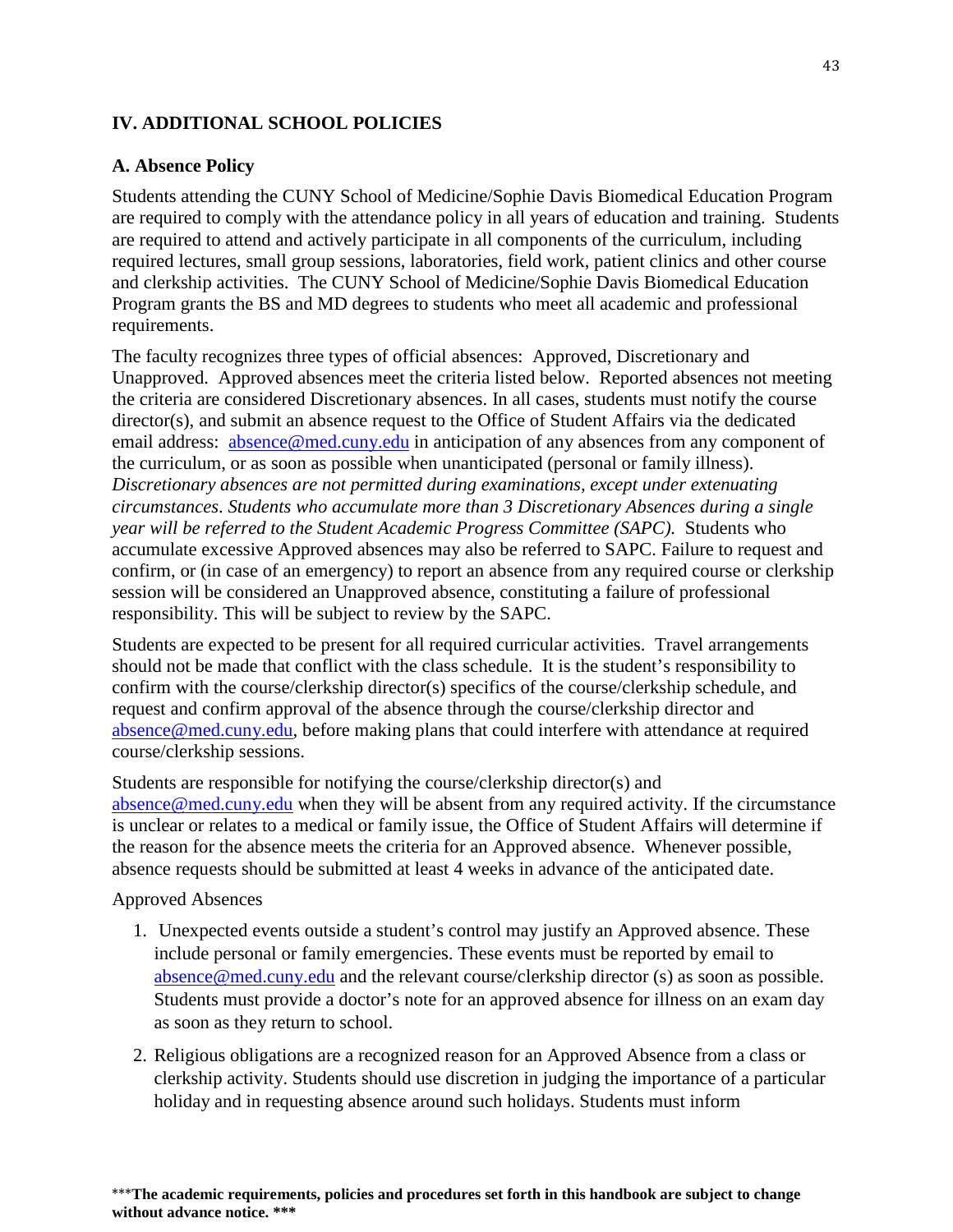course/clerkship directors and [absence@med.cuny.edu](mailto:absence@med.cuny.edu) a minimum of four weeks in advance of the beginning of the course/clerkship when they will be absent for a religious obligation. *Extended absence beyond the timeframe of the official religious holiday will not be an Approved absence*.

- 3. Scheduled Conferences. Leadership in extracurricular and extramural activities is encouraged, however, *such opportunities must not occur at the expense of a student's required coursework and attendance responsibilities*. Request for permission for such absences must be sought from the Office of Student Affairs at [absence@med.cuny.edu](mailto:absence@med.cuny.edu) at least 4 weeks in advance.
	- a. Individual students may request permission to attend a scientific conference or meeting for the purposes of presenting a paper or other academic work as **first author**. An Approved absence is limited to the day of the presentation and any required travel time the day or evening before and after the presentation.
	- b. Student Professional Associations: Students who are elected officers, who hold or are seeking leadership positions in a professional organization, or presenters at a professional meeting may receive an Approved absence to attend a conference.
	- c. Decision about an Approved Absence for a scheduled conference rests with the Associate Dean for Student Affairs and is based on the student's academic record, attendance record, and the course/clerkship director's estimation of the importance of the specific course/clerkship session(s) that would be missed.
	- d. Procedures for requesting an Approved absence:
		- i. Submit a request for approval to  $\frac{ab\,\text{succ}\,\text{@med}.\text{cuny.edu}$  at least 4 weeks in advance of the planned absence, including information on the event, the student's role in the event, and any relevant documentation. If approval is granted, students must inform all relevant faculty of the planned absence immediately upon receiving approval.
		- ii. Students must ensure they have financial resources for all anticipated conference and travel expenses before committing to any travel.
		- iii. Students should only make travel/conference arrangements *after* securing permission.

#### Discretionary Absences

Discretionary absences are absences for reasons other than those enumerated above. These ordinarily include *absences for special events (*e.g. weddings, graduations, family gatherings). *Under no circumstances will a Discretionary Absence relieve a student of meeting all of the academic requirements of the course or clerkship. If the Discretionary Absence request conflicts with a session or sessions that cannot be otherwise made up or completed, the student should understand that the absence may affect the grade received in the course or clerkship.*

Consequences of Noncompliance with Attendance Policy: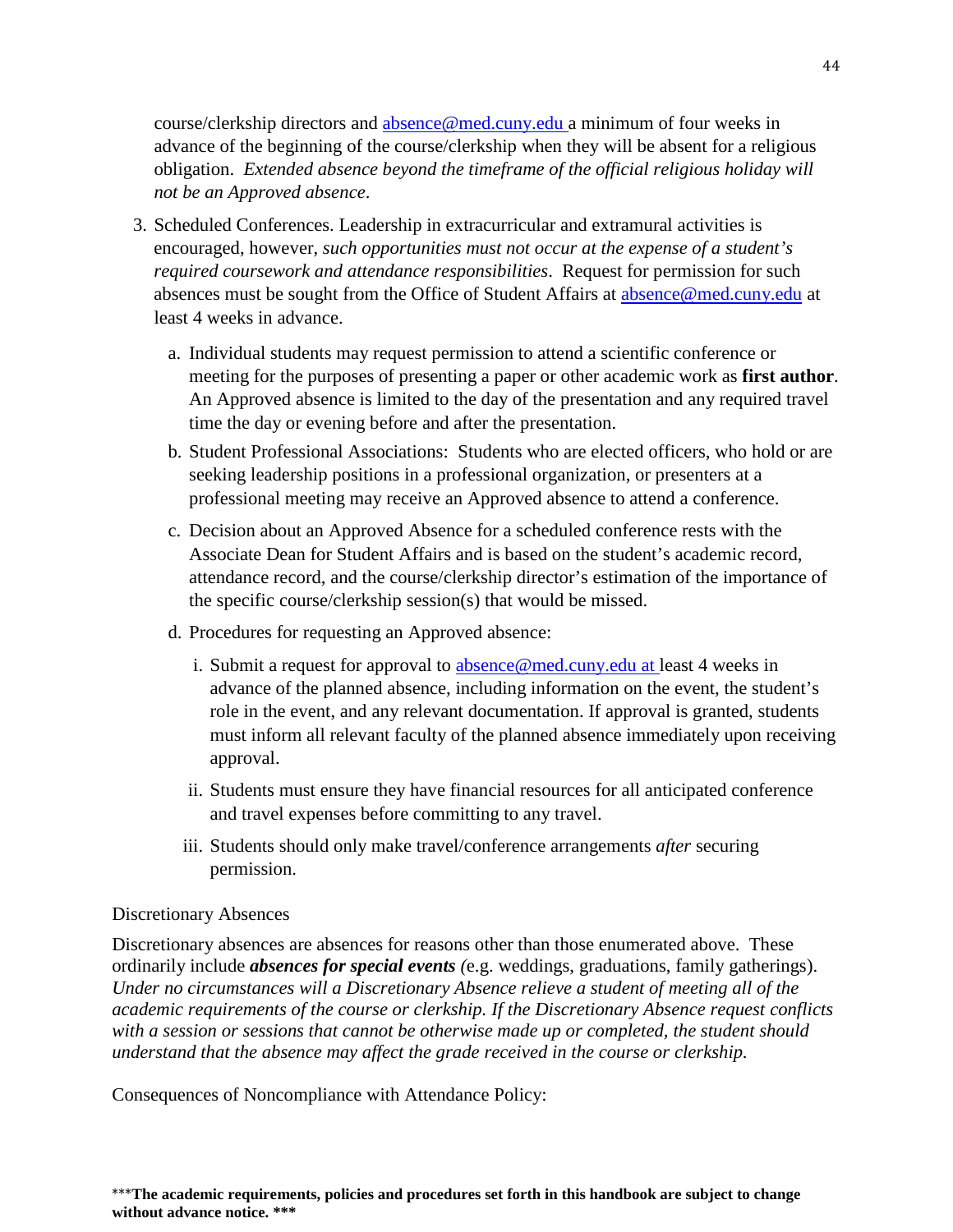- a. Students who fail to report an absence from any required course or clerkship session will be referred to the SAPC, and their grades may be lowered.
- b. Students who accumulate more than three Discretionary Absences during an academic year will be referred to the SAPC, and their grades may be lowered.
- c. An unreported absence from a clerkship may result in failing the clerkship or require that additional time be spent to complete the clerkship.
- d. The SAPC will review attendance noncompliance to determine whether such unprofessional behavior warrants disciplinary action.
- e. Summative comments in the evaluations of all courses and clerkships may include descriptions of Discretionary absences and/or unapproved absences or tardiness. Such comments will be included in the Dean's Letter.

## CUNY SOM Clerkship absence policy

Student presence, participation and engagement are a cornerstone of clinical clerkships. All clerkship activities are mandatory. This includes all educational activities as well as clinical shifts. Clinical shifts may include nights, holiday and weekend duty.

- a. Determination of an absence as approved, discretionary and unapproved is described above.
- b. Approved and discretionary absences can be made up at the discretion of the clerkship director.
- c. Unapproved absences cannot be made up. Students must meet with the clerkship director after one unapproved absence. Students will be referred to the SAPC for 2 unapproved absences.
- d. Competence in clinical work requires a student be present, therefore all absences including excused absences, may affect a student's grade.
- e. For all types of absences (approved, unapproved or discretionary), if a student misses more than 20% of the clerkship or the equivalent of 1 day per clerkship week, the student will need to repeat the clerkship.

#### <span id="page-46-0"></span>**B. Advising Systems**

#### <span id="page-46-1"></span>**1. BS Program**

The Office of Student Affairs assigns every student an advisor. Advisors will be identified from among faculty and some interested non-instructional staff. The class will be equally divided amongst the advisors. The advisor will meet periodically with individual students and once per month with the whole group. Advising activities are coordinated by the Coordinator of Advising in the Office of Student Affairs. The responsibilities of both advisors and students will include the following:

- Have a one-on-one meeting with the advisor at least twice per semester.
- Meet once per month with the advising group. These meetings will be semi-structured with one half hour devoted to general discussion about coursework, study demands, study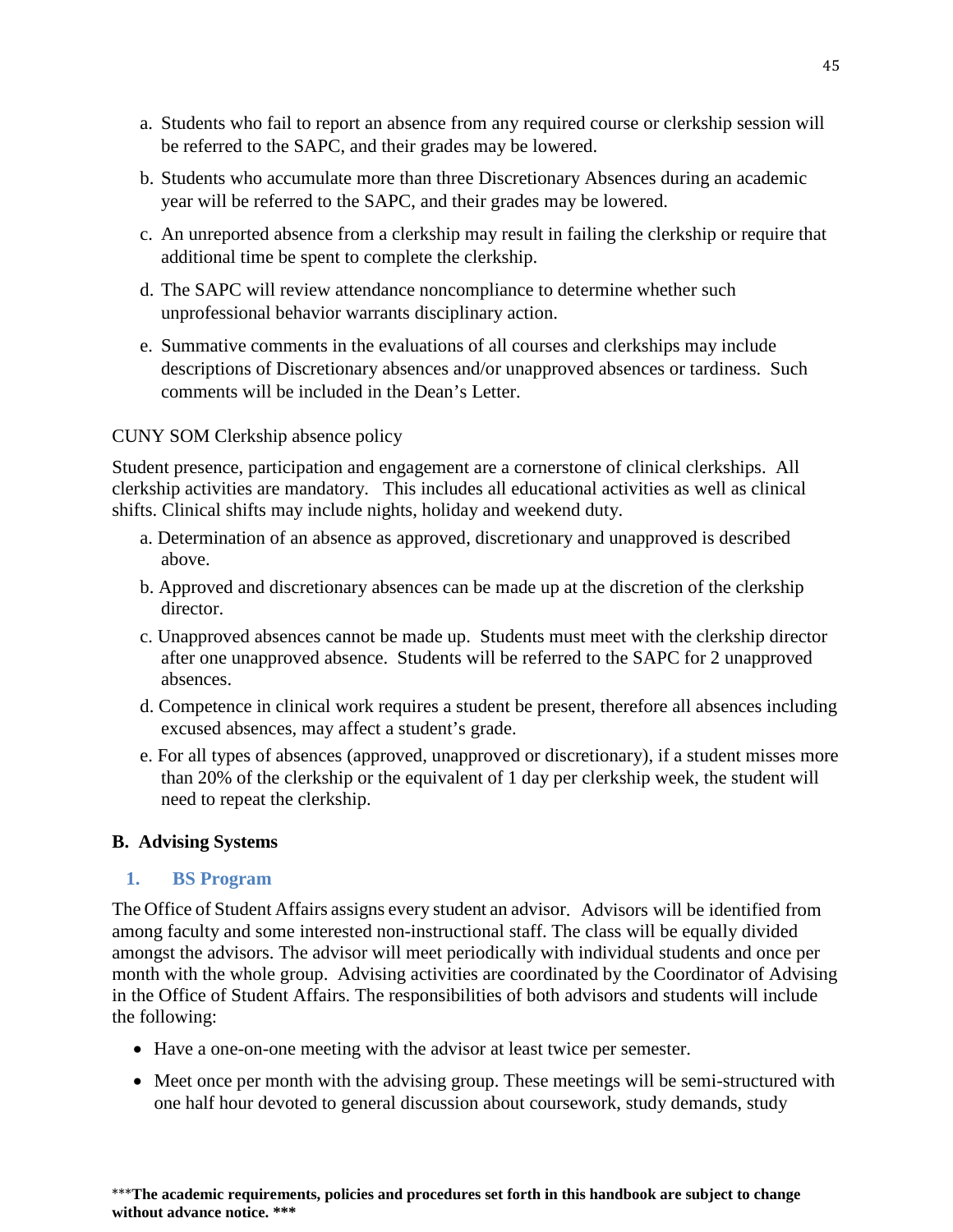methods and whatever topics the group wants to discuss. The second half-hour will be a discussion of a specific topic to be provided prior to each meeting by the Director of Advising.

Students and their advisors are encouraged to develop meaningful relationships. If, at any time, either the advisor or the student feels that their relationship is unsatisfactory, either or both should contact the Associate Dean for Student Affairs (212) 650-8485.

## <span id="page-47-0"></span>**2. MD Program**

At the beginning of the medical school program, every student will be assigned to a medical student advisor. The medical student advisor will meet with students in groups and individually. The medical student advisors will coordinate discussion of careers in medicine, preparation for United States Medical Licensing Exams (USMLE) Steps 1, 2CK and 2CS, elective selection and any other support issues that arise. During the last half of medical school, medical student advisors in coordination with the Associate Dean for Student Affairs will take responsibility for preparation of the Medical Student Performance Evaluation (MSPE) required for residency application.

Sometime during the third year of medical school, students will select a career advisor from among clinical faculty in their area of interest. The career advisor, along with the medical student advisors, will guide students toward adequate preparation for residency in their chosen area of specialization.

## <span id="page-47-1"></span>**C. M3 Clerkship Lottery Policy**

## 1. Lottery

The M3 clinical clerkship lottery takes place in the early spring of the M2 year. Students rank their preference for the order in which they prefer to do their six core clerkships, as well as their preference for the site at which they want to undertake the clerkship. The third part of the clerkship lottery entails students ranking their preferred electives for the two 2-week elective blocks.

#### 2. Lottery Oversight

The Office of Student Affairs oversees the clerkship lottery. After students are apprised of the lottery results, they are to seek alternatives through one of two primary mechanisms: either switching sites with other students or requesting a change through the administrative mechanism.

#### 3. Post-lottery Changes of Site

#### Student-to-Student Switch

After students receive their lottery results, they have a three-week period in which they can switch sites with their classmates. Both students must notify the Office of Student Affairs in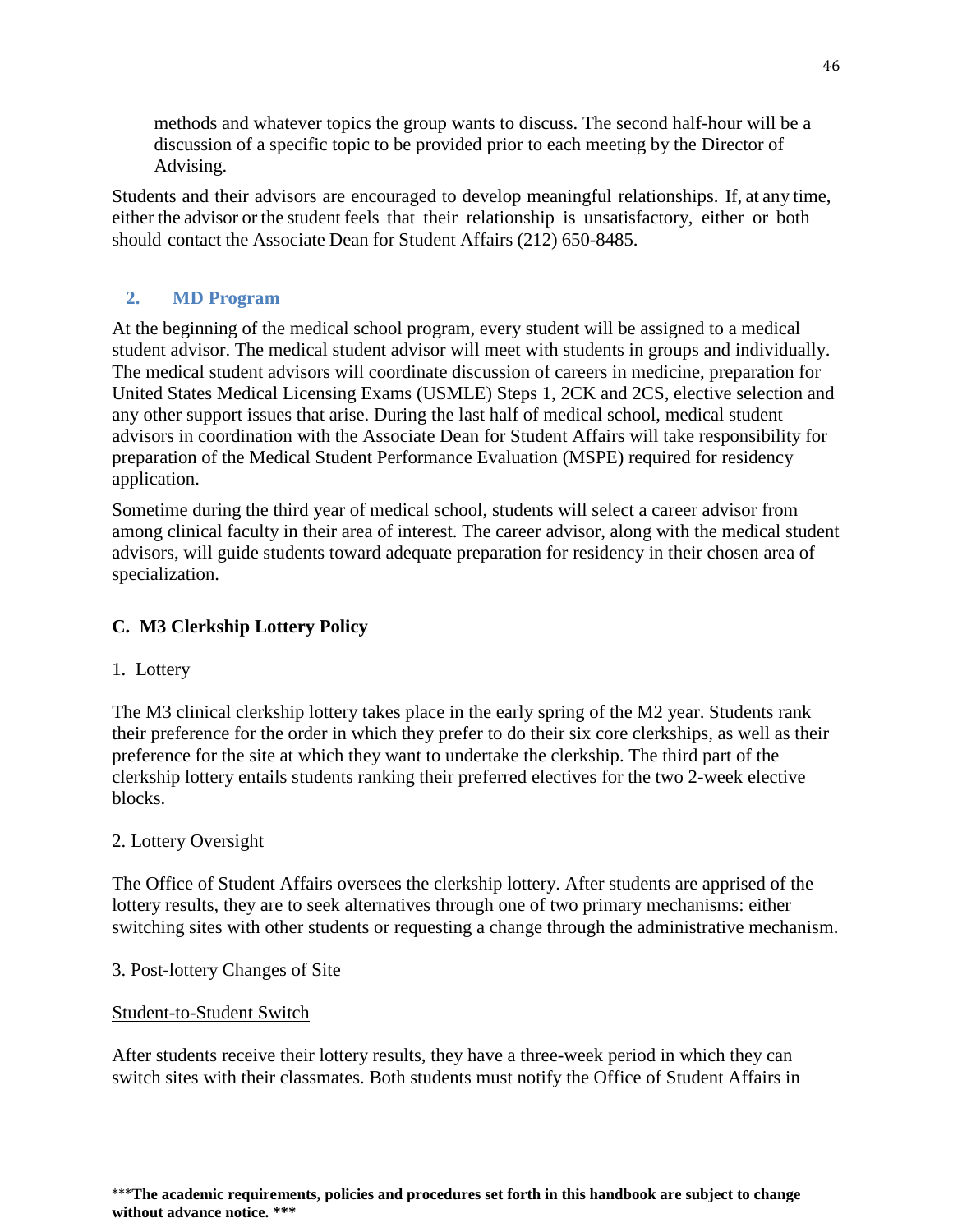writing of their 1:1 switch. The switch must be completed during this open period, and student switches cannot be done once clerkships begin.

4. Administrative Mechanisms

Students can request a site reassignment before or during an assigned clerkship for a **compelling reason**. The student must submit a clearly-articulated request to the Office of Student Affairs regarding his or her rationale for seeking a change.

Before the clerkship begins:

If the request for a site change is made **before** the clerkship begins, the student must make the request in writing to the Office of Student Affairs (OSA) via the M3 Clerkship Change Form [\[Clerkship Change Form\]](https://redcap.ccny.cuny.edu/redcap/surveys/?s=8EKE3XKKFM). The Medical Student Advisor will make the first assessment regarding appropriateness of the request, and if the request is found to be appropriate, will work to find an alternative site. If the Medical Student Advisor finds that the request is not appropriate, the situation will be discussed with the Associate Dean for Students Affairs and the Assistant Dean for Clinical Curriculum. The student will be notified in writing of the finding of this committee.

After the clerkship begins:

The student must make the request in writing to the Office of Student Affairs (OSA) via the M3 Clerkship Change Form [\[Clerkship Change Form\]](https://redcap.ccny.cuny.edu/redcap/surveys/?s=8EKE3XKKFM).The Medical Student Advisor and the Assistant Dean for Clinical Curriculum, in concert with one another, will determine the appropriateness of the request. If they find the request to be for a compelling reason, they will work to find an alternative site. If the reason is not compelling, the student may appeal to the Associate Dean for Students Affairs and the Associate Dean for Curriculum and Assessment. The result of the appeal will be final.

## Criteria used:

Students must have a compelling reason to make a change. Before the clerkship begins, compelling reasons include major life events, health or disability issues, and/or conscientious objections. After the clerkship begins, compelling reasons include some of the former and as well as concerns about team dynamics or the learning environment. In the end however, each request is decided on a case-by-case basis.

#### Decision makers:

Individuals tasked with making the decision include the Medical Student Advisors in the Office of Student Affairs, and, at times, the Assistant Dean for Clinical Curriculum. Requests that are initially disallowed may be adjudicated by the Associate Dean for Student Affairs and the Associate Dean for Curriculum and Assessment in concert with one another.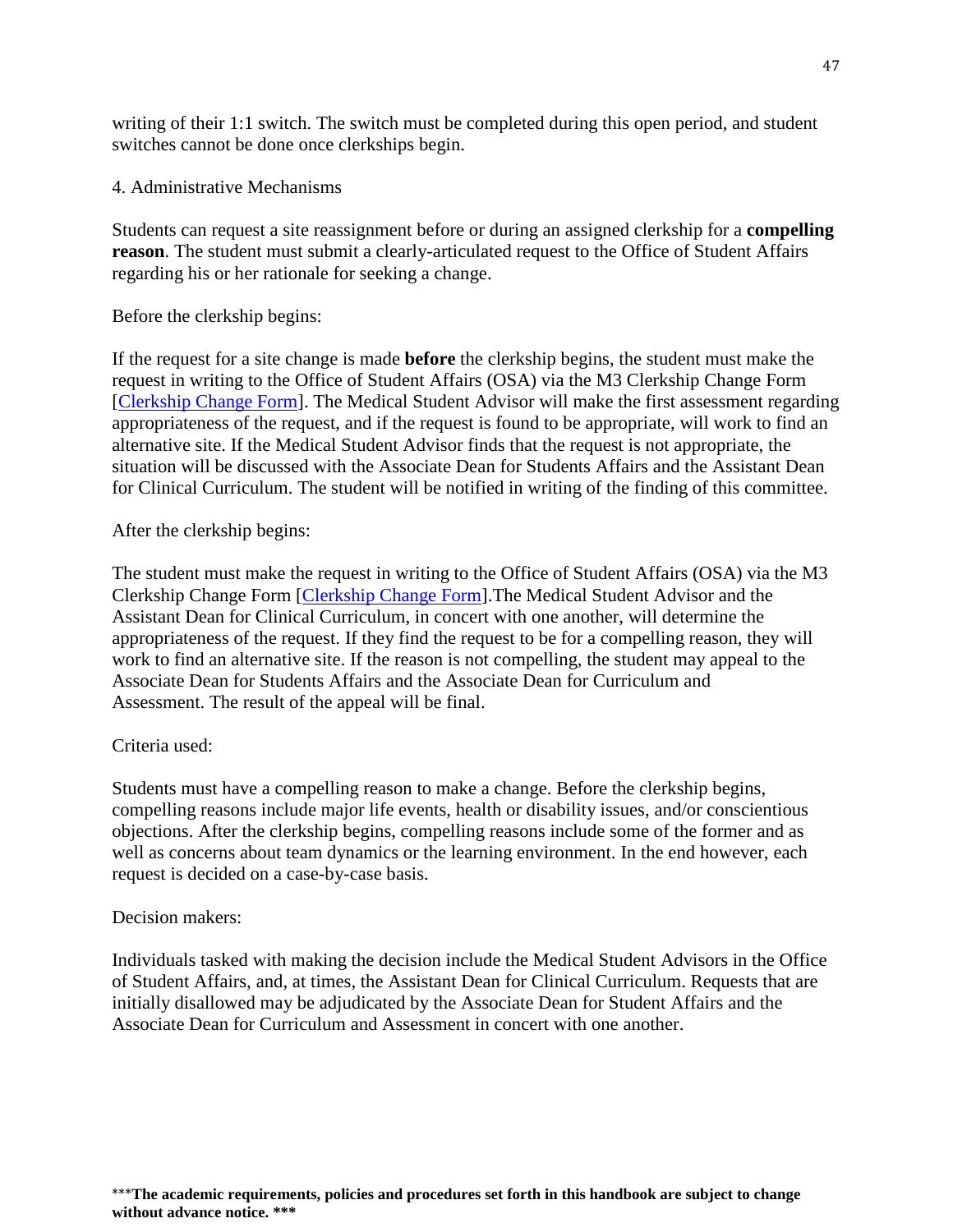## <span id="page-49-0"></span>**D. Interactions with patients and potential exposure to infectious and/or hazardous agents**

Policies on interactions with patients and on potential exposure to infections and/or hazardous agents will be articulated in the corresponding course syllabi.

## <span id="page-49-1"></span>**E. Leaves of Absence**

Leaves of absence fall into three categories: academic leave of absence, personal leave of absence and administrative leave of absence. Each type of leave is described below.

## <span id="page-49-2"></span>**1. Academic Leaves of Absence**

The CUNY School of Medicine/Sophie Davis Biomedical Education Program Student Academic Progress Committee may grant a student who has maintained satisfactory progress an academic leave of absence for a period of up to one year. Academic leaves of absence are intended to allow students to take advantage of unique, worthy educational opportunities not available as part of the regular CUNY School of Medicine/Sophie Davis Biomedical Education Program, such as travel, special study, and other comparable experiences. In general, students are not allowed to begin academic leaves of absence in the middle of a semester.

To apply for an academic leave of absence, a student must submit a letter to the Chairperson of the Student Academic Progress Committee, at [SAPC@med.cuny.edu](mailto:SAPC@med.cuny.edu) with a copy to the Deputy Dean for Medical Education and the Associate Dean for Student Affairs describing in detail what the student plansto accomplish during the leave and hopesto gain as a result. The duration of the leave must be specified.

The Student Academic Progress Committee will then meet to decide whether to grant the student's request. The committee may ask the student to attend the SAPC meeting.

The Chair of the SAPC will provide written notification to the student, the Associate Dean for Student Affairs, and the student's advisor of the Committee's decision. If the leave has been granted, the length of the leave and any conditions placed on it will be specified in the approval letter. If a request for a leave is denied, the student may appeal the decision to the Dean of the CUNY School of Medicine (see "Appeals Procedure," below).

Near the end of the academic leave, and by the date indicated on the SAPC chair's approval letter the student must provide written notification to the Chairperson of the Student Academic Progress Committee, at **SAPC@med.cuny.edu**, with a copy to the Deputy Dean for Medical Education and the Associate Dean for Student Affairs of his or her intention to return to the program. Failure to contact the Chairperson of the Student Academic Progress Committee, at the end of the leave of absence will be considered as resignation from the Sophie Davis Biomedical Education Program or the CUNY School of Medicine. Failure to register for classes at the end of an academic leave of absence will constitute resignation fromtheSophieDavisBiomedical Education Program or the CUNY School of Medicine.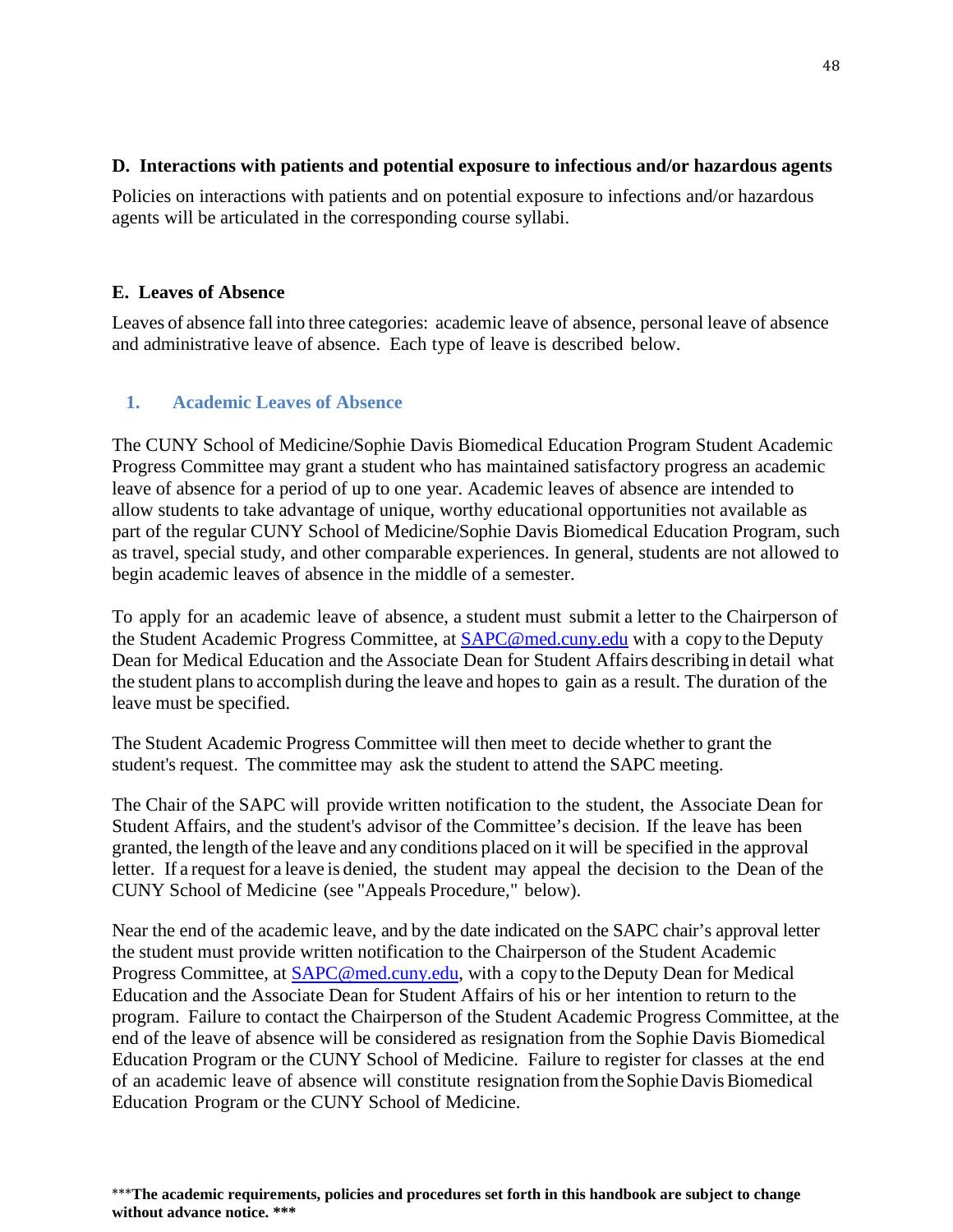#### <span id="page-50-0"></span>**2. Personal Leave of Absence**

Under special circumstances, the CUNY School of Medicine/Sophie Davis Biomedical Education Program Student Academic Progress Committee may grant a student a personal leave of absence for a period of up to one year. It must include one full academic semester and may be granted regardless of academic standing. A personal leave of absence is designed to allow students to take the time to deal with personal matters or matters of physical or mental health so that they can return to the program better prepared to deal with the academic rigors. It is not to be regarded an automatic solution to academic difficulty.

Requests for personal leave during the BS portion of the program should be made no later than the tenth week into the semester. This date is in accordance with the College's deadline to drop courses without an academic penalty (assign grade "W" [withdrawal without penalty]). Exceptions may be made under exceptional circumstances, but absolutely not after completion of the course or after having taken a final examination.

To apply for a personal leave of absence, a student mustsubmit a letter to the Chairperson of the Student Academic Progress Committee, at [SAPC@med.cuny.edu,](mailto:SAPC@med.cuny.edu) with a copy to the Deputy Dean for Medical Education and the Associate Dean for Student Affairs. The letter must include the length of the leave  $[i.e.,$  semester(s)], the reason(s) for the request for the leave and what the student hopesto resolve during the course of the personal leave of absence. For personal leaves related to health issues, students must submit further documentation in the form of supporting letters from a treating physician or therapist. The details of this medical information will be kept confidential and will not be shared with the SAPC and only the minimum amount of general information required in order to understand the issues will be shared when there is a need to know.

The Student Academic Progress Committee will then meet to decide whether to grant the student's request. The committee may ask the student to attend the meeting. The Chair of the Student Academic Progress Committee will provide written notification to the student, the Associate Dean for Student Affairs, and the student's advisor of the Committee's decision. If the leave has been granted, the length of the leave and any conditions placed on it will be specified in the approval letter. If a request for a leave is denied, the student may appeal the decision to the Dean of the CUNY School of Medicine (see "Appeals Procedure," below).

Near the end of the personal leave, and by the date indicated on the SAPC chair's approval letter, the student **must** notify, in writing, the Chairperson of the Student Academic Progress Committee, at [SAPC@med.cuny.edu,](mailto:SAPC@med.cuny.edu) with a copy to the Deputy Dean for Medical Education and the Associate Dean for Student Affairs, of his or her intention to return to the program or of a request for an extension to the leave of absence. The letter must detail what steps have been taken to alleviate the personal difficulties which precipitated the personal leave. For personal leaves due to health issues, letters from a treating physician or therapist attesting to the students' fitness to return to classes must be included. Failure to provide a written notice of intent to return to the School will constitute resignation from the Sophie Davis Biomedical Education Program or the CUNY School of Medicine.

Following receipt of the written description of the student's plans, the Student Academic Progress Committee will be convened to discuss the student's request. The concerned student may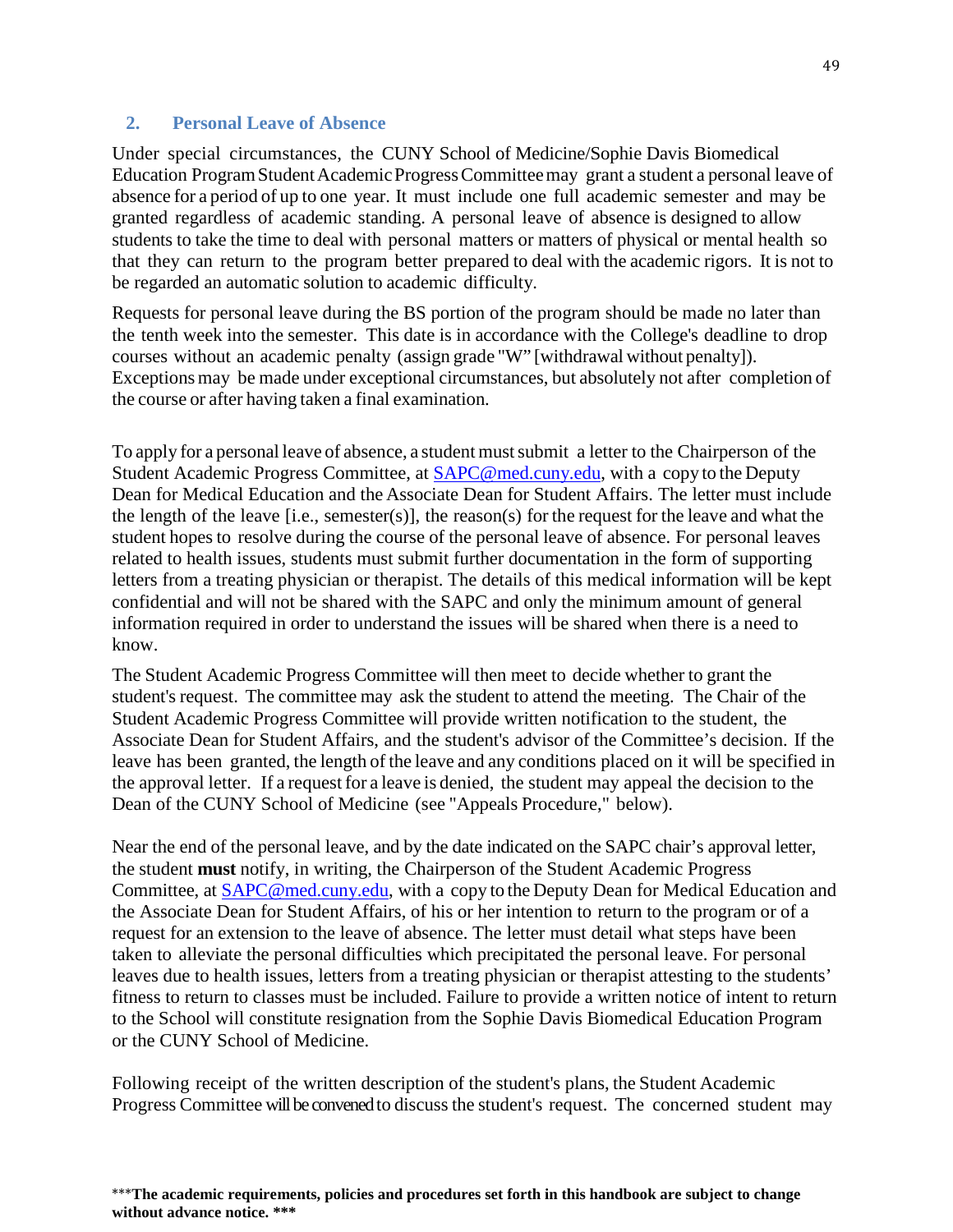be asked to attend this meeting. The Student Academic Progress Committee will then decide whether to accept the student's request to return to school or to extend the leave of absence.

Denial for reentry may include a recommendation for either a one-year extension of the personal leave of absence or dismissal from the Sophie Davis Biomedical Education Program or the CUNY School of Medicine. Students have the right to appeal any adverse decisions to the dean of the CUNY School of Medicine (see "Appeals Procedure," below).

If reentry to the program is approved, the Chair of the Student Academic Progress Committee will provide written notice to the student, the Associate Dean for Student Affairs, and the student's advisor of the Committee's decision including any special conditions attached to the approval. Failure to register for classes after approval to re-enter the school will constitute resignation from the Sophie Davis Biomedical Education Program or the CUNY School of Medicine.

## <span id="page-51-0"></span>**3. Administrative Leave of Absence**

Students who have failed to complete certain academic or non-academic requirements may be placed on an Administrative Leave of Absence by the SAPC for a specified period of time in order to complete these requirements. This involuntary leave of absence may be imposed under circumstances such as failure to meet the academic standards of the medical school, failure of USMLE Step 1 or Step 2 CK or CS, failure to pay tuition or fees, failure to submit proof of insurance, or failure to submit mandatory medical clearance document. The length of an administrative leave and the conditions for reentry to the school will be determined on a case-bycase basis by the SAPC.

## <span id="page-51-1"></span>**F. Mistreatment policy**

## *Definition of Mistreatment*

Certain behaviors are clearly antithetical to a productive learning environment and are classified as mistreatment of students. Mistreatment of students includes but is not limited to disclosing confidential student information; public humiliation and other actions that can be reasonably interpreted as demeaning or humiliating; sexual harassment (including unwelcome sexual remarks or jokes); inappropriate comments about student's dress, ethnicity or sexual orientation; physical aggression (including pushing, shoving, or other intentional inappropriate physical contact) or the threat of physical aggression; unjustified exclusion from reasonable learning opportunities; and other unfair treatment of students. Mistreatment of students can result in disciplinary action of the offender. These policies as outlined are in compliance with the CCNY Academic Affairs Integrity Process and are not meant to supersede or supplant CUNY policy.

## *Policy and Procedure for Reporting Alleged Mistreatment and Unprofessional Behavior*

The Office of Student Affairs will track and monitor all reports of alleged mistreatment according to the procedures articulated below:

#### Contemporaneous allegations of mistreatment/unprofessional behavior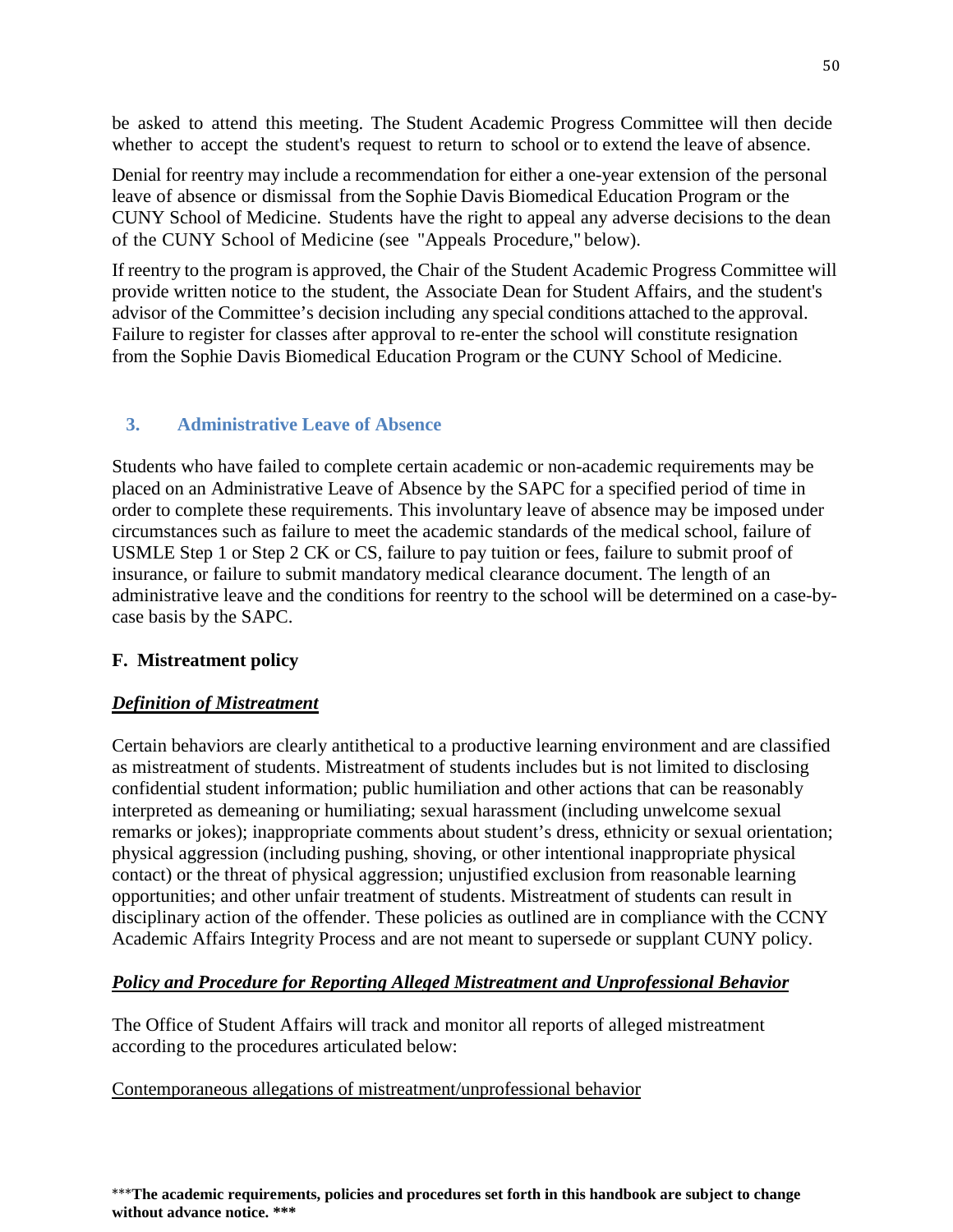If students encounter mistreatment and/or unprofessional behavior, it must be addressed immediately. Students have both non-anonymous and anonymous mechanisms to report mistreatment/unprofessional behavior.

Non-Anonymous reporting: Students may talk to the course/clerkship director, who will try to resolve the issue. The course or clerkship director will report the issue to the Associate Dean of student affairs in the Office of Student Affairs. The student always has the option to report directly to the faculty (e.g., Associate Dean of Student Affairs, or the Medical Student Advisors) in the Office of Student Affairs, either in person or via email at the address [mistreatment@med.cuny.edu.](mailto:complaints@med.cuny.edu) The Associate Dean of Student Affairs in the Office of Student Affairs will report issues to the appropriate Course/Clerkship director, the Department Chair, and the Assistant Dean charged with that area of the curriculum to investigate and address. When the issue is resolved, a report will be made to the Associate Dean of Student Affairs in the Office of Student Affairs.

Anonymous reporting: Students may report instances of mistreatment via an online reporting system [\(https://www.ccny.cuny.edu/csom/mistreatment-policy](https://www.ccny.cuny.edu/csom/mistreatment-policy) ). They will have the option to provide their name, or they may report anonymously. The Associate Dean of Student Affairs in the Office of Student Affairs monitors and reports issues to the appropriate Course/Clerkship Director, the Department Chair, and/or the Assistant Dean charged with that area of the curriculum to investigate and address. When the issue is resolved, a report will be made to the Office of Student Affairs.

Course/Clerkship Directors must report allegations of mistreatment/unprofessional behavior to the Associate Dean of Medical Students as soon as possible, but no more than five working days after the student initially reports the event.

#### Allegations of mistreatment/unprofessional behavior reported in end-of-experience evaluations

Students are asked explicitly about their experiences of mistreatment and unprofessional behavior in every course, clerkship, and clinical experience evaluation. Reported instances are highlighted and given immediately to the Course/Clerkship director, appropriate personnel at the site of the mistreatment/unprofessional behavior, the Assistant Dean charged with that area of the curriculum, the department chair and the Office of Student Affairs. The Associate Dean of Student Affairs in the Office of Student Affairs is charged with ensuring the issue is addressed in a timely fashion.

#### Resolutions of allegations of mistreatment/unprofessional behavior

Those individuals engaging in mistreatment/unprofessional behavior may be disciplined, including removal from teaching responsibilities at the CSOM. Determination of consequences that may arise from mistreatment will be the responsibility of the Course or Clerkship Directors, the Assistant Dean charged with that area of the curriculum, the Site Directors at clinical sites, and/or the Department Chair. Students who engage in mistreatment/unprofessional behavior will be referred to the Office of Student Affairs, and may face disciplinary proceedings through the Student Academic Progress Committee.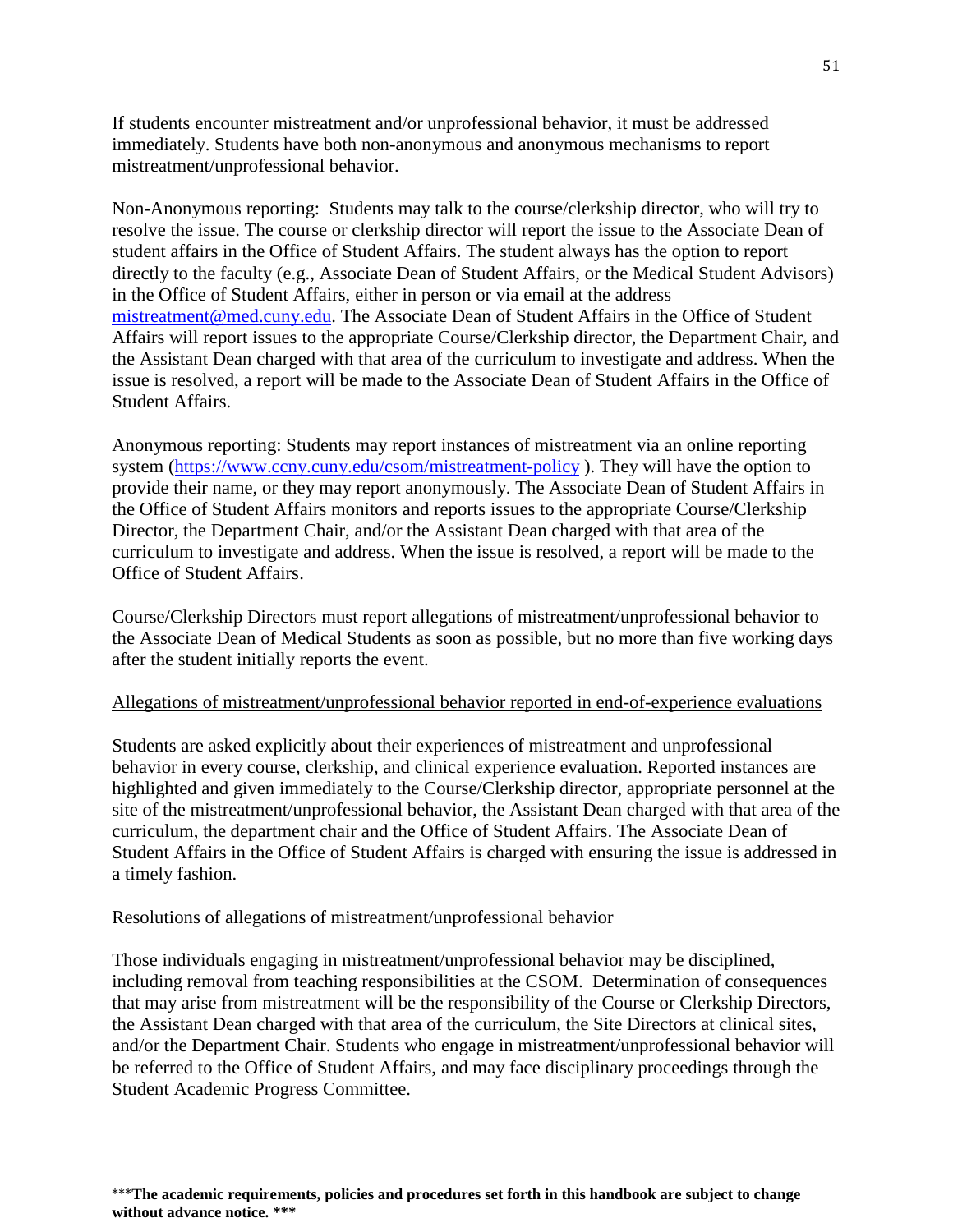## CUNY Policy for Student Complaints about Faculty Conduct

Students may always use the CUNY Policy for complaints about faculty conduct in academic settings, found here:

[https://www.cuny.edu/about/administration/offices/la/PROCEDURES\\_FOR\\_HANDLING\\_STU](https://www.cuny.edu/about/administration/offices/la/PROCEDURES_FOR_HANDLING_STUDENT_COMPLAINTS.pdf) [DENT\\_COMPLAINTS.pdf](https://www.cuny.edu/about/administration/offices/la/PROCEDURES_FOR_HANDLING_STUDENT_COMPLAINTS.pdf)



## *Procedures for Reporting Mistreatment/Unprofessional Behavior*

## <span id="page-53-0"></span>**G. Policies and Practices to ensure the confidentiality of sensitive health, psychological and/or psychiatric information**

- 1. Psychological and psychiatric counselors who provide counseling services to Medical Students will not be faculty members, and will have no responsibility for teaching or involvement in the academic assessment, evaluation or promotion of students.
- 2. The psychological/psychiatric counselors keep all individual patient information confidential, and the Counseling Office adheres to the APA General Guidelines for Providers of Psychological Services and HIPAA regulations. In addition, student records are kept by the counselor, and are not a part of the student's academic record.
- 3. Students with other health sensitive medical needs will be referred to medical professionals who have no administrative or teaching roles at the medical school. The City College student health service will not have contact with CSOM faculty regarding students, nor will they be involved in teaching/assessing CSOM students. In the event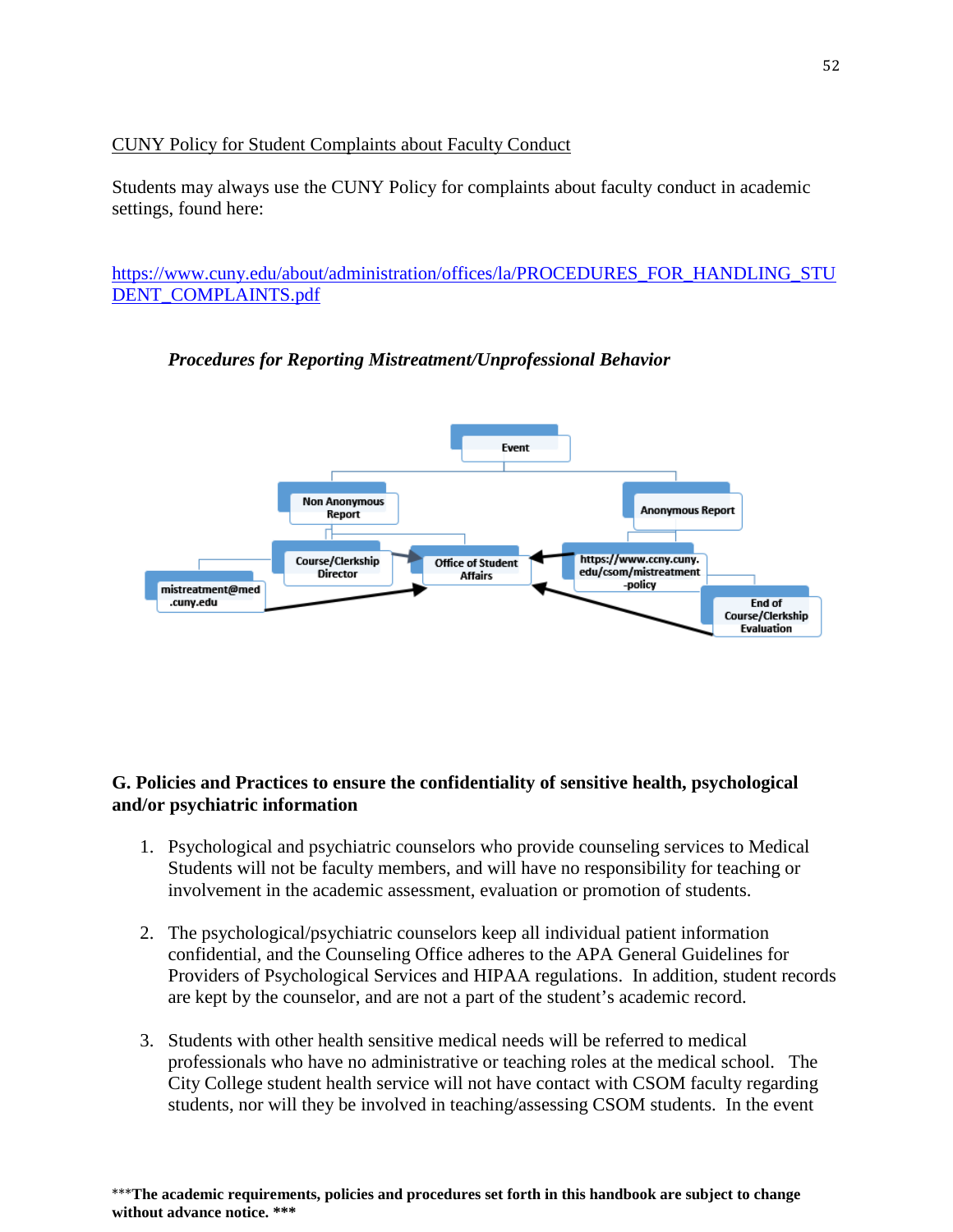that a student seeks treatment at the St. Barnabas Hospital Health Center, the School will assure that the treating doctor or resident will have no responsibility for the assessment or grading of the student.

4. Faculty who provide healthcare services to students will not be involved in the supervision, academic evaluation, or promotion decisions of students receiving such services. If a student finds him/herself in a situation where they are supervised and/or will be evaluated by a faculty member who is also providing healthcare services to them, they may request immediate reassignment. Such requests should be made to the Course or Clerkship Director. Similarly, if a faculty member finds that he/she has been assigned a student, who is also their patient, to supervise and/or evaluate, he/she must request that the student be assigned to another faculty member.

## <span id="page-54-0"></span>**H. Policies on Teaching and Evaluation by Members of the Medical School Administration**

In recognition of the conflicts of interest that can occur when students learn from and are assessed by members of the Medical School administration (who, in their role, may have access to sensitive health, psychiatric, or psychological information about individual students), the following policies are in place to ensure the confidentiality of such sensitive information. Such members of the medical school administration include, but are not limited to, the Dean of the Medical School, the Deputy Dean for Medical Education, the Associate Dean for Student Affairs, the Executive Director of Admissions, Wellness and Counseling, the Director and staff of the Counseling Office and the Chair of the Student Academic Progress Committee. These members of the Medical School Administration are:

- 1. Allowed to teach students in the context of large group sessions such as lectures or large group discussions that involve the entire class
- 2. Allowed to teach students in electives/selective experiences
- 3. Not allowed to supervise students during any clinical rotations
- 4. Not allowed to teach students in any small group sessions or activities that are graded
- 5. Not allowed to participate in the assessment or evaluation of student performance
- 6. Not allowed to serve as voting members on the Student Academic Progress **Committee**
- 7. Not allowed to share or discuss health, psychiatric, or psychological information about individual students with members of the Student Academic Progress Committee.

All other members of the medical school administration are:

- 1. Allowed to teach and evaluate students in the context of large group sessions such as lectures or large group discussions that involve the entire class
- 2. Allowed to teach and evaluate students in electives/selective experiences
- 3. Allowed to teach and evaluate students in small group sessions or activities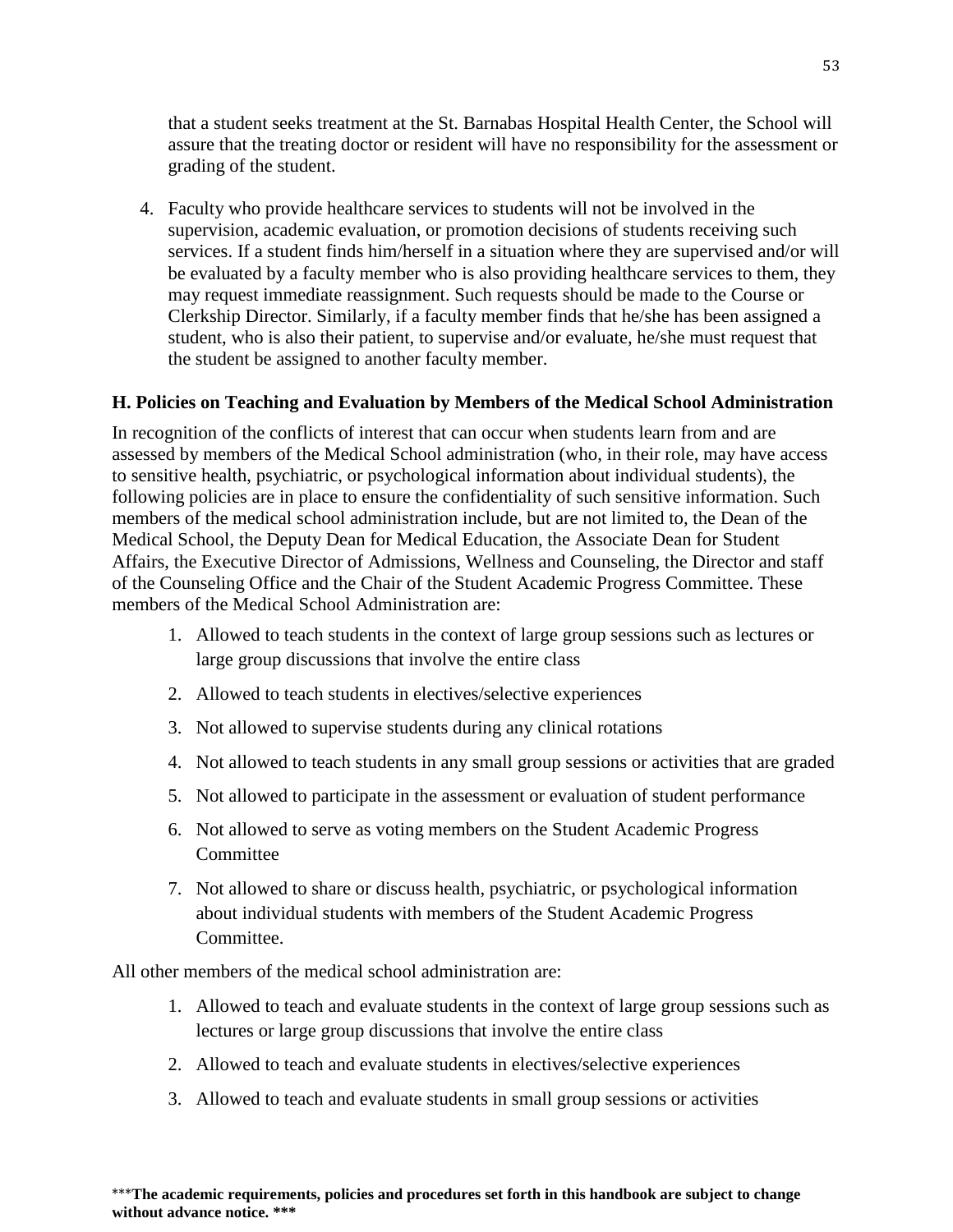## <span id="page-55-0"></span>**I. Policy of Professional Behavior**

As a student in the CUNY School of Medicine/Sophie Davis Biomedical Education Program you are expected to know, understand, and practice appropriate professional behaviors in all educational settings (classroom, hospital, clinic, fieldwork site). Your practice of these behaviors is critical to your professional development. Professional behavior will be assessed throughout your courses and unprofessional behavior can be the basis for course failure. (For example: continued chronic lateness after a warning; failure to submit material on the due date without prior notification and permission.) Faculty and staff are expected to adhere to the same standards of professional behavior.

| <b>CATEGORIES AND BEHAVIORS FOR ASSESSMENT OF PROFESSIONALISM*</b> |                                                |
|--------------------------------------------------------------------|------------------------------------------------|
| 1. Altruism                                                        | <b>5. Responsibility Autonomy, self-</b>       |
| • Offers to help team members who are busy                         | evaluation, motivation, insight                |
| • Contributes to the profession                                    |                                                |
| • Does not use altruism as an excuse to mis-                       | and                                            |
| prioritize or to rationalize certain behaviors                     |                                                |
| ("I can't be with my family because my                             |                                                |
| patients need me.")                                                |                                                |
| 2. Honor and Integrity Honesty                                     | <b>6. Accountability Commitment,</b>           |
| • Forthcoming with information; does not                           | dedication, duty, legal/policy                 |
| withhold and/or use information for power                          | compliance, self-regulation, service,          |
| • Admits errors                                                    | timeliness, work ethic                         |
| • Deals with confidential information                              | • Demonstrates awareness of own                |
| discreetly and appropriately                                       | limitations, and identifies developmental      |
| • Does not misuse resources (e.g., school                          | needs and approaches for improvements          |
| computers)                                                         | • Cares for self appropriately and presents    |
|                                                                    | self in a professional manner (i.e.,           |
|                                                                    | demeanor, dress, hygiene)                      |
|                                                                    | • Recognizes and reports errors/poor           |
|                                                                    | behavior in peers                              |
|                                                                    | • Informs others when not available to fulfill |
|                                                                    | responsibilities and secures replacement       |
|                                                                    | • Takes responsibility for appropriate share   |
|                                                                    | of team work                                   |
|                                                                    | • Arrives on time                              |
|                                                                    | • Accountable for deadlines; completes         |
|                                                                    | assignments and responsibilities on time       |
|                                                                    | • Answers letters, pages, e-mail, and phone    |
|                                                                    | calls in a timely manner                       |
| 3. Caring and Compassion Sensitivity,                              | <b>7. Excellence and Scholarship</b>           |
| tolerance, openness, communication                                 | • Masters techniques and technologies of       |
| • Treats the patient as an individual, taking                      | learning                                       |
| into account lifestyle, beliefs, personal                          | • Is self-critical and able to identify own    |
| idiosyncrasies, support system                                     | areas for learning/practice improvement        |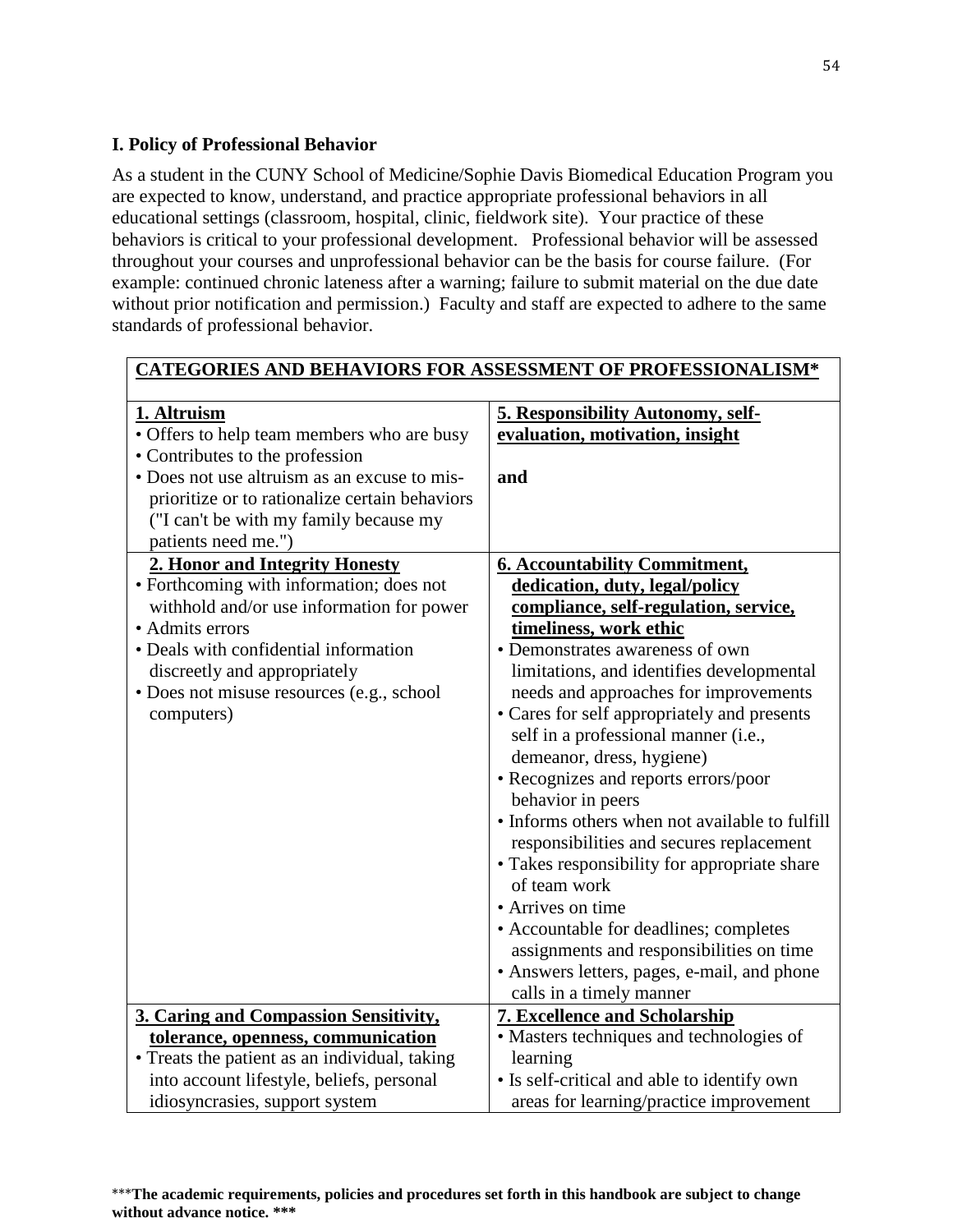| • Communicates bad news with sincerity and<br>compassion<br>• Deals with sickness, death, and dying in a<br>professional manner with patient and family<br>members<br>• Supports a balance in personal and<br>professional activities for peers and<br>subordinates | • Has internal focus and direction, setting<br>own goals<br>• Takes initiative in organizing,<br>participating, and collaborating in peer<br>study groups |
|---------------------------------------------------------------------------------------------------------------------------------------------------------------------------------------------------------------------------------------------------------------------|-----------------------------------------------------------------------------------------------------------------------------------------------------------|
| 4. Respect for patient's dignity and<br>autonomy, respect for other health care                                                                                                                                                                                     | <b>8. Leadership Management, mentoring</b><br>• Teaches others                                                                                            |
| professionals and staff including                                                                                                                                                                                                                                   | • Helps build and maintain a culture that                                                                                                                 |
| teamwork, relationship building                                                                                                                                                                                                                                     | facilitates professionalism                                                                                                                               |
| • Respects institutional staff and                                                                                                                                                                                                                                  | • Does not provide disruptive leadership                                                                                                                  |
| representatives; respects faculty during                                                                                                                                                                                                                            | (e.g., organizing pranks, inappropriately                                                                                                                 |
| teaching sessions                                                                                                                                                                                                                                                   | confronting authority figures)                                                                                                                            |
| • Respects patient rights/dignity                                                                                                                                                                                                                                   |                                                                                                                                                           |
| (privacy/confidentiality, consent); knocks                                                                                                                                                                                                                          |                                                                                                                                                           |
| on door, introduces self, drapes patients                                                                                                                                                                                                                           |                                                                                                                                                           |
| appropriately, and shows respect for patient                                                                                                                                                                                                                        |                                                                                                                                                           |
| privacy needs                                                                                                                                                                                                                                                       |                                                                                                                                                           |
| • Demonstrates tolerance to a range of                                                                                                                                                                                                                              |                                                                                                                                                           |
| behaviors and beliefs                                                                                                                                                                                                                                               |                                                                                                                                                           |
| • Does not disturb small group sessions                                                                                                                                                                                                                             |                                                                                                                                                           |
| *Adapted from: EMBEDDING PROFESSIONALISM IN MEDICAL EDUCATION:                                                                                                                                                                                                      |                                                                                                                                                           |
| Assessment as a Tool for Implementation Baltimore, Maryland. May 15-17, 2002, Report                                                                                                                                                                                |                                                                                                                                                           |
| from an Invitational Conference Cosponsored by the Association of American Medical                                                                                                                                                                                  |                                                                                                                                                           |
| Colleges and the National Board of Medical Examiners® Copyright © 2003 National                                                                                                                                                                                     |                                                                                                                                                           |
| Board of Medical Examiners® (NBME®). All rights reserved.                                                                                                                                                                                                           |                                                                                                                                                           |

#### <span id="page-56-0"></span>**J. Policy on amount of time that students spend in scheduled activities in years M1 and M2**

The amount of time that students spend in scheduled activities during years M1 and M2 of the curriculum is limited to an average of no more than 22 hours per week.

#### <span id="page-56-1"></span>**K. Policy on student duty hours during clinical rotations**

The following policy pertains to the amount of time medical students spend in required clinical and educational activities during clinical rotations, including clerkships and electives. The policies have been established in line with ACGME guidelines for work hours of interns and residents, the Saint Barnabas Hospital Health Center and the Staten Island University Hospital Graduate Medical Education Policy regarding working hours regulations to promote patient safety and medical student well-being.

Policy for Clinical Rotation Duty Hours: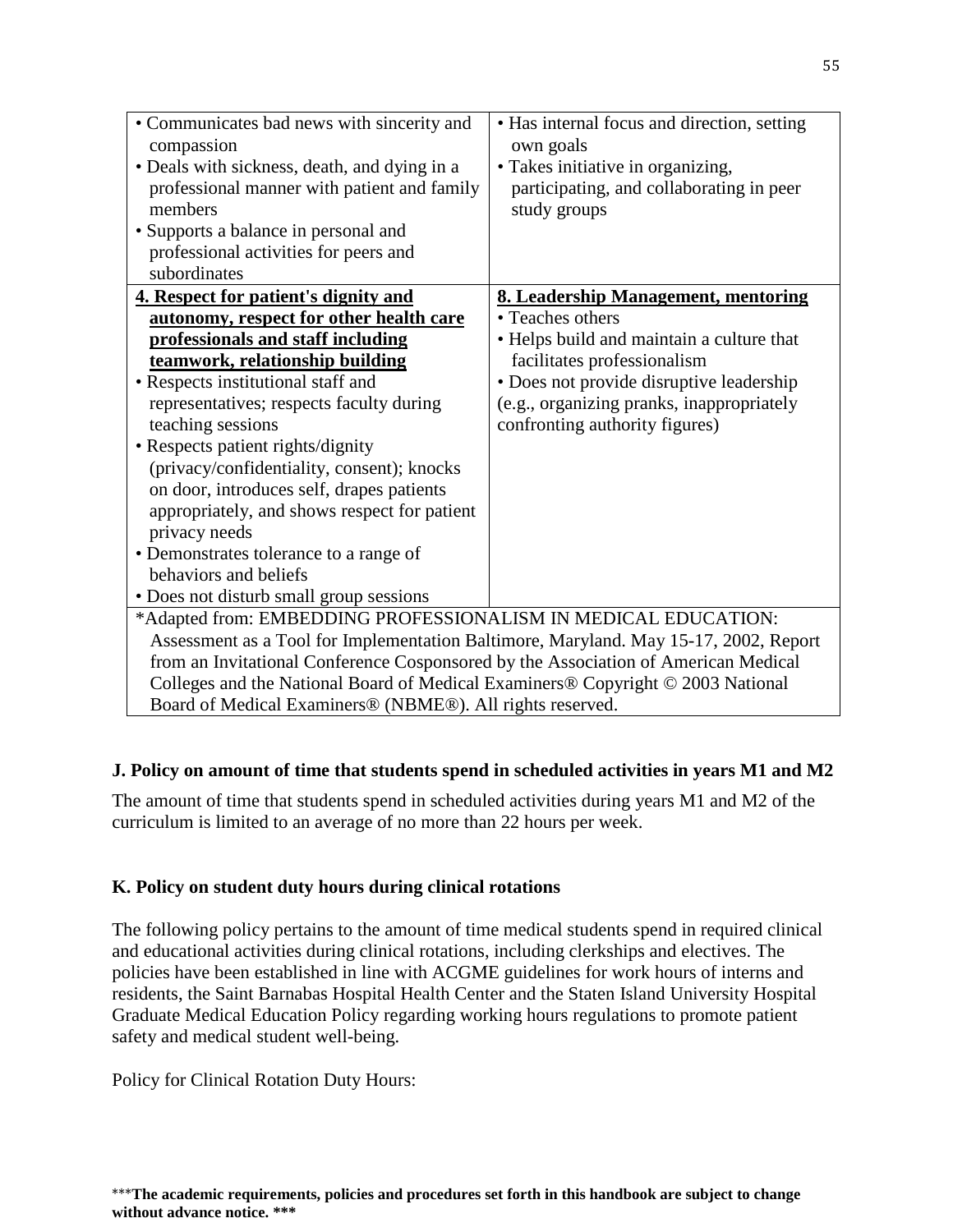1) Duty hours are limited to 80 hours per week averaged over the length of the rotation. This includes all clinical care, in-house call activities, and departmental and medical school sponsored core educational sessions including rounds, lectures, and seminars. Duty hours do not include time spent at home reading or studying.

2) No duty shift (such as a call day) may exceed 24 hours, plus 3-hour sign out.

3) Students are required to have one 24-hour period off in seven days, averaged over the length of the rotation.

4) Students may not have more than 12 consecutive hours on duty in the Emergency Department.

Compliance:

Clerkship Directors, Elective Course Directors, and the Assistant Dean for Clinical Curriculum will monitor this policy for compliance. Students will be advised to report violations to this policy by one of several ways. The student may directly report the violation to the clerkship/elective course director. Students may also directly report the violation to the Assistant Dean for Clinical Curriculum. At the end of each clerkship and elective course, students will be asked about course/clerkship compliance with the student duty hours policy on the course/clerkship evaluation form. The responses to the course evaluation form will be anonymous, and they will be reviewed by the Assistant Dean for Clinical Curriculum and the Clerkship Director. Additionally, students may anonymously report duty hour violations at any time through an on-line reporting system at [https://www.ccny.cuny.edu/csom/clinical-rotation](https://www.ccny.cuny.edu/csom/clinical-rotation-duty-hours-policy-0)[duty-hours-policy-0](https://www.ccny.cuny.edu/csom/clinical-rotation-duty-hours-policy-0) that will be reviewed by the Assistant Dean for Clinical Curriculum.

If the duty hour violation is reported directly to the Clerkship or Course Director, the Course or Clerkship Director must investigate the report and attempt to resolve the situation. If the situation is not resolved, the student must report the violation to the Assistant Dean for Clinical Curriculum. The Assistant Dean will address these and any other reports of duty hour violations that were directly reported to him/her by meeting with the specific clerkship or Course Director. The Clerkship Director will be required to submit a final report to the Assistant Dean for Clinical Curriculum and the Deputy Dean to summarize how the compliance issue was resolved.

## <span id="page-57-0"></span>**L. Policy on taking electives at other institutions.**

Students may take no more than 20 weeks of electives at other institutions of the 24 weeks of elective time in total in M3 and M4. Students must have prior approval of all extramural electives by the Elective Oversight Committee to ensure student safety and suitability of the elective. Required M4 clerkships (Critical Care, Emergency Medicine, a Sub-internship and Introduction to Internship) must be completed at CUNY School of Medicine clinical affiliates. In addition, prior to arranging any M4 electives, either at an affiliate or extramural site, students should meet with a Medical Student Advisor to develop a plan that provides a broad elective experience.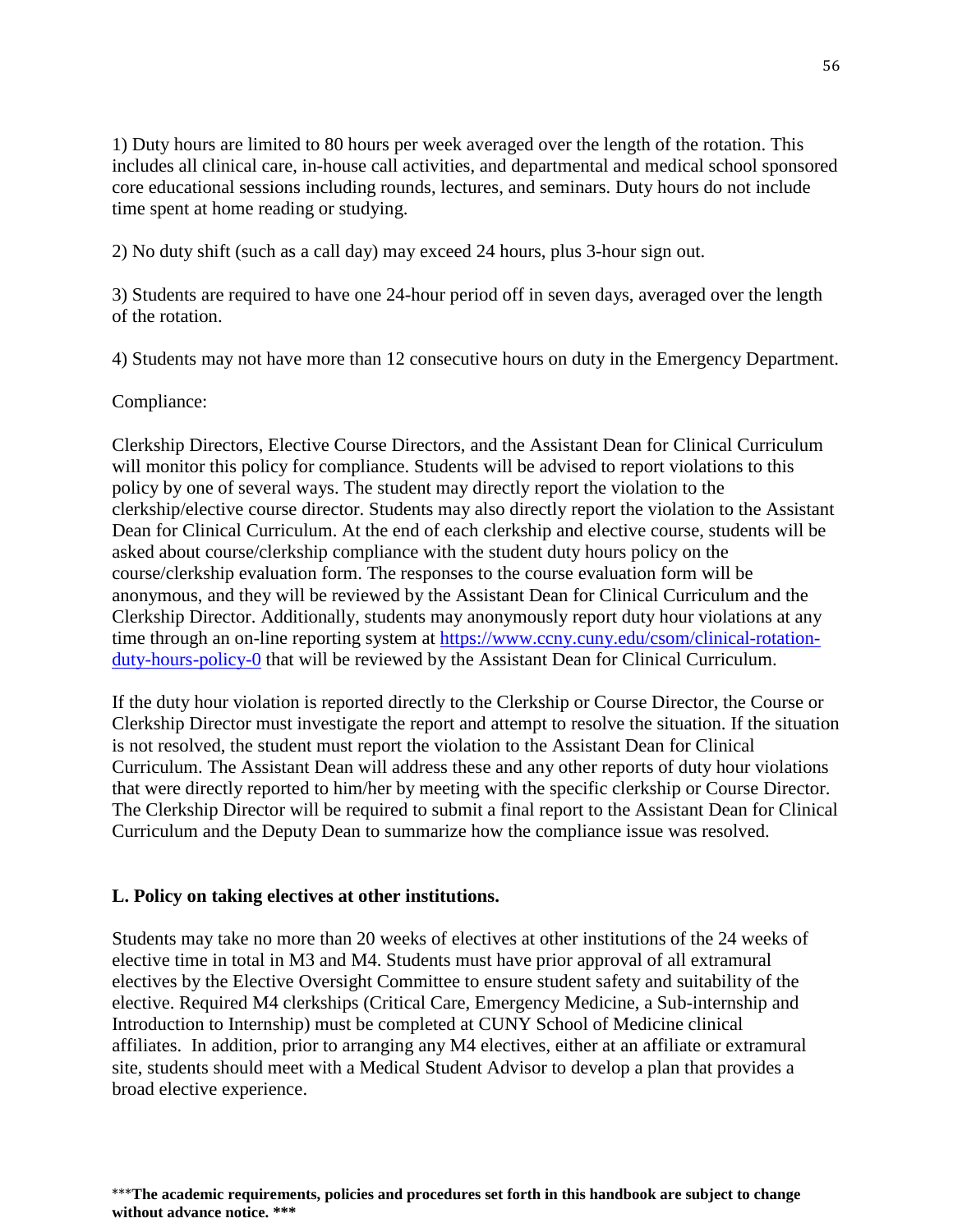#### <span id="page-58-0"></span>**M. Technical Standards**

Every student admitted to the program is asked to affirm their compliance with Technical Standards on admission and every year thereafter.

The CUNY School of Medicine/ Sophie Davis Biomedical Education Program is committed to admitting qualified students without regard to race, color, age, national or ethnic origin, disability, gender, sexual orientation, marital status or religion. Qualified applicants are individuals who demonstrate the academic abilities, intelligence, physical, professional and communication skills required to complete a rigorous curriculum and meet certain technical standards for medical students, physician assistant students, physician assistants, and physicians. Both MD and PA degrees signify the acquisition of general knowledge in the fields necessary for the practice of medicine. A graduate of the CUNY School of Medicine/Sophie Davis Biomedical Education Program must have the knowledge and skills to function in various clinical settings and to provide a wide spectrum of care.

In order to acquire the requisite knowledge and skills, students must possess both sensory and motor abilities that permit them to accomplish the activities described in these standards. A student must be able to take in information received by whatever sensory function is employed, consistently, rapidly and accurately. Students must be able to learn, integrate, analyze and synthesize data.

Providing care for patients' needs is essential to the role of a physician and physician assistant and comprises a significant component of training. A student must be able to tolerate physically challenging workloads and function under stress. The responsibilities of medical students may require their presence and attention during daytime and nighttime hours.

A student in theCUNY School of Medicine/Sophie Davis Biomedical Education Program must be capable of demonstrating observation, communication, motor,intellectual-conceptual, integrative,quantitative, attitudinal, behavioral interpersonal, social and emotional skills.

**Observation**: Students must have sufficient visual ability to be able to observe patients accurately from a distance and close at hand. They must be able to observe laboratory exercises and demonstrations. They must be capable of viewing and developing the skills needed to interpret diagnostic modalities. Students must be capable of observing, detecting and interpreting non-verbal communication such as change in posture, body language mood and facial expressions demonstrated by patients.

**Communication**: Students must be able to communicate effectively, in both written and oral English and must be able to speak with and comprehend patients and other members of the health care team. Students must be capable of establishing rapport with patients and families. Students must be able to compose and record information accurately and clearly.

**Motor**: Students must have sufficient motor and sensory function necessary to conduct a routine history and physical examination, differentiate normal from abnormal findings, and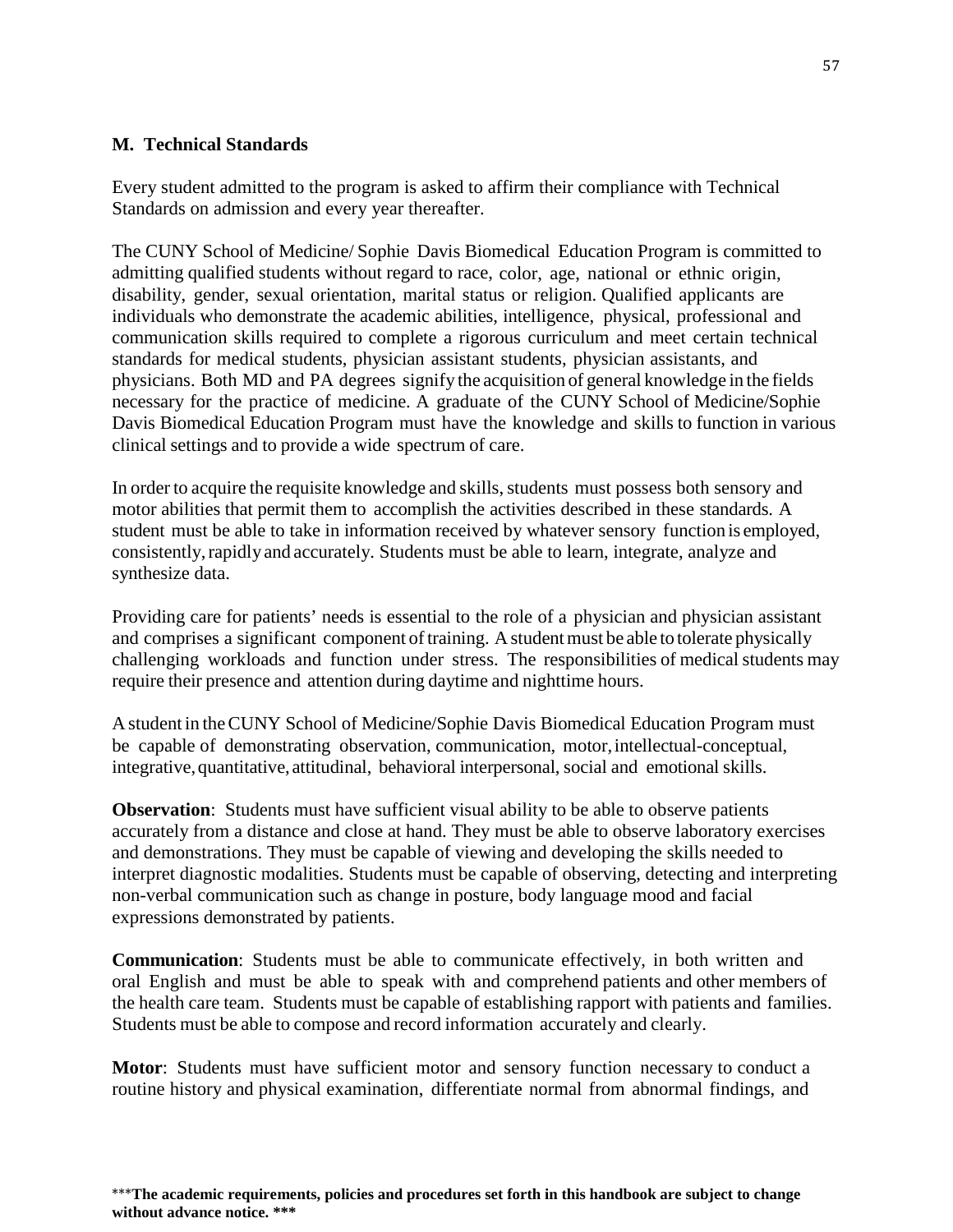document the findings. Students must have sufficient motor function in order to conduct movementsrequired to provide general care and emergency treatment to patients according to acceptable medical practices. Students must have sufficient motor ability to access and perform at clinical sites required for mandatory experiences.

**Intellectual, Conceptual, Integrative and Quantitative Ability:** Students must have sufficient cognitive abilities to master the body of knowledge comprising the curriculum of theCUNY School of Medicine/Sophie Davis Biomedical Education Program. Students must be able to recall large amounts of information, perform scientific measurements and calculations, and understand and learn through a variety of instructional modalities including but not limited to: classroom instruction, small group discussion, individual and self-directed study of materials, preparation and presentation of written and oral reports, peer review and assessment, as well as use of computer- based technologies. Students must demonstrate reasoning abilities necessary to analyze and synthesize information from varying sources. Students must learn, retrieve, analyze, sequence, organize, synthesize and integrate information efficiently and reason effectively. Students must be able to measure and calculate accurately.

**Attitudinal, Behavioral, Interpersonal and Emotional Characteristics:** Students must have the capacity to learn and understand ethical principles, as well as those state and federal statutes governing the practice of medicine. Students must be able to relate with patients, faculty, staff, colleagues and all members of the health care team with honesty, integrity, nondiscrimination, self-sacrifice and dedication. Students must demonstrate the maturity, emotional stability and sensitivity required to form effective relationships with patients. Students must have the capacity to develop the requisite skills needed to identify personal biases, reactions and responses as well as recognize differing points of view and to integrate these into appropriate clinical decision-making. Students must have the capacity to effectively communicate and provide care for, in a non- judgmental manner, individuals whose culture, spiritual beliefs, sexual orientation or gender expression differs from their own. Students must be able to examine the entire patient, male and female, regardless of the social, cultural or religious beliefs of the students.

Students must be of sufficient emotional and mental health to utilize fully their abilities, exercise sound judgment and complete educational and patient care responsibilities with courtesy, compassion, maturity and respect. Students must be capable of modifying their behavior in response to feedback and evaluation. Students must be able to demonstrate a non-judgmental demeanor when caring for a patient and not allow personal attitudes, perceptions or stereotypes to compromise patient care. Students must exhibit adaptability and be able to work effectively under stress and tolerate an often physically taxing workload.

In the consideration of students for admission and in the training of students for the medical education degree, it is essential that the integrity of the curriculum be maintained, that elements of the curriculumconsidered necessaryforthe educationof a physician be preserved and that the health and safety of patients be considered vital. While reasonable accommodation is possible for certain disabilities, students must be able to perform in an independent manner with such accommodations. The use of a trained intermediary is not acceptable in many clinical situations as judgment is mediated by someone else's power of selection, observation and interpretation.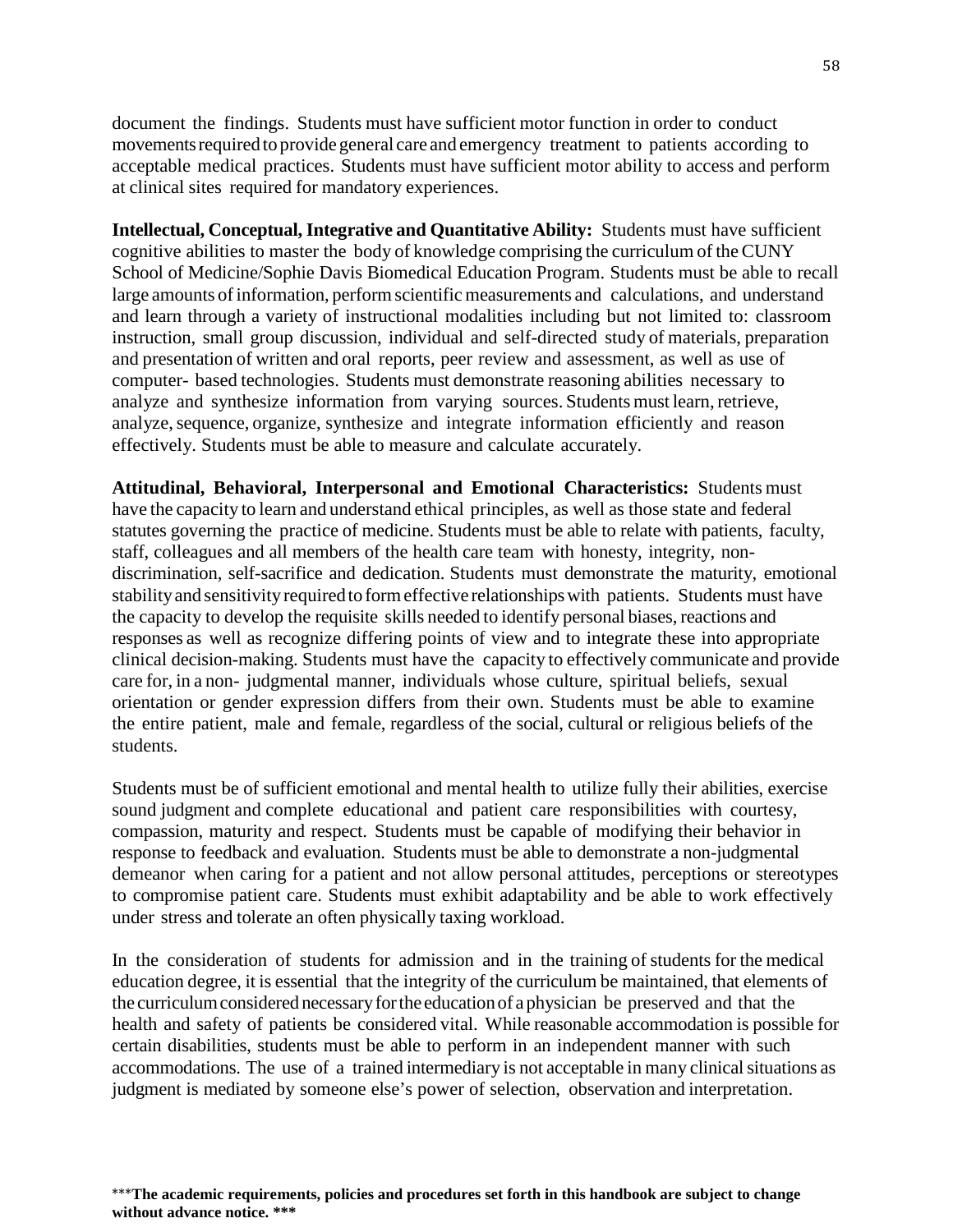The CUNY School of Medicine/Sophie Davis Biomedical Education Program will consider any candidate who demonstrates the ability to perform the skills specified in these technical standards with or without reasonable accommodation, consistent with the Americans with Disabilities Act. Candidates for the degree will be assessed on a regular basis according to the Academic and Technical Standards of the CUNY School of Medicine/Sophie Davis Biomedical Education Program on their abilities to meet the curricular requirements.

Section 504 of the Rehabilitation Act of 1973 and the Americans with Disabilities Act of 1990 address the provision of services and accommodations for qualified individuals with disabilities. Services for students with disabilities are provided to qualified students to ensure equal access to educational opportunities, programs and activitiesin the most integrated setting possible.

Students requesting accommodations must contact CCNY AccessAbility Center (AAC), located in the North Academic Center Room 1/218. Students will be required to schedule an appointment with an AAC counselor by calling AAC at (212) 650-5913 or by emailing [disabilityservices@ccny.cuny.edu](mailto:disabilityservices@ccny.cuny.edu)

Once accommodations are granted, documentation must be submitted within a sufficient time in advance of an exam, course, program, workshop or activity, in which accommodations are requested, in order to allow for appropriate review and evaluation of materials submitted. The student may be required to provide additional evaluation materials.

TheCUNY School of Medicine/Sophie Davis Biomedical Education Program reservesthe right to provide services only to students who complete and provide results of evaluations within the specified time frame and who follow the instructions provided by the CUNY School of Medicine/Sophie Davis Biomedical Education Program.

#### <span id="page-60-0"></span>**N. E-mail correspondence policy**

All admitted and registered CCNY students are assigned a CCNY e-mail address. The email address is: [userID@citymail.cuny.edu](mailto:userID@citymail.cuny.edu)

Every student is required to activate his or her CCNY email account upon enrollment. Instructions are posted in the CCNY website: <http://citymail.ccny.cuny.edu/index.html> For problems with an assigned CCNY email account, the student should contact the Office of Information Technology (OIT) Service Desk at 212-650-7878 or e-mail [servicedesk@ccny.cuny.edu](mailto:servicedesk@ccny.cuny.edu)

**In the event that a student's email address is changed, the student must notify the Office of** Academic Records in Room 102 of the Harris Building (telephone: 650-7156/7160) so that the CUNY School of Medicine/ Sophie Davis Biomedical Education Program records can be updated.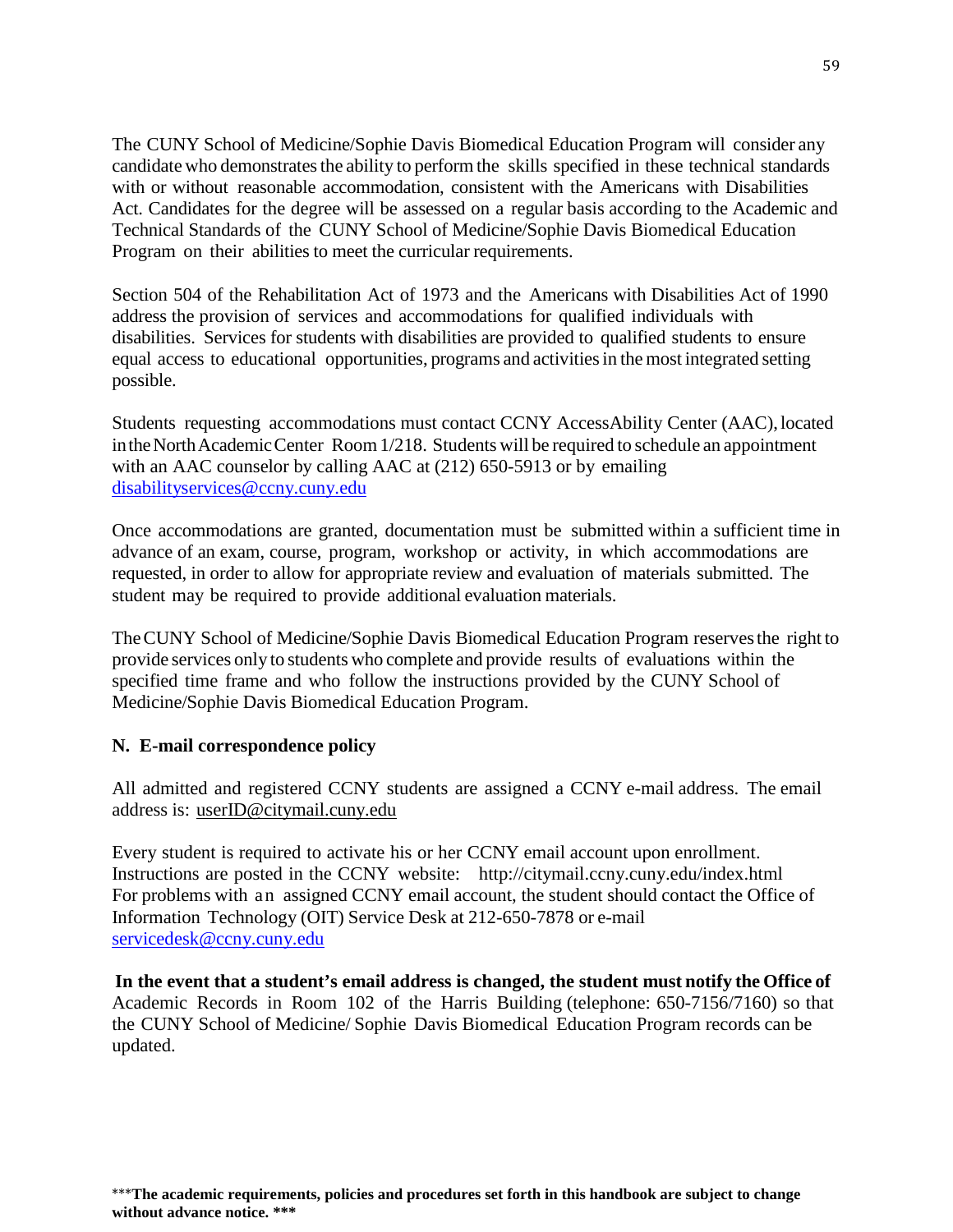Email is an official means for communication within the CUNY School of Medicine/Sophie Davis Biomedical Education Program community - faculty, staff and matriculated students. It is expected that such communications will be received, read and responded *to* [if applicable]in a timely fashion. Failure to do so may be considered an act of unprofessional behavior. Official email communications are intended only to meet the academic and administrative needs of the CUNY School of Medicine community.

## <span id="page-61-0"></span>**O. Change of name, phone number, address, social security number**

Any BS or MD student may change his/her address, (billing, home, and mailing) in CUNYfirst Student Services Center. However, to change the permanent address, name or social security number, students are required to complete a form, provide supportive documentation and submit, in person, to the CCNY Office of the Registrar or the CUNY School of Medicine Office of the Registrar, respectively.

BS-CCNY Registrar's webpage,<https://www.ccny.cuny.edu/registrar/request-forms>

## MD - CSOM Registrar's webpage,<https://www.ccny.cuny.edu/csom/student-request-forms>

Failure to update personal information, may lead to problems in directing important mail regarding academic decisions. The CUNY School of Medicine/ Sophie Davis Biomedical Education Program is not responsible for problems that are due to the failure of a student to notify the School of changes in personal information (i.e., student's name, address, etc.). **\*\*\*\*\*\*\*\*\*\*\*\*\*\*\*\*\*\*\*\*\*\*\***